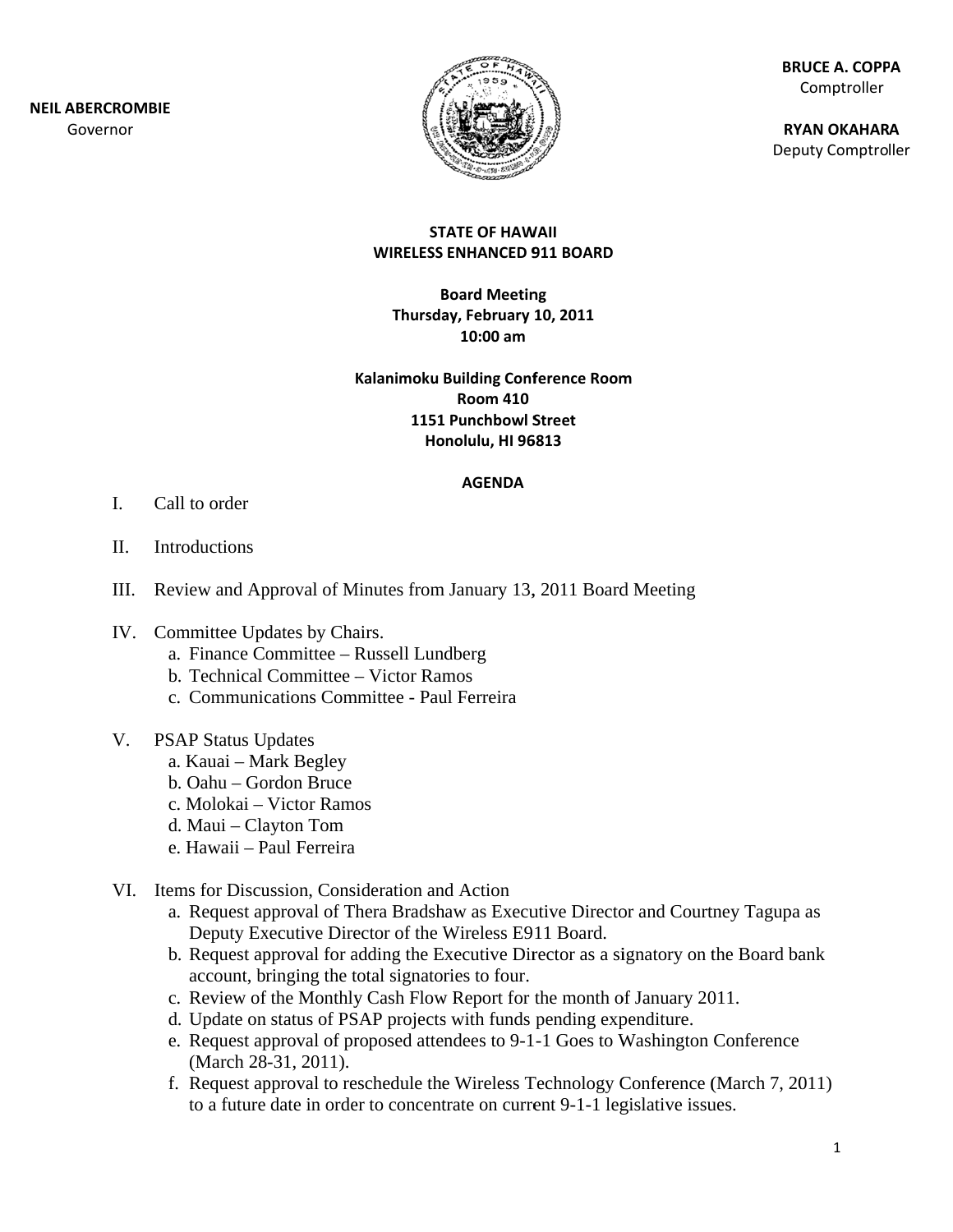

**RY YAN OKAHAR A** Deputy Comptroller

- g. Request approval for Honolulu Fire Dept. to purchase integration software for Pictometry imagery. Estimated cost \$55K - \$60K.
- h. Request approval for reimbursement for Hawai'i Police Department PSAP representative to attend the Intergraph 2011 International User Conference in Orlando, Florida (June 6-9, 2011).
- i. Discussion defining the roles of each of the Committees.
- j. Discussion regarding the rules of order for the Joint Committee which includes but not limited d to:
	- 1. Appointment/reappointment of Joint Committee members and Chairpersons.
	- 2. Limitation on the number of committee members.
	- 3. Determining Quorum
	- 4. Votin g procedure s
- k. 9-1-1 Legislation Update.
- 1. Request approval of Honolulu Police Department Request for funding CAD upgrade.
- m. Review of feedback from Board members regarding future Board and Joint Committee meeting dates and times.
- n. Request approval of proposed amendment to the new Wireless E911 legislation to expand the scope of the Board to include: Request approval of proposed amendment to the new Wireless E911 legislation to<br>
expand the scope of the Board to include:<br>
1. changing the scope of the fund from Special fund to Trust Fund<br>
2. adding a permanent staff to f
	- 1. changing the scope of the fund from Special fund to Trust Fund
	- the Executive Director if the scope of services were expanded due to the proposed legislation.
	- 3. the transfer of responsibilities for handling disbursements to the State of Hawaii.

VII. Executive Session (closed to the public)

Executive Session (closed to the public)<br>Legal matters to consult with attorney on the Board's powers, immunities, and liabilities pursuant to HRS section 92-5(a)(4) regarding termination issues involving TKC Consulting Group's subcontractor

### VIII. Announcements

- IX. Next meeting date March 10, 2011, 10am, Comptroller's Conference Room 410.
- X. Adj journment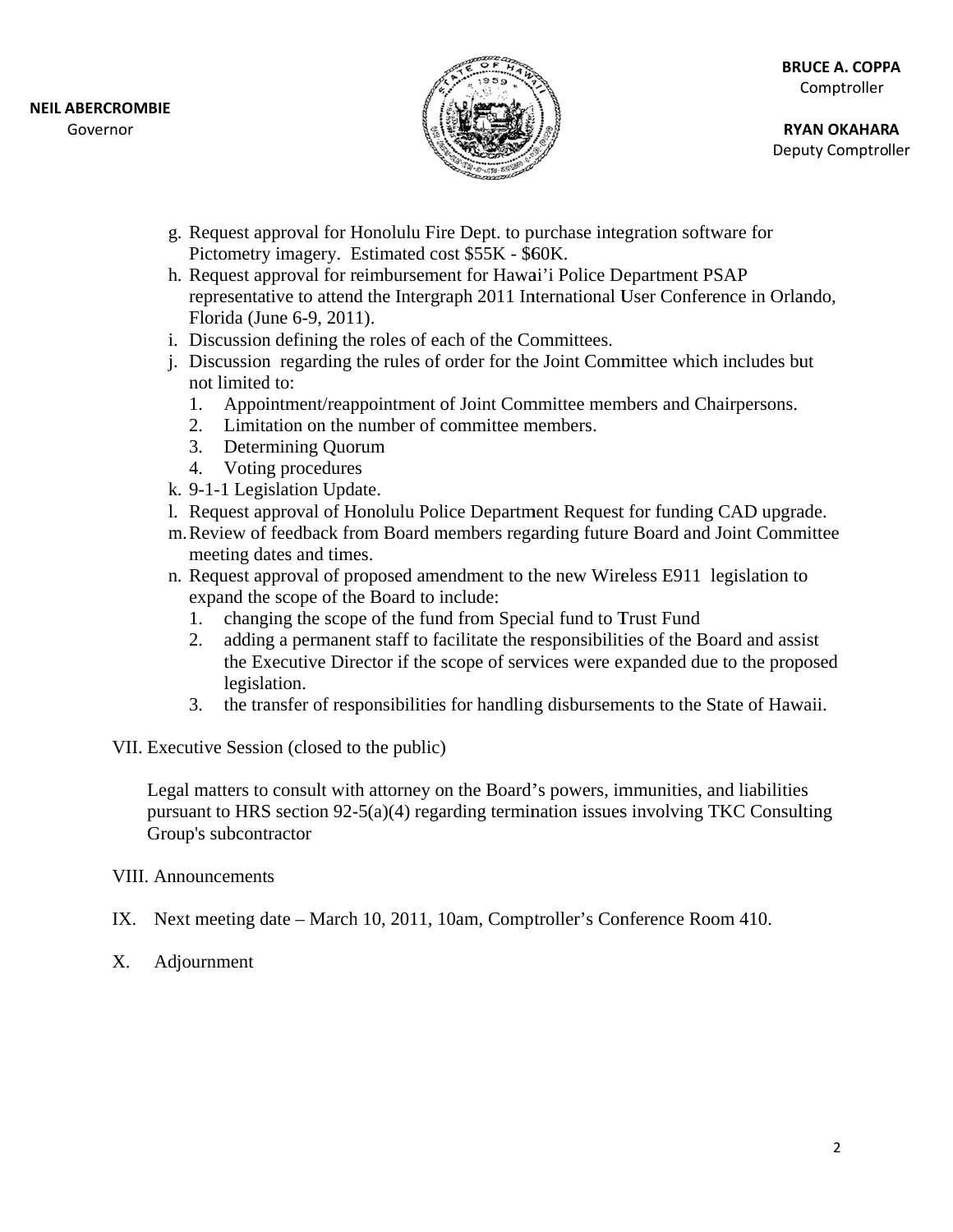#### **STATE OF HAWAII WIRELESS ENHANCED 911 BOARD**

**Board Meeting Thursday, February 10, 2011 10:00 am**

#### **Kalanimoku Building Conference Room Room 410 1151 Punchbowl Street Honolulu, HI 96813**

#### **MINUTES**

**Members in Attendance**: Paul Ferreira, Gordon Bruce, Russell Lundberg, James LaClair, Mark Begley, Clayton Tom, Bruce Coppa.

**Members Absent:** Jeffrey Ono, Goldie Cross, Cedric Apaka, Victor Ramos

**Staff in Attendance**: Thera Bradshaw, Courtney Tagupa, Pat O'Hara

**Guests:** Tony Ramirez, Kevin Kurihara, Major Paul Epstein, Clement Chan,

#### I. **Call to order**

The meeting was called to order by the Mr. Paul Ferreira, Board Chair at 10am, Thursday, February 10, 2011 by the Board Chair.

There was a motion by Mr. Lundberg to reschedule the meeting until 11:00. The motion was seconded by Mr. LaClair and the meeting was adjourned at 10:05am. The meeting was reconvened at 11:00am, Thursday, February, 10, 2011.

#### II. **Introductions**

Introductions were made from all attendees.

## **III. Review and Approval of Minutes from January 13, 2011 Board Meeting**

The motion was made to approve the minutes which was seconded and approved unanimously.

#### **IV. Committee Updates by Chairs.**

- **a. Finance Committee Russell Lundberg**  Mr. Lundberg had nothing to report.
- **b. Technical Committee Victor Ramos**  Mr. Clayton Tom speaking in Mr. Ramos's absence had nothing to report.
- **c. Communications Committee Paul Ferreira**  Mr. Ferreira had nothing to report.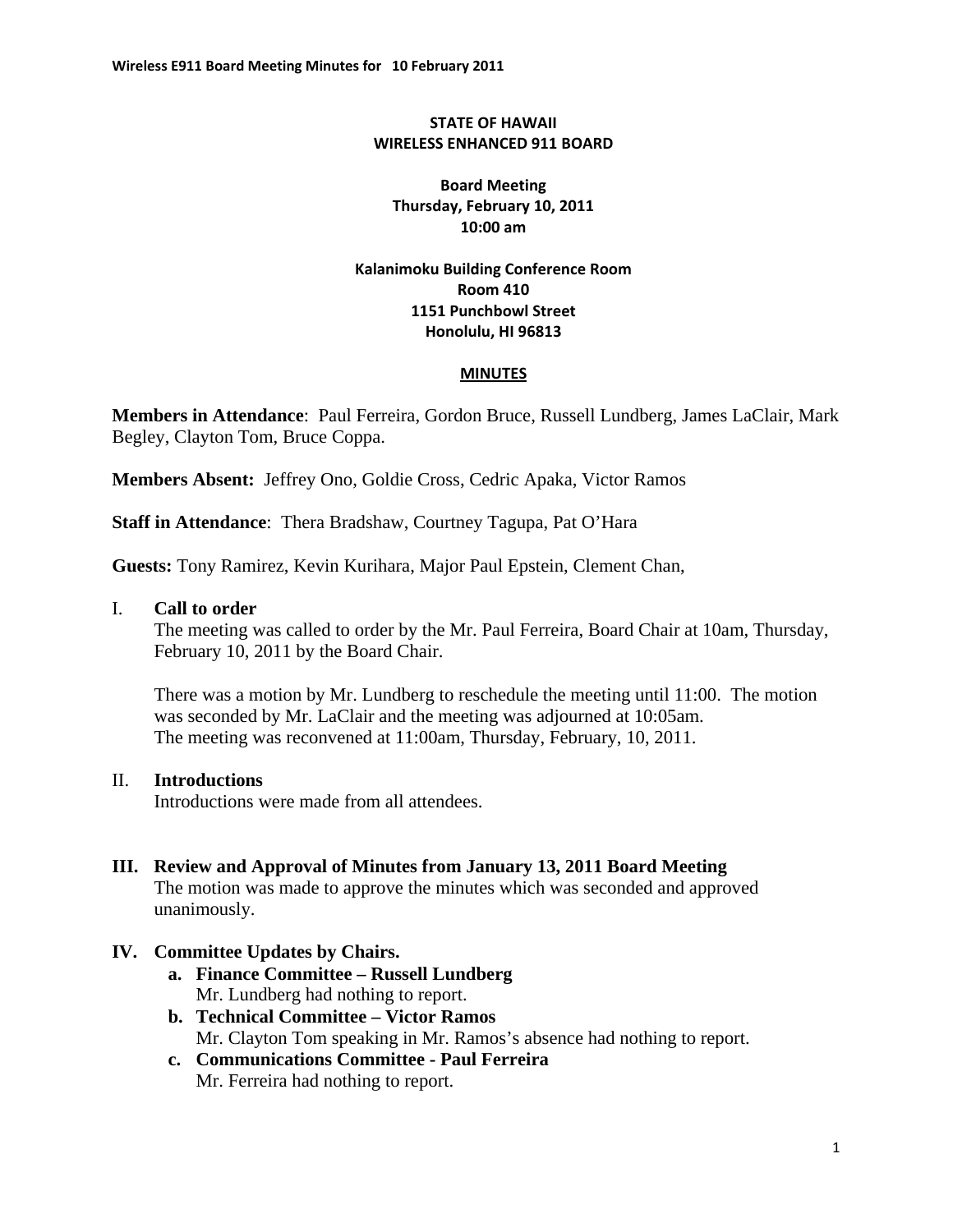#### **V. PSAP Status Updates**

- **a. Kauai Mark Begley**  Mr. Mark Begley had nothing to report**.**
- **b. Oahu Gordon Bruce**  Mr. Bruce had nothing to report
- **c. Molokai-Clayton Tom**  Mr. Clayton Tom had nothing to report.
- **d. Maui Clayton Tom**  Mr. Tom had nothing to report**.**
- **e. Hawaii Paul Ferreira**  Mr. Ferreira had nothing to report.

### **VI. Items for Discussion, Consideration and Action**

**a. Request approval of Thera Bradshaw as Executive Director and Courtney Tagupa as Deputy Executive Director of the Wireless E911 Board.** 

There was a motion by Mr. Lundberg to approve Ms. Thera Bradshaw as Executive Director and Mr. Courtney Tagupa as Deputy Director. The motion was seconded by Mr. LaClair and approved unanimously by voice vote.

#### **b. Request approval for adding the Executive Director as a signatory on the Board bank account, bringing the total signatories to four.**

There was a motion by Mr. Russ Lundberg to approve Ms. Thera Bradshaw as a signatory on the Board's bank account. The motion was seconded by Mr. James LaClair and was approved unanimously by voice vote.

### **c. Review of the Monthly Cash Flow Report for the month of January 2011.**

Mr. Tagupa presented the Cash Flow Report and acknowledged the following statistics:

- 1. Month of January:
	- o Cash Receipts- \$802,377
	- o Cash Disbursements- \$166,784
- 2. FY 2011 Year-to-Date:
	- o Cash Receipts- \$4,841,311
	- o Cash Disbursements- \$1,170,625

#### **d. Update on status of PSAP projects with funds pending expenditure.**

Deputy Chief Mark Begley had stated the following points:

1. The best and final offers arrived yesterday on the CAD update RFQ.

### **e. Request approval of proposed attendees to 9-1-1 Goes to Washington Conference (March 28-31, 2011).**

There was a motion by Mr. James LaClair to approve the following numbers of PSAP representatives to attend the 911 Goes to Washington Conference in March which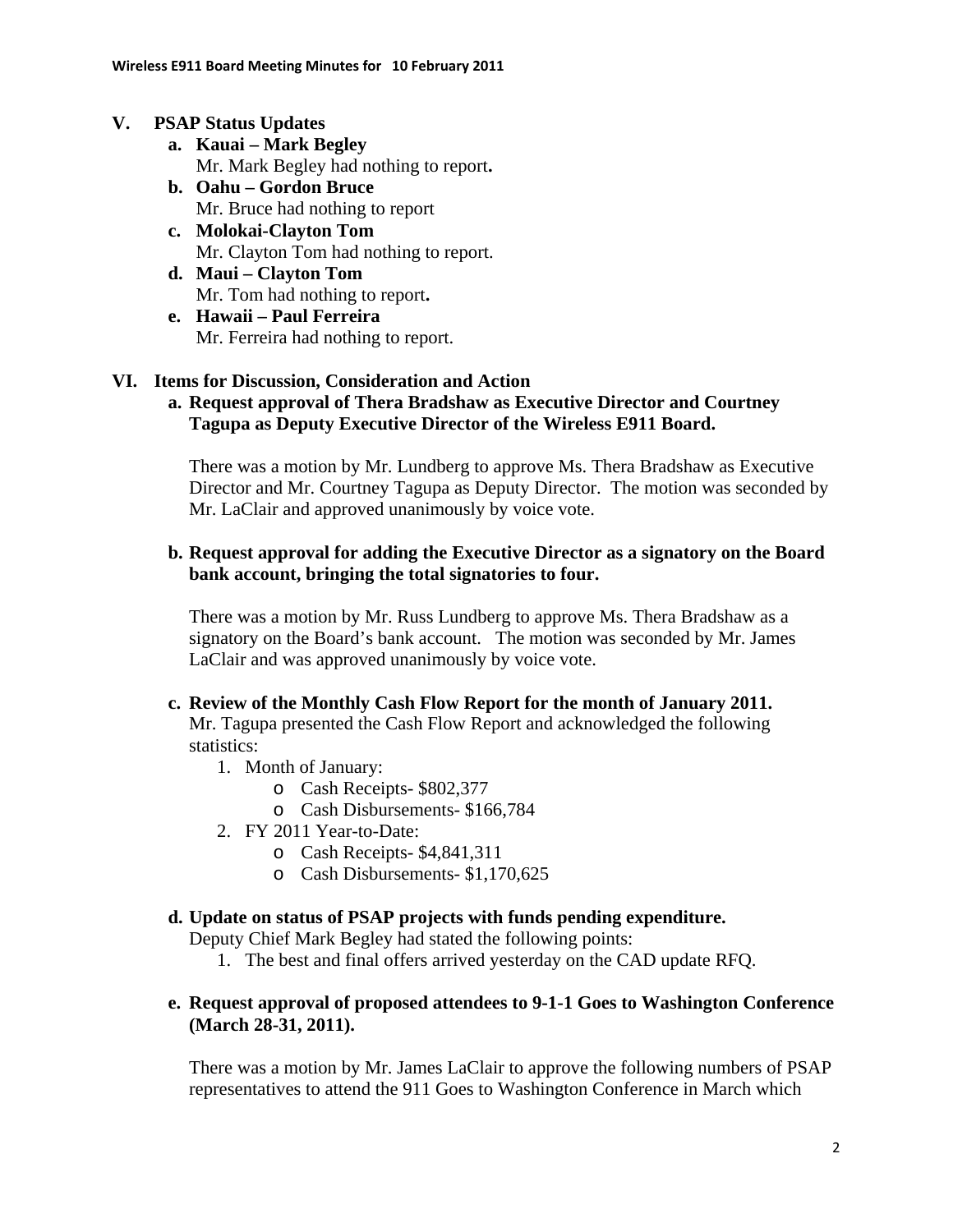included: Maui (2), Hawaii (1), Kauai (1), Oahu (1), EMS (1), Ocean Safety (1) and the Executive Director for a total of 11. The NTE funding per attendee is \$3,600 with a total authorized funding of \$40,000. The motion was seconded by Mr. Russell Lundberg and was approved unanimously by voice vote.

#### **f. Request approval to reschedule the Wireless Technology Conference (March 7, 2011) to a future date in order to concentrate on current 9-1-1 legislative issues.**

Ms. Thera Bradshaw stated the following points:

- 1. We need to do it right.
- 2. We need the right people.
- 3. The legislature is in session and we would not be able to invite any of the legislators.
- 4. We need to delay the conference until a later time which makes more sense.

Mr. Paul Ferreira stated that the Joint Committee had recommended that the Chair appoint an investigative committee to coordinate the Conference. Volunteers were solicited but none came forward. The matter was deferred to the next meeting.

There was a motion by Mr. Russell Lundberg to reschedule the Wireless Technology Conference to a future date. The motion was seconded by Mr. James LaClair and was approved unanimously by voice vote.

#### **g. Request approval for Honolulu Fire Dept. to purchase integration software for Pictometry imagery. Estimated cost \$55K - \$60K.**

Mr. Kenison Tejada stated that software that would allow HFD to use the Pictometry image and push it out to the mobile data terminals. In addition, we would be able to push to our older systems and be able to use it on printers so we would be better usage of the Pictometry imagery. The software is an enterprise software that would be usable to other entities within the city.

There was a motion by Mr. LaClair to approve the estimated cost of the integration software for HFD. The motion was seconded by Mr. Russell Lundberg and approved unanimously by voice vote.

#### **h. Request approval for reimbursement for Hawai'i Police Department PSAP representatives to attend the Intergraph 2011 International User Conference in Orlando, Florida (June 6-9, 2011).**

There was a motion by Mr. James LaClair to approve attendance by two individuals to attend the conference with an estimated cost of \$5,400. The motion was seconded by Mr. Russ Lundberg and approved by voice vote. Mr. Paul Ferreira abstained.

#### **i. Discussion defining the roles of each of the Committees.**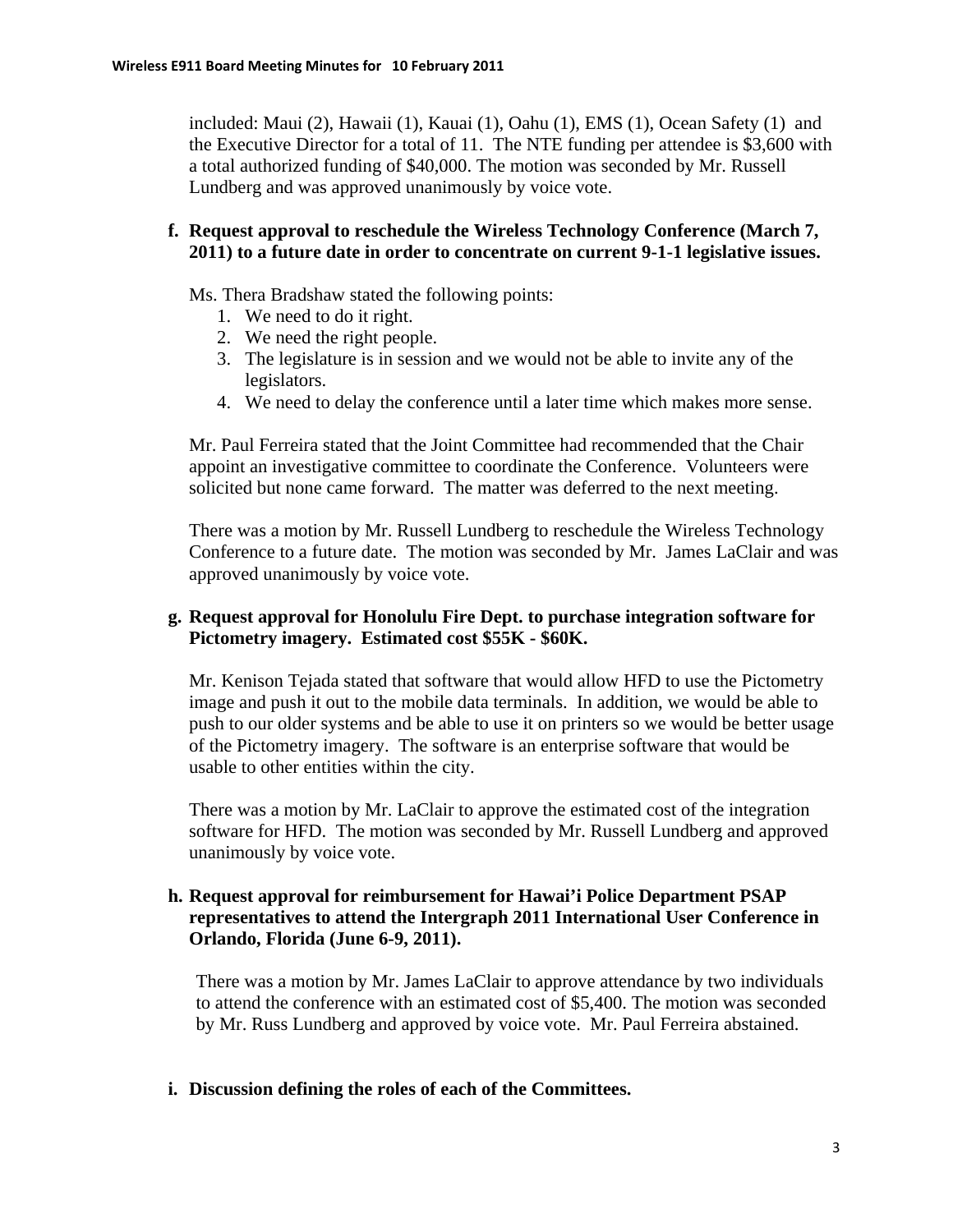- Mr. Ferreira summarized the roles of the following committees as follows:
	- 1. Technical Committee: The technical committee's responsibility is to whether that the reimbursement requests conform to §138, HRS and qualifies as a reimbursement.
	- 2. Finance Committee: The responsibility of the Finance Committee is to determine solely if the reimbursement request is properly funded.
	- 3. The Communications committee is an advisory committee to review legislation policies and procedures, and rule changes and make recommendations to the Board.
- Mr. Ferreira stated the following points:
	- 1. The Joint Committee did not recommend that the Joint Committee be disbanded.
	- 2. We should identify everyone on the various committees but to identify the individuals on the committee and conduct the meeting so that the Technical and Finance committee are clearly defined and as soon approval for reimbursement is received by the Technical committee, the item can then move over to the Finance committee to approve funding.
	- 3. The Technical and Finance meetings would be held concurrently at the same day and time, while the Communications meeting will be held either before or after the Board meeting.

Mr. LaClair stated the following points:

- 1. There needs to be separate:
	- a. Agendas
	- b. Quorum
	- c. Meeting

Ms. Thera Bradshaw recommended that the Joint Committee meetings be chaired by the committee chair and not the Executive Director.

### **j. Discussion regarding the rules of order for the Joint Committee which includes but not limited to:**

- **1. Appointment/reappointment of Joint Committee members and Chairpersons.**
- **2. Limitation on the number of committee members.**
- **3. Determining Quorum**
- **4. Voting procedures**

#### **k. 9-1-1 Legislation Update.**

The following bills are up for testimony today:

- 1. Senate Bill 120-Raid bill on the special fund.
- 2. Senate Bill 783-Eliminates the \$0.66 monthly surcharge.
- 3. Senate Bill 640- Annual audit on Wireless E911.
	- a. Mr. Gordon Bruce recommended that the Board submit testimony in in favor of an annual audit.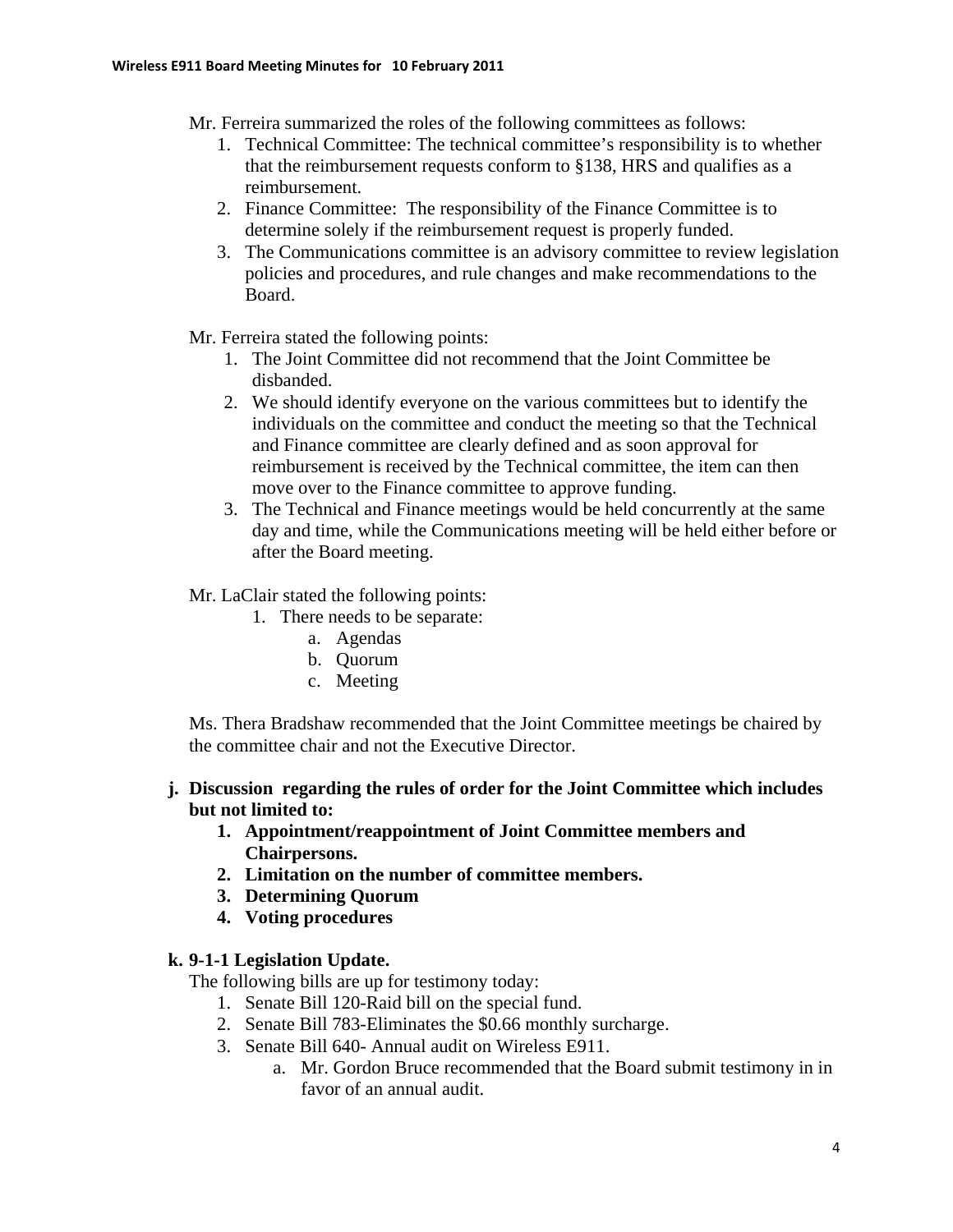- 4. Senate Bill 1227- Wireless E911 (same as HB 1000)
- 5. House Bill 1000- Wireless E911 legislation to increase the Board's authority and representation. Items of note are as follows:
	- a. Telematics OnStar General Motors they should not be assessed the \$0.66 fee.
	- b. Rep Takai had questions regarding Oceanic and other service providers and how the fee will be collected.
	- c. Molokai was unintentionally eliminated in the bill. The language will be corrected.
	- d. 9-1-1 State coordinator will be struck HB l000.
	- e. Ms. Thera Bradshaw stated the following points:
		- i. Telematics wants out of fee assessment. Telematics will be lobbying to direct connect to the 911 centers
		- ii. Does the Board want to craft some language that is acceptable to the Board and industry regarding fee assessment?
		- iii. An appointment of a 911 coordinator may be perceived by the legislature as an increase in staff which may delay the enactment of the Bill. It is recommended that the language be struck from the Bill.
	- f. It was announced that the committee voted to pass HB 1000 with Hawaiian Telecom's administrative amendment and without the Telematics OnStar assessment of \$0.66 surcharge.
- 6. ACTION ITEM: State the Board's position on proposed legislation to be published on the Wireless E911 website.

### **l. Request approval of Honolulu Police Department Request for funding CAD upgrade.**

Mr. Lundberg moved that funding for the HPD CAD upgrade for FY 2011 is approved only to the extent that there is available funding remaining at the end of FY 2011. The authorization for funding for FY2012 & FY 2013 is deferred and will be reviewed with the other funding requests under the FY 2011-2015 Strategic Budget planning process. The motion was seconded and approved unanimously by voice vote.

**m.Review of feedback from Board members regarding future Board and Joint Committee meeting dates and times.** 

The Board and Joint meetings are to remain on Tuesday and Thursday of the second week of the month.

- **n. Request approval of proposed amendment to the new Wireless E911 legislation to expand the scope of the Board to include:** 
	- **1. changing the scope of the fund from Special fund to Trust Fund**  The Joint Committee recommended that the Board accept the proposed amendment.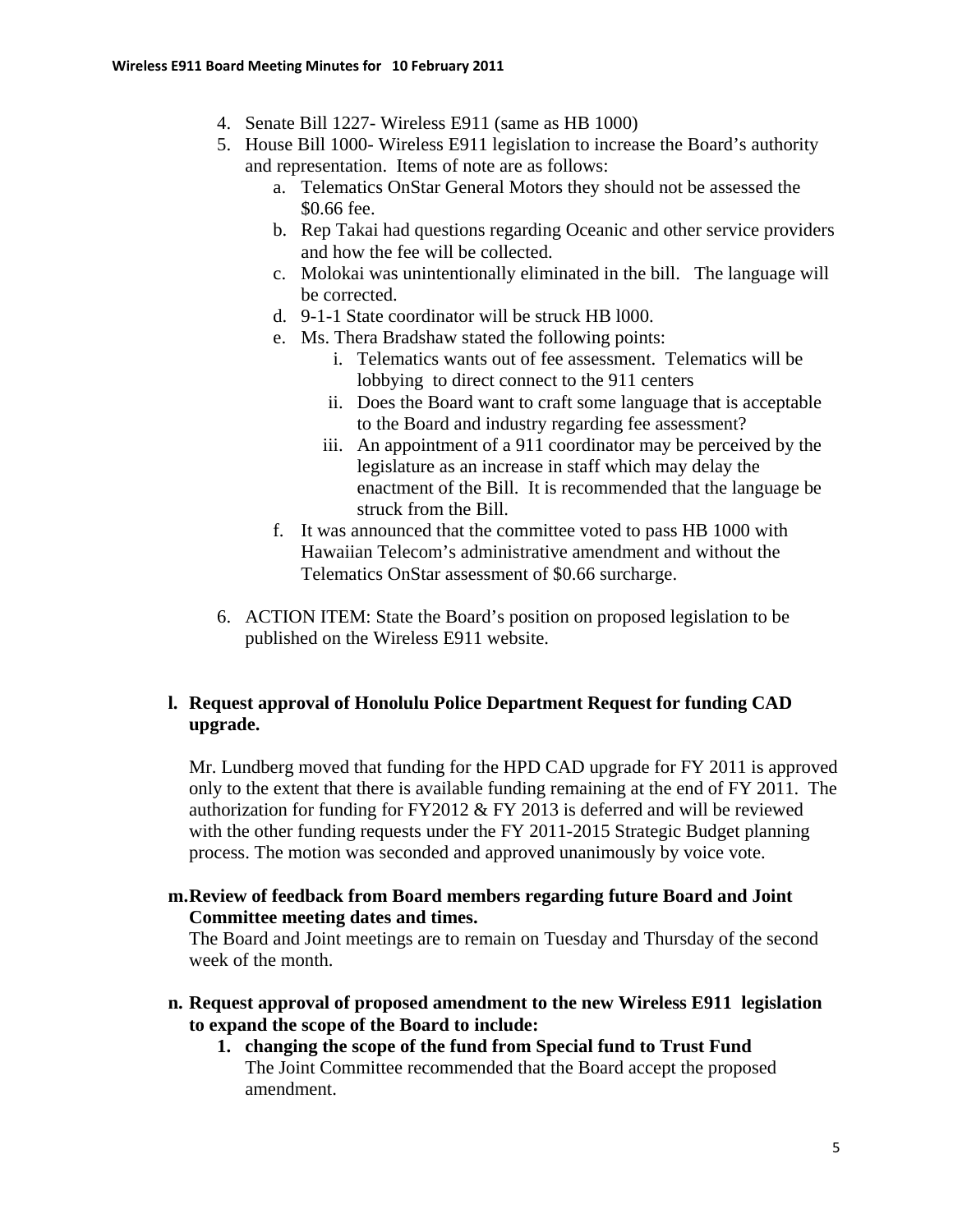**2. adding a permanent staff to facilitate the responsibilities of the Board and assist the Executive Director if the scope of services were expanded due to the proposed legislation.** 

The Joint Committees recommended that the Board defer this proposed amendment.

**3. the transfer of responsibilities for handling disbursements to the State of Hawaii.** 

Joint Committees recommended that the Board defer this proposed amendment.

There was a motion to accept the recommendation of the Joint Committees on item # 1 and defer item #'s 2 and 3. The motion was seconded and approved unanimously by voice vote.

### **VII. Executive Session (closed to the public) Legal matters to consult with attorney on the Board's powers, immunities, and liabilities pursuant to HRS section 92-5(a) (4) regarding termination issues involving TKC Consulting Group's subcontractor.**

There was a motion by Mr. Gordon Bruce to move into Executive Session. It was seconded and approved unanimously by voice vote.

The Board meeting was temporarily adjourned and the Executive Session convened at 12:05 pm with only the present Board members and the Assistant Attorney General in attendance.

The Executive Session was adjourned and the Board meeting reconvened at 12:35 pm.

#### **VIII. Announcements**

Mr. Gordon Bruce had stated that his grandson had entered a project on Wireless 911 in his school's Science Fair and subsequently had placed high enough to be invited to the State Science Fair.

#### **IX. Next meeting date – March 10, 2011, 10am, Comptroller's Conference Room 410.**

#### **X. Adjournment**

There was a motion to adjourn and was seconded and approved unanimously by voice vote. The meeting was adjourned at 12:45pm.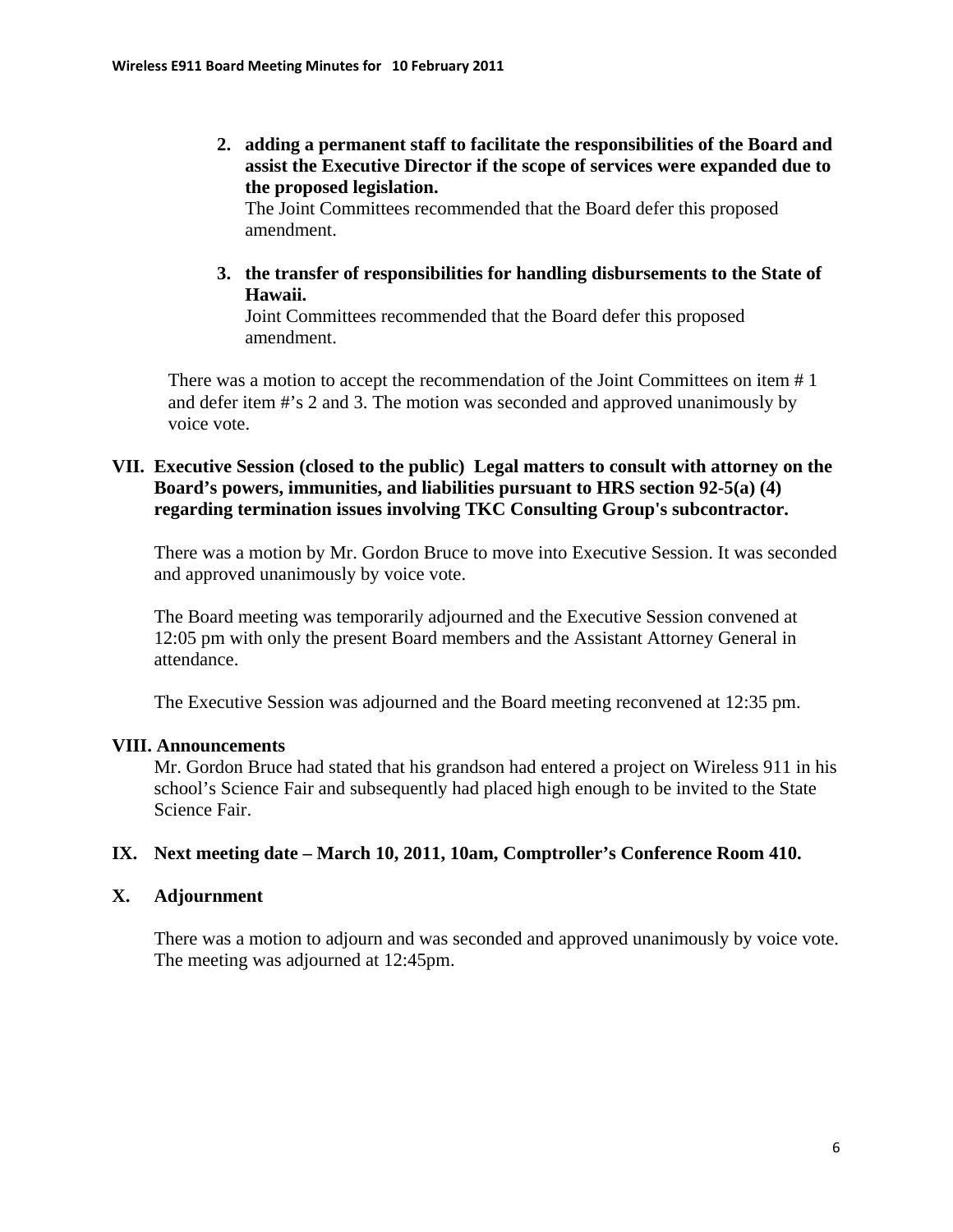| FIRST HAW AIIAN BANK ACCOUNT:                      |    |                    |               |                |    |                   |
|----------------------------------------------------|----|--------------------|---------------|----------------|----|-------------------|
| <b>General Fund</b>                                |    | <b>Prior Month</b> | <b>Month</b>  |                |    | <b>Ending</b>     |
|                                                    |    | Inception-to-Date  |               | Cash           |    | Inception-to-Date |
|                                                    |    | <b>Cash Flow</b>   |               | <b>Flow</b>    |    | <b>Cash Flow</b>  |
| <b>ITEM</b>                                        |    | <b>Balance</b>     |               | <b>Balance</b> |    | <b>Balance</b>    |
|                                                    |    |                    |               |                |    |                   |
| <b>Cash Inflow:</b>                                |    |                    |               |                |    |                   |
|                                                    |    |                    |               |                |    |                   |
| <b>Wireless Surcharge Collection</b>               | \$ | 47, 125, 232. 95   | \$            | 801,441.34     | \$ | 47,926,674.29     |
|                                                    |    |                    |               |                |    |                   |
| Interest Income                                    | \$ | 1,820,015.60       | \$            | 935.64         | \$ | 1,820,951.24      |
| <b>Prior Period Interest Income Adjustment</b>     | \$ | (257, 236.01)      |               |                | \$ | (257, 236.01)     |
| Net Interest Income                                | \$ | 1,562,779.59       | \$            | 935.64         | \$ | 1,563,715.23      |
|                                                    |    |                    |               |                |    |                   |
| <b>Subtotal Cash Inflow</b>                        | \$ | 48,688,012.54      | \$            | 802,376.98     | \$ | 49,490,389.52     |
| <b>Cash Outflow:</b>                               |    |                    |               |                |    |                   |
| Act 79 Fund Transfer to State                      | \$ | (16,000,000.00)    |               |                |    | (16,000,000.00)   |
| <b>PSAP Reimbursement</b>                          | \$ | (16,011,356.54)    | $\mathcal{L}$ | (111, 702.60)  | \$ | (16, 123, 059.14) |
| <b>Board Member Travel Expense</b>                 | \$ | (80, 330.15)       | \$            | (914.60)       | \$ | (81, 244.75)      |
| <b>DB&amp;F Revenue Assessments</b>                | \$ | (2,316,460.36)     |               |                | \$ | (2,316,460.36)    |
| <b>DB&amp;F Administrative Expense Assessments</b> | \$ | (449, 566.87)      |               |                | \$ | (449, 566.87)     |
| <b>WSP Reimbursement</b>                           | \$ | (742, 632.78)      |               |                | \$ | (742, 632.78)     |
| Consultant-Intrado, Inc.                           | \$ | (439, 260.41)      |               |                | \$ | (439, 260.41)     |
| <b>Consultant-Exec Director</b>                    | \$ | (1,587,171.67)     | \$            | (54, 166.66)   | \$ | (1,641,338.33)    |
| <b>Audit Expense</b>                               | \$ | (24, 545.00)       |               |                | \$ | (24, 545.00)      |
| <b>Board Strategic Planning Expenses</b>           | \$ | (1,721.81)         |               |                | \$ | (1,721.81)        |
| Membership                                         | \$ | (100.00)           |               |                | \$ | (100.00)          |
| <b>Subtotal Cash Outflow</b>                       | \$ | (37,653,145.59)    | \$            | (166, 783.86)  | \$ | (37, 819, 929.45) |
|                                                    |    |                    |               |                |    |                   |
| <b>Total Cash Balance</b>                          | \$ | 11,034,866.95      | \$            | 635,593.12     | \$ | 11,670,460.07     |
|                                                    |    |                    |               |                |    |                   |
| Encumbrances                                       |    |                    |               |                |    |                   |
|                                                    |    |                    |               |                |    |                   |
| <b>Total Unencumbered Cash Balance</b>             | \$ | 11,034,866.95      | \$            | 635,593.12     |    | \$11,670,460.07   |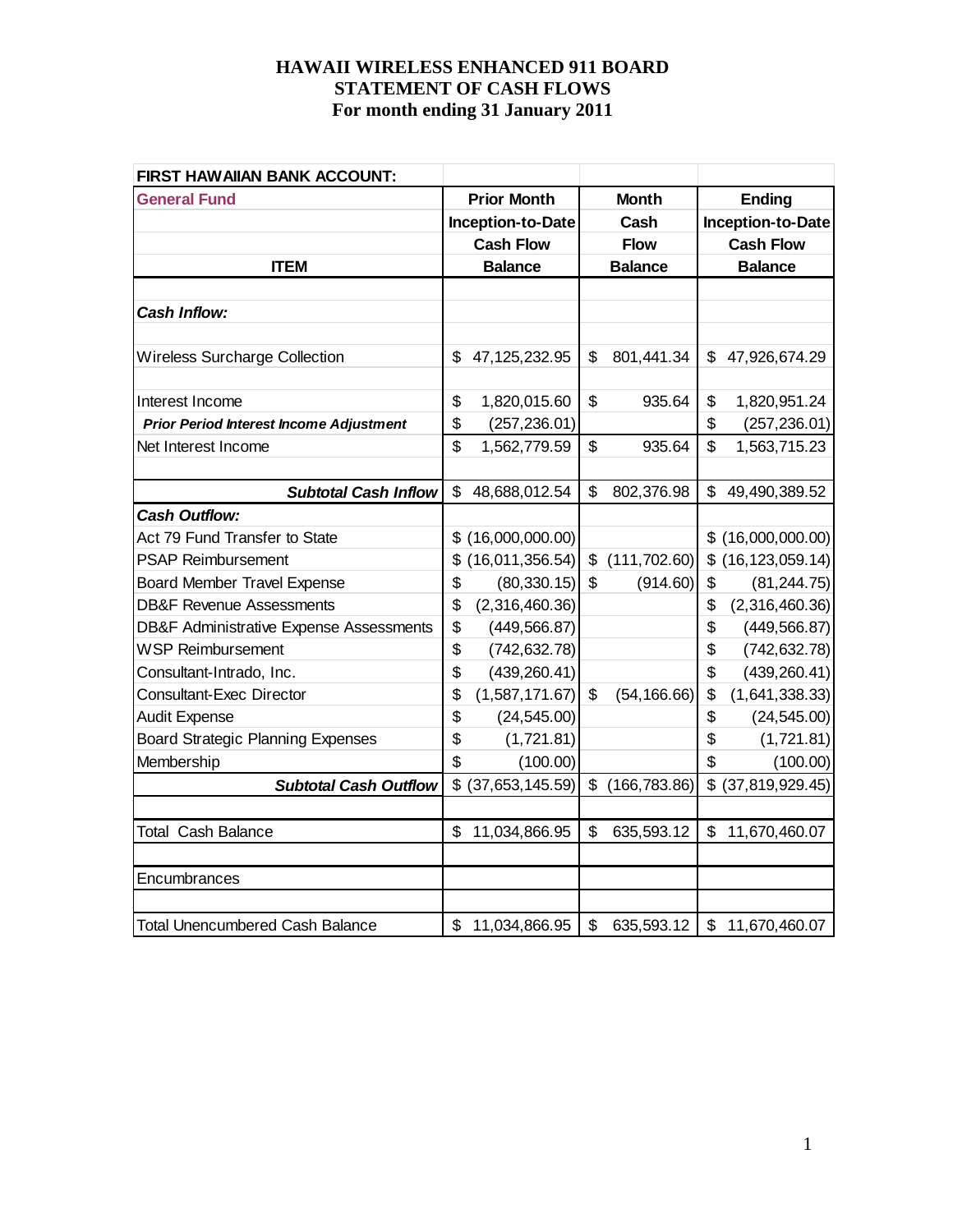| <b>MONTH OF JANUARY 2011</b>               |              |  |  |  |  |  |
|--------------------------------------------|--------------|--|--|--|--|--|
| <b>DESCRIPTION</b>                         | <b>TOTAL</b> |  |  |  |  |  |
| <b>RECEIPTS:</b>                           |              |  |  |  |  |  |
| <b>Interest Inc</b>                        | 935.64       |  |  |  |  |  |
| <b>Total Wireless Surcharge Collection</b> | 801,441.34   |  |  |  |  |  |
| <b>Total Income</b>                        | 802,376.98   |  |  |  |  |  |
| <b>DISBURSEMENTS:</b>                      |              |  |  |  |  |  |
| <b>Board Member Travel</b>                 | 914.60       |  |  |  |  |  |
| <b>Consulting Expense</b>                  |              |  |  |  |  |  |
| <b>TKC Consulting Group, LLC</b>           | 54,166.66    |  |  |  |  |  |
| <b>Total Consulting Expense</b>            | 54,166.66    |  |  |  |  |  |
| <b>PSAP Expenses</b>                       |              |  |  |  |  |  |
| Akimeka Program Mgmt                       | 105,422.79   |  |  |  |  |  |
| <b>Conferences</b>                         |              |  |  |  |  |  |
| <b>Intergraph Conference</b>               | 3,006.81     |  |  |  |  |  |
| <b>Pictometry Future View Confer</b>       | 3,273.00     |  |  |  |  |  |
| <b>Total Conferences</b>                   | 6,279.81     |  |  |  |  |  |
| <b>Total PSAP Expenses</b>                 | 111,702.60   |  |  |  |  |  |
| <b>Total Disbursements</b>                 | 166,783.86   |  |  |  |  |  |
| <b>Net Receipts/(Disbursements)</b>        | 635,593.12   |  |  |  |  |  |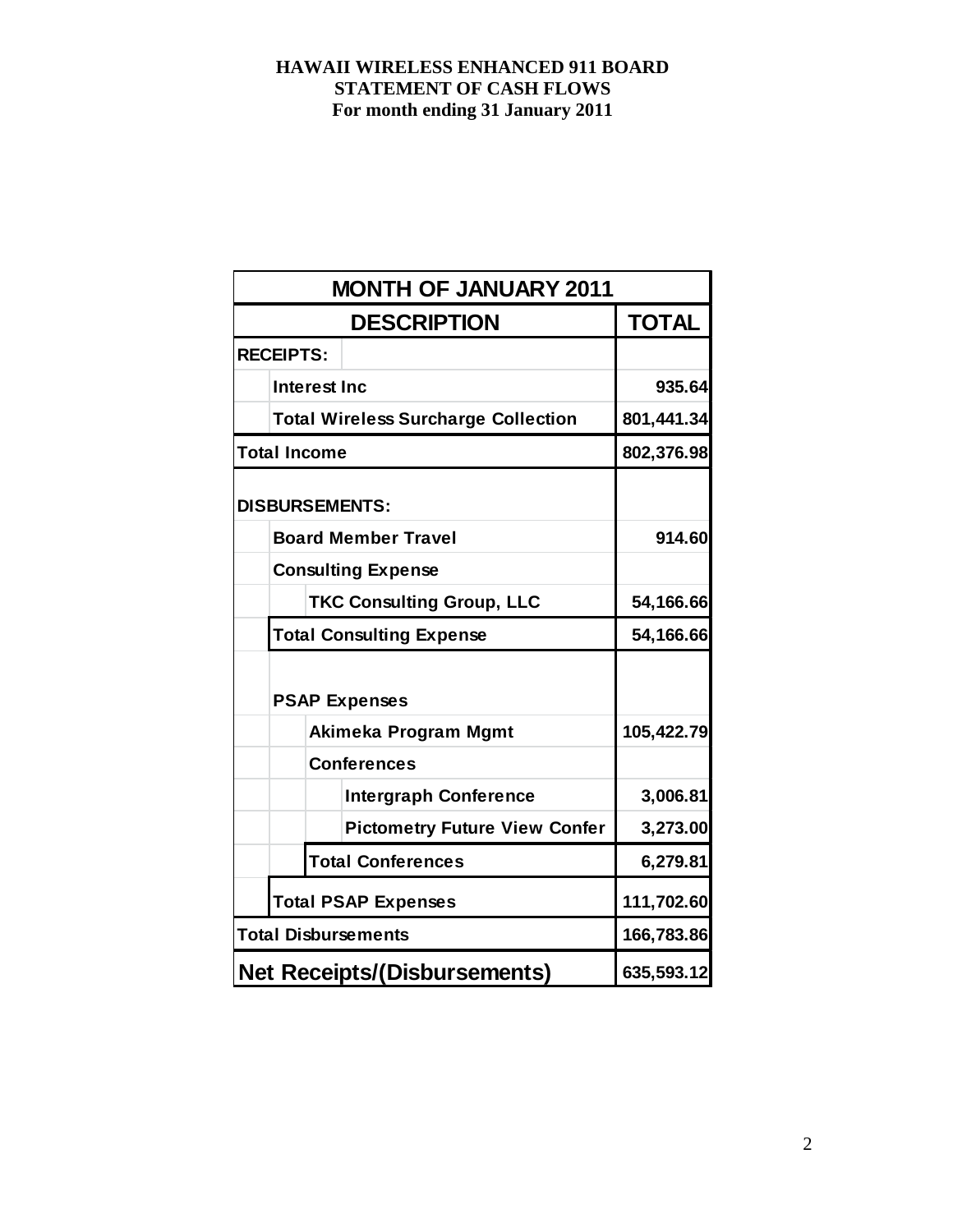| <b>FISCAL YEAR-TO-DATE</b>          |              |
|-------------------------------------|--------------|
| <b>SOURCE OF RECEIPTS</b>           | <b>TOTAL</b> |
| <b>RECEIPTS:</b>                    |              |
| Interest Inc                        | 5,794        |
| Total Wireless Surcharge Collection | 4,835,517    |
| <b>TOTAL RECEIPTS</b>               | 4,841,311    |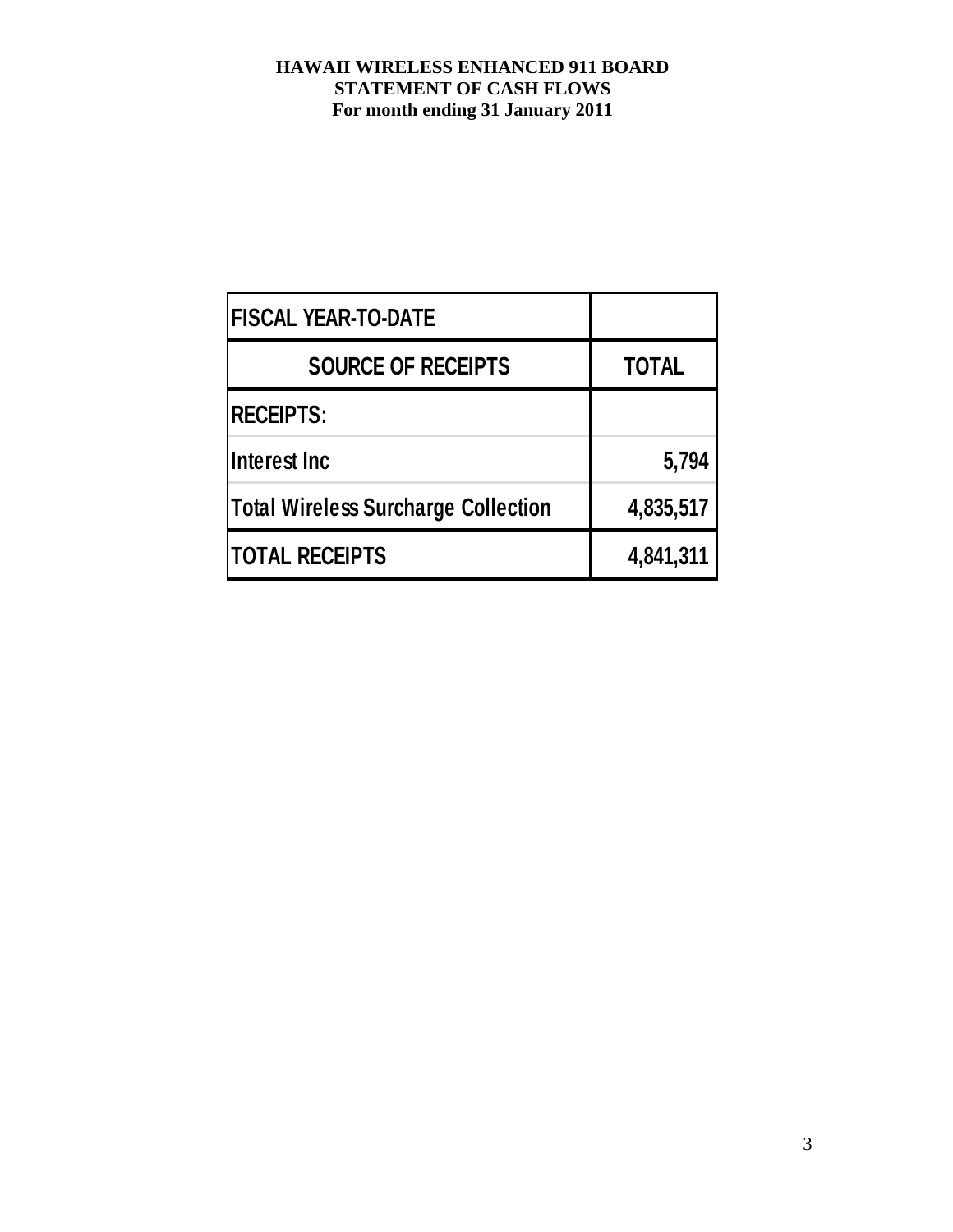| <b>DESCRIPTION</b>                     | Jul '10 - Jan 11         | <b>Annual Budget</b> | \$ Over/(Under)<br><b>Budget</b> |        |
|----------------------------------------|--------------------------|----------------------|----------------------------------|--------|
| <b>DISBURSEMENTS:</b>                  |                          |                      |                                  |        |
| <b>Board Member Travel</b>             | 7,350                    | 27,000               | (19, 650)                        | 27.2%  |
| <b>Consulting Expense</b>              |                          |                      |                                  |        |
| <b>TKC Consulting Group, LLC</b>       | 189,583                  | 325,000              | (135, 417)                       |        |
| <b>Total Consulting Expense</b>        | 189,583                  | 325,000              | (135, 417)                       | 58.3%  |
| <b>DB&amp;F Assessments</b>            |                          |                      |                                  |        |
| DB&F Admin. Exp. Assess                | 35,661                   | 236,207              | (200, 546)                       |        |
| <b>DB&amp;F Revenue Assessment</b>     | 168,374                  | 415,000              | (246, 626)                       |        |
| <b>Total DB&amp;F Assessments</b>      | 204,035                  | 651,207              | (447, 172)                       | 31.3%  |
| <b>NASNA Dues</b>                      | 100                      | 100                  |                                  | 100.0% |
| <b>PSAP Expenses</b>                   |                          |                      |                                  |        |
| Akimeka Program Mgmt                   | 248,328                  | 1,665,138            | (1, 416, 810)                    | 14.9%  |
| <b>CAD Related Expenses</b>            |                          |                      |                                  |        |
| <b>CAD Related Expenses - Other</b>    | -                        | 3,800,000            | (3,800,000)                      |        |
| <b>Total CAD Related Expenses</b>      | $\overline{\phantom{0}}$ | 3,800,000            | (3,800,000)                      | 0.0%   |
|                                        |                          |                      |                                  |        |
| <b>Computers</b>                       |                          |                      |                                  |        |
| <b>KVM Switches</b>                    | 3,971                    | 4,100                | (129)                            |        |
| <b>Positron Equip SW Maintenance</b>   |                          | 40,000               | (40,000)                         |        |
| <b>UPS Battery-HPD</b>                 | 24,112                   | 24,136               | (24)                             |        |
| <b>Total Computers</b>                 | 28,083                   | 68,236               | (40, 153)                        | 41.2%  |
| <b>Conferences:</b>                    |                          |                      |                                  |        |
| <b>APCO Conference</b>                 | 25,997                   | 51,000               | (25,003)                         |        |
| <b>Intergraph Conference</b>           | 3,007                    |                      | 3,007                            |        |
| <b>NASNA Conference</b>                | 776                      |                      | 776                              |        |
| <b>Nena Conference</b>                 | 25,734                   | 51,000               | (25, 266)                        |        |
| <b>Pictometry Future View Confer</b>   | 3.273                    |                      | 3,273                            |        |
| <b>Total Conferences</b>               | 58,787                   | 102,000              | (43, 213)                        | 57.6%  |
| <b>Excom911 Logging Recorder Maint</b> | ٠                        | 31,650               | (31, 650)                        | 0.0%   |
| <b>Hawaiian Telcom Charges</b>         |                          |                      |                                  |        |
| Haw Tel Frame Relay & CIR              | 1                        |                      | 1                                |        |
| <b>Haw Telcom Network</b>              | 13,609                   | 60,000               | (46, 391)                        |        |
| <b>Hawaiian Telcom Trunk</b>           | 110,561                  | 111,398              | (837)                            |        |
| <b>Ocean Safety CML Charges</b>        | 3,325                    |                      | 3,325                            |        |
| <b>Total Hawaiian Telcom Charges</b>   | 127,496                  | 171,398              | (43,902)                         | 74.4%  |
| <b>Pictometry License Agreement</b>    | 207,218                  | 1,929,685            | (1,722,467)                      | 10.7%  |
| <b>Software Maintenance</b>            |                          |                      |                                  |        |
| <b>GeoComm Maintenance</b>             | 18,586                   | 48,586               | (30,000)                         |        |
| <b>Total Software Maintenance</b>      | 18,586                   | 48,586               | (30,000)                         | 38.3%  |
| <b>Total PSAP Expenses</b>             | 688,498                  | 7,816,693            | (7, 128, 195)                    | 8.8%   |
| <b>WSP Cost Recovery</b>               |                          |                      |                                  |        |
| Sprint/Nextel                          | 81,059                   | 180,000              | (98, 941)                        |        |
| <b>Total WSP Cost Recovery</b>         | 81,059                   | 180,000              | (98, 941)                        | 45.0%  |
|                                        |                          |                      |                                  |        |
| <b>Total Disbursements</b>             | 1,170,625                | 9,000,000            | (7,829,375)                      | 13.0%  |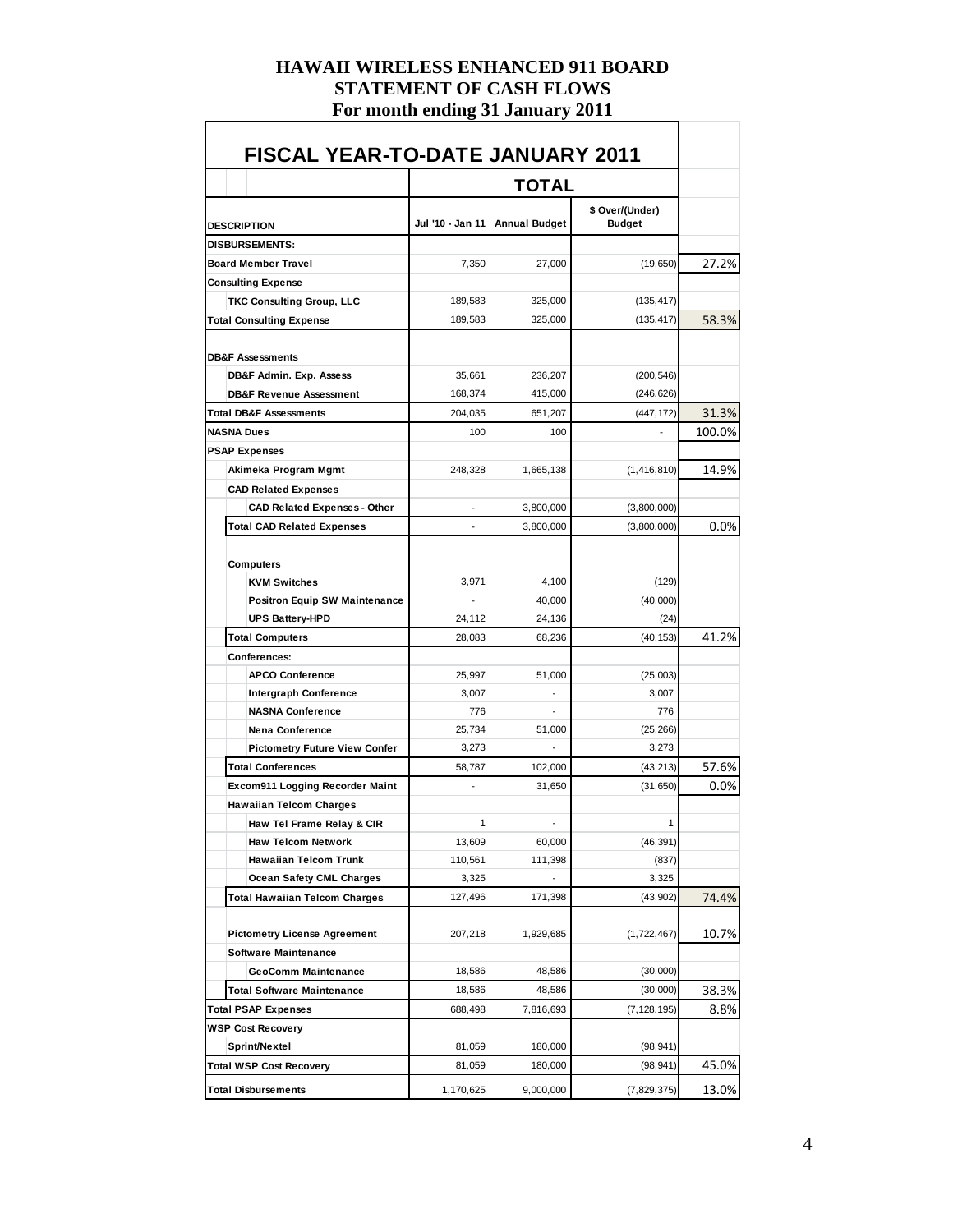| FY 2011 FORECASTED SPENDING         |               |         |                                |         |                |                   |           |                 |                 |           |           |           |                 |              |               |
|-------------------------------------|---------------|---------|--------------------------------|---------|----------------|-------------------|-----------|-----------------|-----------------|-----------|-----------|-----------|-----------------|--------------|---------------|
|                                     |               |         |                                |         |                |                   |           |                 |                 |           |           |           |                 |              | (Over)/       |
|                                     | FY2011        |         |                                |         | <b>ACTUALS</b> |                   |           |                 | <b>FORECAST</b> |           |           |           |                 |              | <b>Under</b>  |
| <b>DESCRIPTION</b>                  | <b>Budget</b> |         | Jul 2010   Aug 2010   Sep 2010 |         |                | Oct 2010 Nov 2010 | Dec 2010  | <b>Jan 2011</b> | Feb 2011        | Mar 2011  | Apr 2011  | May 2011  | <b>Jun 2011</b> | <b>Total</b> | <b>Budget</b> |
| Disbursements:                      |               |         |                                |         |                |                   |           |                 |                 |           |           |           |                 |              |               |
| <b>Board Member Travel</b>          | 27,000        | 1,357   | 480                            | 970     | 1,673          |                   | 1,956     | 915             | 1,500           | 1,500     | 1,500     | 1,500     | 13,650          | 27,000       | (0)           |
| <b>TKC Consulting Group, LLC</b>    | 325,000       | 54,167  | 27.083                         | 54,167  |                |                   |           | 54,167          | 27,083          | 27,083    | 27,083    | 27.083    | 27,085          | 325,001      | (1)           |
| <b>DB&amp;F Admin. Exp. Assess</b>  | 236,207       | 71,450  |                                |         |                |                   | 3,275     |                 | 30,719          |           | 112,269   |           | 18,494          | 236,207      | (0)           |
| <b>DB&amp;F Revenue Assessment</b>  | 415,000       | 32,386  |                                |         |                |                   | 96,923    |                 | 85,890          |           | 85,890    |           | 113,911         | 415,000      | $\mathbf{0}$  |
| <b>NASNA Dues</b>                   | 100           | 100     |                                |         |                |                   |           |                 |                 |           |           |           |                 | 100          |               |
| Akimeka Program Mgmt                | 1,665,138     |         |                                | 70,282  | 72,623         |                   |           | 105,423         | 342,956         | 132,771   | 175,073   | 175,073   | 210,754         | 1,284,955    | 380,183       |
| <b>CAD Related Expenses</b>         | 3,800,000     |         |                                |         |                |                   |           |                 |                 |           |           | 3,800,000 |                 | 3,800,000    |               |
| <b>Computers</b>                    |               |         |                                |         |                |                   |           |                 |                 |           |           |           |                 |              |               |
| <b>KVM Switches</b>                 | 4.100         | 3,971   |                                |         |                |                   |           |                 |                 |           |           |           |                 | 3.971        | 129           |
| <b>Positron Equip SW Maint.</b>     | 40,000        |         |                                |         |                |                   |           |                 |                 |           |           |           | 40.000          | 40,000       |               |
| <b>UPS Battery-HPD</b>              | 24,136        |         |                                | 24,112  |                |                   |           |                 |                 |           |           |           |                 | 24,112       | 24            |
| Other                               |               |         |                                |         |                |                   |           |                 |                 |           |           |           |                 |              |               |
| <b>Conferences</b>                  |               |         |                                |         |                |                   |           |                 |                 |           |           |           |                 |              |               |
| <b>APCO Conference</b>              | 51.000        |         | 1.801                          | 17,730  | 6,467          |                   |           |                 |                 |           |           |           |                 | 25,998       | 25,002        |
| Nena Conference                     | 51,000        | 19,631  |                                |         | 6,103          |                   |           |                 |                 |           |           |           | 25,266          | 51,000       | (0)           |
| <b>NASNA</b>                        |               |         |                                |         |                |                   | 776       |                 |                 |           |           |           |                 | 776          | (776)         |
| 9-1-1 Goes to Wash.DC               |               |         |                                |         |                |                   |           |                 |                 |           | 40,000    |           |                 | 40,000       | (40,000)      |
| <b>Integraph Users Conference</b>   |               |         |                                |         |                |                   |           | 3,007           |                 |           |           |           |                 | 3,007        | (3,007)       |
| <b>Pictometry Future View Conf.</b> |               |         |                                |         |                |                   |           | 3,273           |                 |           |           |           |                 | 3,273        | (3, 273)      |
| Excom911 Logging Recorder Maint     | 31.650        |         |                                |         |                |                   |           |                 |                 |           | 40.000    |           |                 | 40,000       | (8, 350)      |
| <b>Hawaiian Telcom Charges</b>      |               |         |                                |         |                |                   |           |                 |                 |           |           |           |                 |              |               |
| Haw Tel Frame Relay & CIR           |               |         |                                |         |                |                   |           |                 |                 |           |           |           |                 |              | (1)           |
| <b>Haw Telcom Network</b>           | 60,000        | 406     |                                | 13,202  |                |                   | 3,325     |                 | 5,000           | 5.000     | 5.000     | 5.000     | 23.067          | 60,000       | (0)           |
| <b>Hawaiian Telcom Trunk</b>        | 111,398       | 110,562 |                                |         |                |                   |           |                 |                 |           |           |           |                 | 110,562      | 836           |
| <b>Pictometry License Agreement</b> | 1,929,685     |         |                                | 207,217 |                |                   |           |                 |                 | 757,626   |           |           | 1,004,842       | ,969,685     | (40,000)      |
| <b>GeoComm Maintenance</b>          | 48,586        | 18,586  |                                |         |                |                   |           |                 |                 |           |           |           | 30,000          | 48,586       |               |
| <b>WSP Cost Recovery</b>            | 180,000       |         |                                | 81,059  |                |                   |           |                 | 90,000          |           |           |           |                 | 171,059      | 8,941         |
| <b>Total Disbursements</b>          | 9,000,000     | 312,617 | 29,364                         | 468,739 | 86,866         |                   | 106,255   | 166,784         | 583,148         | 923,980   | 486,815   | 4,008,656 | 1,507,069       | 8,680,292    | 319,708       |
| <b>Cum Total</b>                    |               | 312,617 | 341,981                        | 810,720 | 897,586        | 897,586           | 1,003,841 | 1,170,625       | 1,753,772       | 2,677,752 | 3,164,567 | 7,173,223 | 8,680,292       |              |               |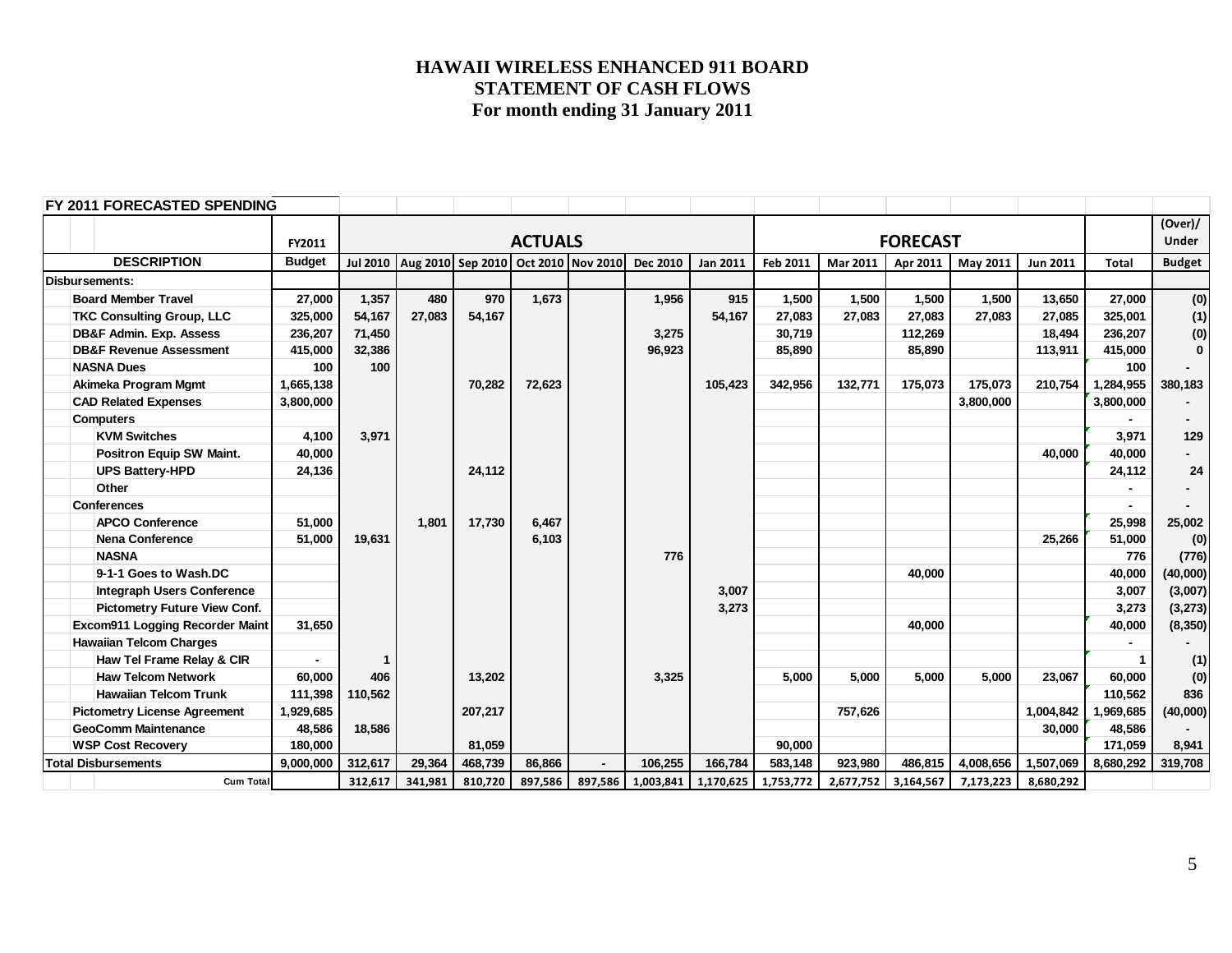| FY 2011 7 MONTHS                     | Hawaii PSAP         |                      |                                  |  |  |  |  |
|--------------------------------------|---------------------|----------------------|----------------------------------|--|--|--|--|
| <b>DESCRIPTION</b>                   | Jul '10 - Jan<br>11 | <b>Annual Budget</b> | \$ Over/(Under)<br><b>Budget</b> |  |  |  |  |
| <b>DISBURSEMENTS:</b>                |                     |                      |                                  |  |  |  |  |
| <b>PSAP Expenses</b>                 |                     |                      |                                  |  |  |  |  |
| Akimeka Program Mgmt                 | 72,623              | 435,739              | (363, 116)                       |  |  |  |  |
| <b>CAD Related Expenses</b>          |                     |                      |                                  |  |  |  |  |
| <b>CAD Related Expenses - Other</b>  |                     |                      |                                  |  |  |  |  |
| <b>Total CAD Related Expenses</b>    |                     |                      |                                  |  |  |  |  |
|                                      |                     |                      |                                  |  |  |  |  |
| <b>Computers</b>                     |                     |                      |                                  |  |  |  |  |
| <b>KVM Switches</b>                  |                     |                      |                                  |  |  |  |  |
| <b>Positron Equip SW Maintenance</b> |                     | 40,000               | (40,000)                         |  |  |  |  |
| <b>UPS Battery-HPD</b>               |                     |                      |                                  |  |  |  |  |
| <b>Total Computers</b>               |                     | 40,000               | (40,000)                         |  |  |  |  |
| Conferences:                         |                     |                      |                                  |  |  |  |  |
| <b>APCO Conference</b>               | 6,467               | 6,000                | 467                              |  |  |  |  |
| <b>Intergraph Conference</b>         | 3,007               |                      | 3,007                            |  |  |  |  |
| <b>NASNA Conference</b>              |                     |                      |                                  |  |  |  |  |
| <b>Nena Conference</b>               | 6,103               | 6,000                | 103                              |  |  |  |  |
| <b>Pictometry Future View Confer</b> |                     |                      |                                  |  |  |  |  |
| <b>Total Conferences</b>             | 15,577              | 12,000               | 3,577                            |  |  |  |  |
| Excom911 Logging Recorder Maint      |                     |                      |                                  |  |  |  |  |
| <b>Hawaiian Telcom Charges</b>       |                     |                      |                                  |  |  |  |  |
| Haw Tel Frame Relay & CIR            |                     |                      |                                  |  |  |  |  |
| <b>Haw Telcom Network</b>            |                     |                      |                                  |  |  |  |  |
| <b>Hawaiian Telcom Trunk</b>         |                     |                      |                                  |  |  |  |  |
| <b>Ocean Safety CML Charges</b>      |                     |                      |                                  |  |  |  |  |
| <b>Total Hawaiian Telcom Charges</b> |                     |                      |                                  |  |  |  |  |
|                                      |                     |                      |                                  |  |  |  |  |
| <b>Pictometry License Agreement</b>  |                     | 1,039,000            | (1,039,000)                      |  |  |  |  |
| <b>Software Maintenance</b>          |                     |                      |                                  |  |  |  |  |
| <b>GeoComm Maintenance</b>           |                     |                      |                                  |  |  |  |  |
| <b>Total Software Maintenance</b>    |                     |                      |                                  |  |  |  |  |
| <b>Total PSAP Expenses</b>           | 88,200              | 1,526,739            | (1,438,539)                      |  |  |  |  |
| <b>WSP Cost Recovery</b>             |                     |                      |                                  |  |  |  |  |
| Sprint/Nextel                        |                     |                      |                                  |  |  |  |  |
| <b>Total WSP Cost Recovery</b>       |                     |                      |                                  |  |  |  |  |
| <b>Total Disbursements</b>           | 88,200              | 1,526,739            | (1,438,539)                      |  |  |  |  |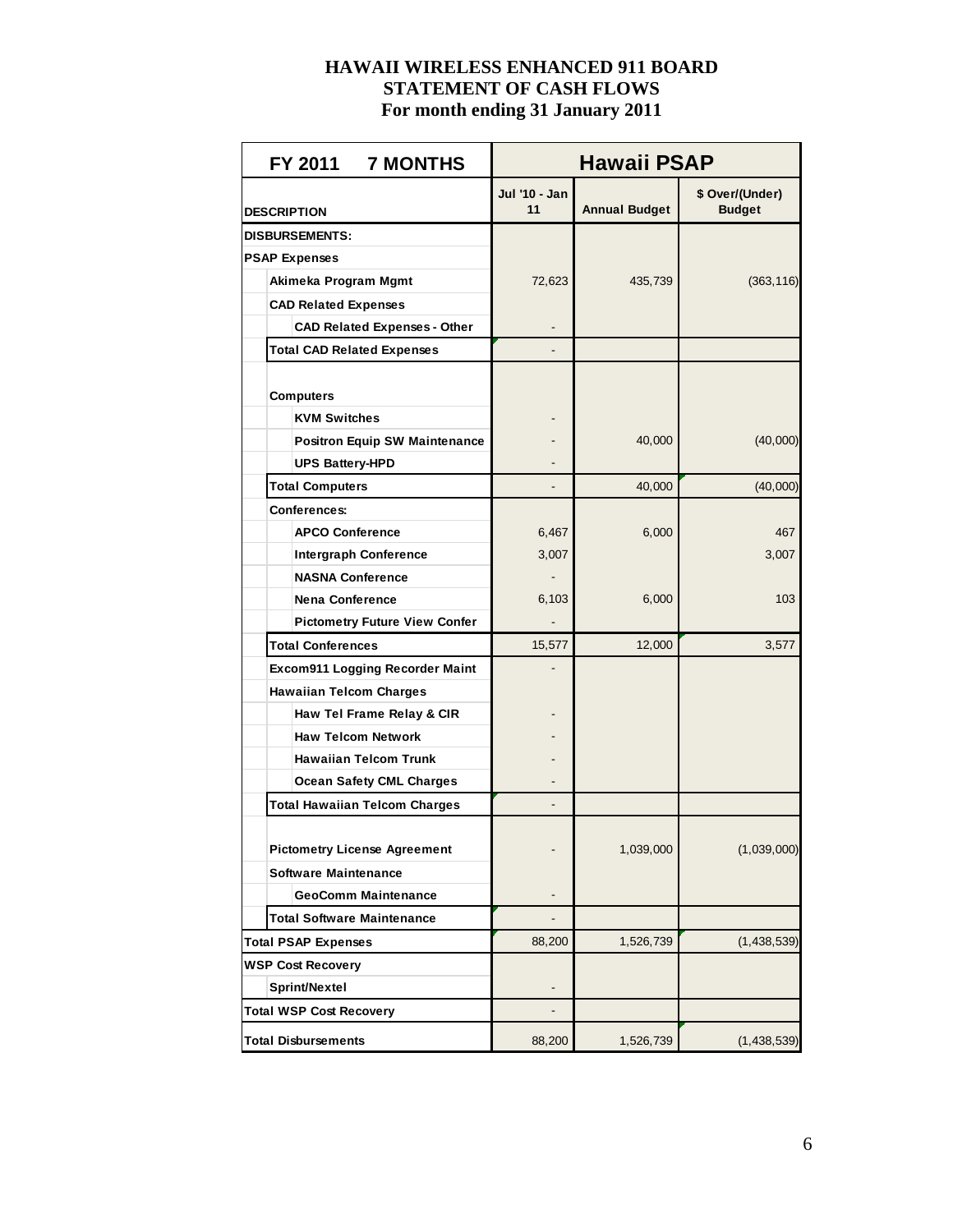| FY 2011 7 MONTHS                       | <b>Kauai PSAP</b>   |                      |                                  |  |  |  |  |
|----------------------------------------|---------------------|----------------------|----------------------------------|--|--|--|--|
| <b>DESCRIPTION</b>                     | Jul '10 - Jan<br>11 | <b>Annual Budget</b> | \$ Over/(Under)<br><b>Budget</b> |  |  |  |  |
| <b>DISBURSEMENTS:</b>                  |                     |                      |                                  |  |  |  |  |
| <b>PSAP Expenses</b>                   |                     |                      |                                  |  |  |  |  |
| Akimeka Program Mgmt                   | 0                   | 300,076              | (300, 076)                       |  |  |  |  |
| <b>CAD Related Expenses</b>            |                     |                      |                                  |  |  |  |  |
| <b>CAD Related Expenses - Other</b>    |                     | 3,800,000            | (3,800,000)                      |  |  |  |  |
| <b>Total CAD Related Expenses</b>      | $\blacksquare$      | 3,800,000            | (3,800,000)                      |  |  |  |  |
|                                        |                     |                      |                                  |  |  |  |  |
| <b>Computers</b>                       |                     |                      |                                  |  |  |  |  |
| <b>KVM Switches</b>                    |                     |                      |                                  |  |  |  |  |
| <b>Positron Equip SW Maintenance</b>   |                     |                      |                                  |  |  |  |  |
| <b>UPS Battery-HPD</b>                 |                     |                      |                                  |  |  |  |  |
| <b>Total Computers</b>                 |                     |                      |                                  |  |  |  |  |
| <b>Conferences:</b>                    |                     |                      |                                  |  |  |  |  |
| <b>APCO Conference</b>                 |                     | 6,000                | (6,000)                          |  |  |  |  |
| <b>Intergraph Conference</b>           |                     |                      |                                  |  |  |  |  |
| <b>NASNA Conference</b>                |                     |                      |                                  |  |  |  |  |
| <b>Nena Conference</b>                 | 2,521               | 6,000                | (3, 479)                         |  |  |  |  |
| <b>Pictometry Future View Confer</b>   | 3,273               |                      | 3,273                            |  |  |  |  |
| <b>Total Conferences</b>               | 5,794               | 12,000               | (6, 206)                         |  |  |  |  |
| <b>Excom911 Logging Recorder Maint</b> |                     |                      |                                  |  |  |  |  |
| <b>Hawaiian Telcom Charges</b>         |                     |                      |                                  |  |  |  |  |
| Haw Tel Frame Relay & CIR              |                     |                      |                                  |  |  |  |  |
| <b>Haw Telcom Network</b>              |                     |                      |                                  |  |  |  |  |
| <b>Hawaiian Telcom Trunk</b>           | 110,561             | 111,398              | (837)                            |  |  |  |  |
| <b>Ocean Safety CML Charges</b>        |                     |                      |                                  |  |  |  |  |
| <b>Total Hawaiian Telcom Charges</b>   | 110,561             | 111,398              | (837)                            |  |  |  |  |
|                                        |                     |                      |                                  |  |  |  |  |
| <b>Pictometry License Agreement</b>    | 207,218             | 198,930              | 8,288                            |  |  |  |  |
| <b>Software Maintenance</b>            |                     |                      |                                  |  |  |  |  |
| <b>GeoComm Maintenance</b>             |                     |                      |                                  |  |  |  |  |
| <b>Total Software Maintenance</b>      | ۰                   |                      |                                  |  |  |  |  |
| <b>Total PSAP Expenses</b>             | 323,574             | 4,422,404            | (4,098,830)                      |  |  |  |  |
| <b>WSP Cost Recovery</b>               |                     |                      |                                  |  |  |  |  |
| Sprint/Nextel                          |                     |                      |                                  |  |  |  |  |
| <b>Total WSP Cost Recovery</b>         | -                   |                      |                                  |  |  |  |  |
| <b>Total Disbursements</b>             | 323,574             | 4,422,404            | (4,098,830)                      |  |  |  |  |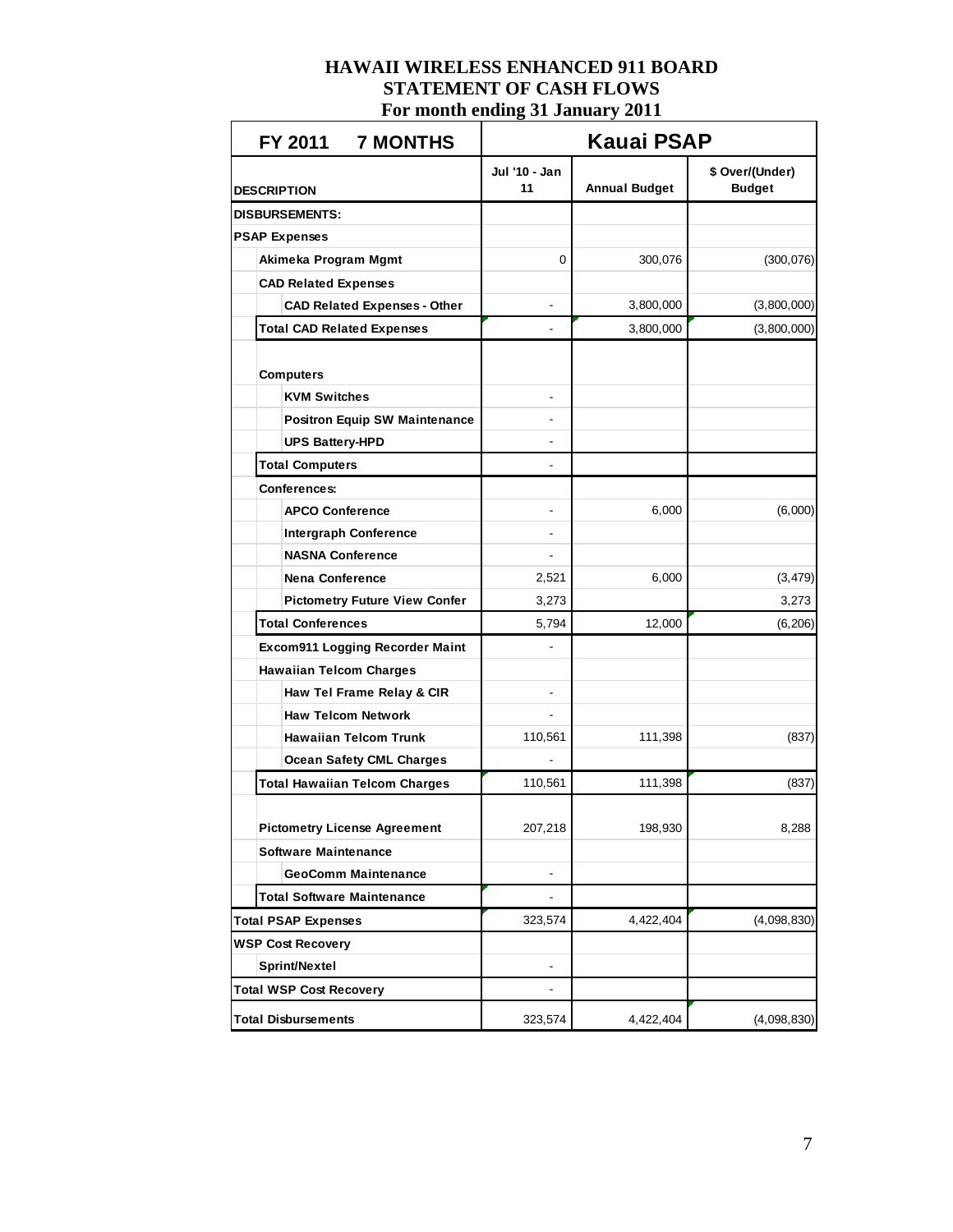|                                | FY 2011 7 MONTHS                       | Oahu PSAP           |                      |                                  |  |  |  |  |
|--------------------------------|----------------------------------------|---------------------|----------------------|----------------------------------|--|--|--|--|
| <b>DESCRIPTION</b>             |                                        | Jul '10 - Jan<br>11 | <b>Annual Budget</b> | \$ Over/(Under)<br><b>Budget</b> |  |  |  |  |
| <b>DISBURSEMENTS:</b>          |                                        |                     |                      |                                  |  |  |  |  |
| <b>PSAP Expenses</b>           |                                        |                     |                      |                                  |  |  |  |  |
|                                | Akimeka Program Mgmt                   |                     | 507,631              | (507, 631)                       |  |  |  |  |
|                                | <b>CAD Related Expenses</b>            |                     |                      |                                  |  |  |  |  |
|                                | <b>CAD Related Expenses - Other</b>    |                     |                      |                                  |  |  |  |  |
|                                | <b>Total CAD Related Expenses</b>      |                     |                      |                                  |  |  |  |  |
|                                |                                        |                     |                      |                                  |  |  |  |  |
| <b>Computers</b>               |                                        |                     |                      |                                  |  |  |  |  |
|                                | <b>KVM Switches</b>                    | 3,971               | 4,100                | (129)                            |  |  |  |  |
|                                | <b>Positron Equip SW Maintenance</b>   |                     |                      |                                  |  |  |  |  |
|                                | <b>UPS Battery-HPD</b>                 | 24,112              | 24,136               | (24)                             |  |  |  |  |
| <b>Total Computers</b>         |                                        | 28,083              | 28,236               | (153)                            |  |  |  |  |
| <b>Conferences:</b>            |                                        |                     |                      |                                  |  |  |  |  |
|                                | <b>APCO Conference</b>                 | 17,730              | 30,000               | (12, 270)                        |  |  |  |  |
|                                | <b>Intergraph Conference</b>           |                     |                      |                                  |  |  |  |  |
|                                | <b>NASNA Conference</b>                |                     |                      |                                  |  |  |  |  |
|                                | <b>Nena Conference</b>                 | 17,109              | 30,000               | (12, 891)                        |  |  |  |  |
|                                | <b>Pictometry Future View Confer</b>   |                     |                      |                                  |  |  |  |  |
| <b>Total Conferences</b>       |                                        | 34,839              | 60,000               | (25, 161)                        |  |  |  |  |
|                                | <b>Excom911 Logging Recorder Maint</b> | $\blacksquare$      | 31,650               | (31, 650)                        |  |  |  |  |
|                                | <b>Hawaiian Telcom Charges</b>         |                     |                      |                                  |  |  |  |  |
|                                | Haw Tel Frame Relay & CIR              | 1                   |                      | 1                                |  |  |  |  |
|                                | <b>Haw Telcom Network</b>              | 13,609              | 60,000               | (46, 391)                        |  |  |  |  |
|                                | <b>Hawaiian Telcom Trunk</b>           |                     |                      |                                  |  |  |  |  |
|                                | <b>Ocean Safety CML Charges</b>        | 3,325               |                      | 3,325                            |  |  |  |  |
|                                | <b>Total Hawaiian Telcom Charges</b>   | 16,935              | 60,000               | (43,065)                         |  |  |  |  |
|                                |                                        |                     |                      |                                  |  |  |  |  |
|                                | <b>Pictometry License Agreement</b>    |                     | 295,005              | (295,005)                        |  |  |  |  |
|                                | <b>Software Maintenance</b>            |                     |                      |                                  |  |  |  |  |
|                                | <b>GeoComm Maintenance</b>             | 18,586              | 48,586               | (30,000)                         |  |  |  |  |
|                                | <b>Total Software Maintenance</b>      | 18,586              | 48,586               | (30,000)                         |  |  |  |  |
| <b>Total PSAP Expenses</b>     |                                        | 98,443              | 1,031,108            | (932, 665)                       |  |  |  |  |
| <b>WSP Cost Recovery</b>       |                                        |                     |                      |                                  |  |  |  |  |
| Sprint/Nextel                  |                                        | -                   |                      |                                  |  |  |  |  |
| <b>Total WSP Cost Recovery</b> |                                        |                     |                      |                                  |  |  |  |  |
| <b>Total Disbursements</b>     |                                        | 98,443              | 1,031,108            | (932, 665)                       |  |  |  |  |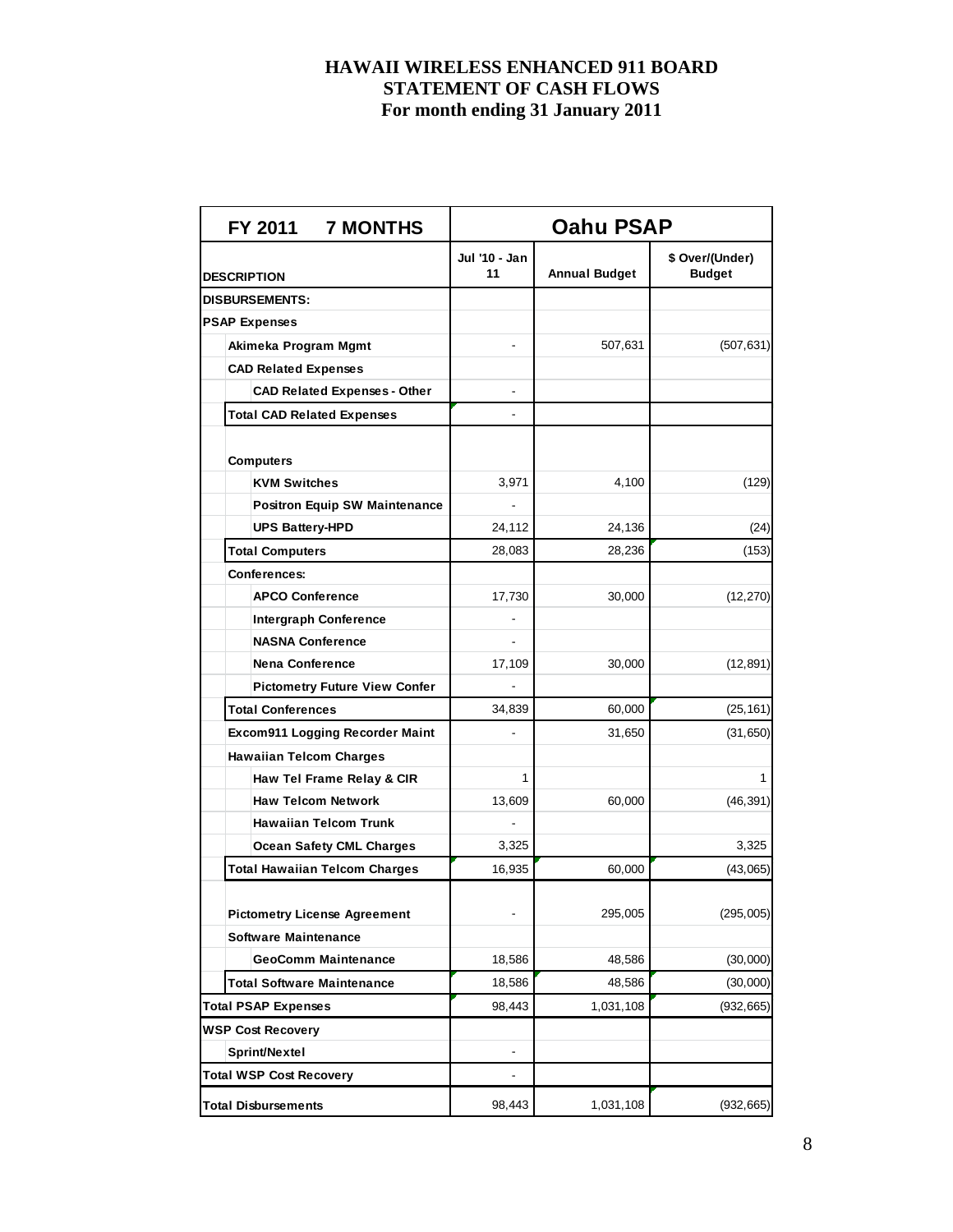$\Gamma$ 

| <b>FISCAL YEAR-TO-DATE JANUARY 2011</b> |                          |                      |                                  |
|-----------------------------------------|--------------------------|----------------------|----------------------------------|
|                                         |                          | <b>Operations</b>    |                                  |
| <b>DESCRIPTION</b>                      | Jul '10 - Jan 11         | <b>Annual Budget</b> | \$ Over/(Under)<br><b>Budget</b> |
| <b>DISBURSEMENTS:</b>                   |                          |                      |                                  |
| <b>Board Member Travel</b>              | 7,350                    | 27,000               | (19,650)                         |
| <b>Consulting Expense</b>               |                          |                      |                                  |
| <b>TKC Consulting Group, LLC</b>        | 189,583                  | 325,000              | (135, 417)                       |
| <b>Total Consulting Expense</b>         | 189,583                  | 325,000              | (135, 417)                       |
| <b>DB&amp;F Assessments</b>             |                          |                      |                                  |
| DB&F Admin. Exp. Assess                 | 35,661                   | 236,207              | (200, 546)                       |
| <b>DB&amp;F Revenue Assessment</b>      | 168,374                  | 415,000              | (246, 626)                       |
| <b>Total DB&amp;F Assessments</b>       | 204,035                  | 651,207              | (447, 172)                       |
| <b>NASNA Dues</b>                       | 100                      | 100                  |                                  |
| <b>PSAP Expenses</b>                    |                          |                      |                                  |
| Akimeka Program Mgmt                    |                          |                      |                                  |
| <b>CAD Related Expenses</b>             |                          |                      |                                  |
| <b>CAD Related Expenses - Other</b>     |                          |                      |                                  |
| <b>Total CAD Related Expenses</b>       |                          |                      |                                  |
| Computers                               |                          |                      |                                  |
| <b>KVM Switches</b>                     |                          |                      |                                  |
| <b>Positron Equip SW Maintenance</b>    |                          |                      |                                  |
| <b>UPS Battery-HPD</b>                  |                          |                      |                                  |
| <b>Total Computers</b>                  | $\overline{\phantom{0}}$ |                      |                                  |
| <b>Conferences:</b>                     |                          |                      |                                  |
| <b>APCO Conference</b>                  | 1,801                    | 3,000                | (1, 199)                         |
| <b>Intergraph Conference</b>            |                          |                      |                                  |
| <b>NASNA Conference</b>                 | 776                      |                      | 776                              |
| <b>Nena Conference</b>                  |                          | 3,000                | (3,000)                          |
| <b>Pictometry Future View Confer</b>    |                          |                      |                                  |
| <b>Total Conferences</b>                | 2,576                    | 6,000                | (3, 424)                         |
| <b>Excom911 Logging Recorder Maint</b>  |                          |                      |                                  |
| <b>Hawaiian Telcom Charges</b>          |                          |                      |                                  |
| Haw Tel Frame Relay & CIR               |                          |                      |                                  |
| <b>Haw Telcom Network</b>               |                          |                      |                                  |
| <b>Hawaiian Telcom Trunk</b>            |                          |                      |                                  |
| <b>Ocean Safety CML Charges</b>         |                          |                      |                                  |
| Total Hawaiian Telcom Charges           |                          |                      |                                  |
| <b>Pictometry License Agreement</b>     |                          |                      |                                  |
| <b>Software Maintenance</b>             |                          |                      |                                  |
| <b>GeoComm Maintenance</b>              |                          |                      |                                  |
| <b>Total Software Maintenance</b>       |                          |                      |                                  |
| <b>Total PSAP Expenses</b>              | 2,576                    | 6,000                | (3, 424)                         |
| <b>WSP Cost Recovery</b>                |                          |                      |                                  |
| Sprint/Nextel                           | 81,059                   | 180,000              | (98, 941)                        |
| <b>Total WSP Cost Recovery</b>          | 81,059                   | 180,000              | (98,941)                         |
| <b>Total Disbursements</b>              | 484,704                  | 1,189,307            | (704, 603)                       |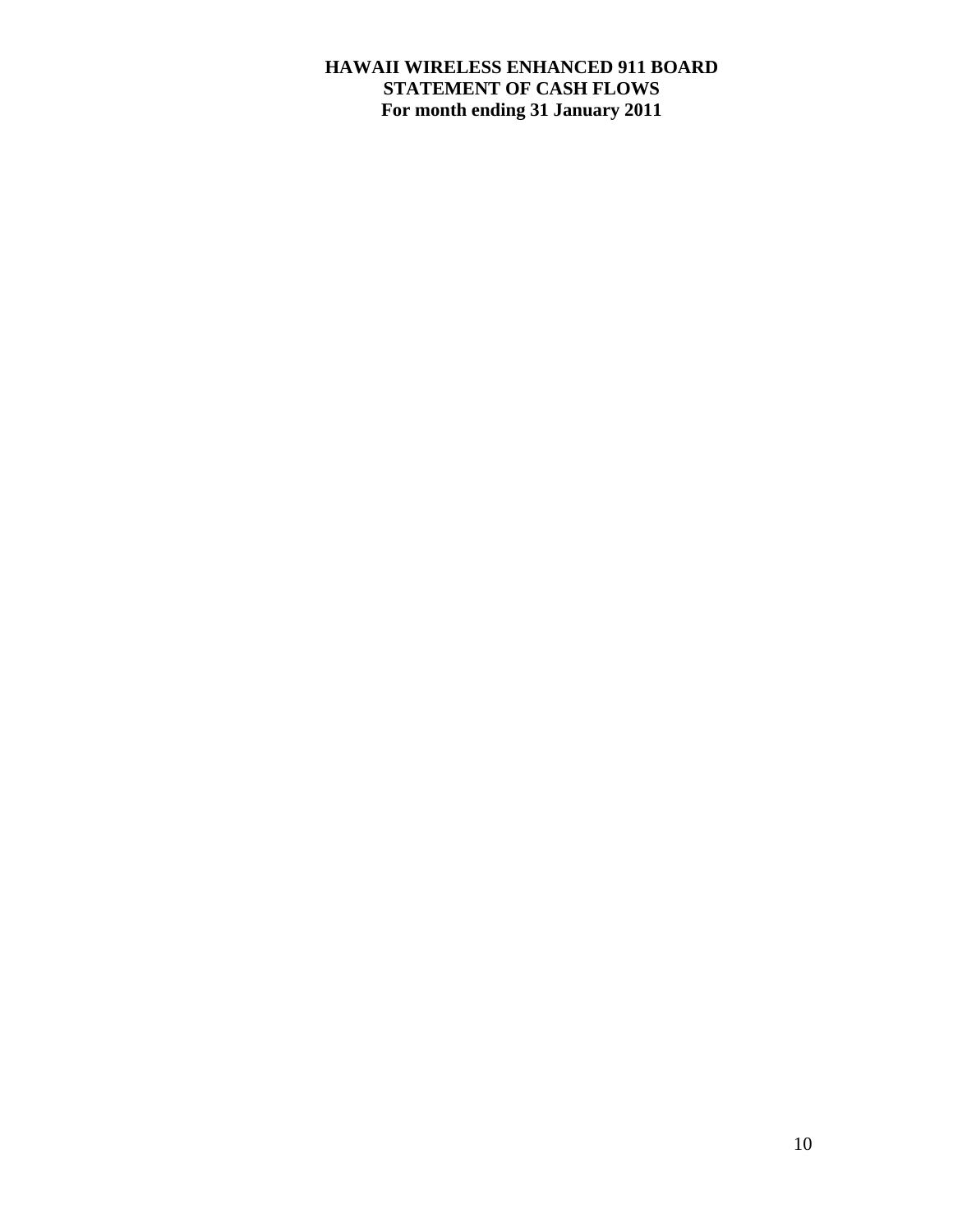## **PSAP Operations**

#### **9-1-1 Call Volume – January 2011**

| <b>PSAP</b> | Total  | <b>Wireline</b> | %     | <b>Wireless</b> | %     |
|-------------|--------|-----------------|-------|-----------------|-------|
| HAWAII (*)  | 10,183 | 3,755           | 36.9% | 6,428           | 63.1% |

*(\*) Totals are based on calls to Primary PSAP.* 

| <b>HAWAII</b>     |              |                                                                         |                                     |            |                                     |            |                    |            |                         |  |
|-------------------|--------------|-------------------------------------------------------------------------|-------------------------------------|------------|-------------------------------------|------------|--------------------|------------|-------------------------|--|
|                   |              | Wireline                                                                |                                     |            | <b>Wireless</b>                     | Admin      |                    | Abandoned  |                         |  |
| 2011              | <b>Total</b> | # of Calls                                                              | %to Total<br>Wireline &<br>Wireless | # of Calls | %to Total<br>Wireline &<br>Wireless | # of Calls | %to Total<br>Calls | # of Calls | % Abandoned<br>to Total |  |
| December          |              |                                                                         |                                     |            |                                     |            |                    |            |                         |  |
| November          |              |                                                                         |                                     |            |                                     |            |                    |            |                         |  |
| October           |              |                                                                         |                                     |            |                                     |            |                    |            |                         |  |
| September         |              |                                                                         |                                     |            |                                     |            |                    |            |                         |  |
| August            |              |                                                                         |                                     |            |                                     |            |                    |            |                         |  |
| July              |              |                                                                         |                                     |            |                                     |            |                    |            |                         |  |
| June              |              |                                                                         |                                     |            |                                     |            |                    |            |                         |  |
| May               |              |                                                                         |                                     |            |                                     |            |                    |            |                         |  |
| April             |              |                                                                         |                                     |            |                                     |            |                    |            |                         |  |
| March             |              |                                                                         |                                     |            |                                     |            |                    |            |                         |  |
| February          |              |                                                                         |                                     |            |                                     |            |                    |            |                         |  |
| January           | 10,183       | 3,755                                                                   | 36.9%                               | 6,428      | 63.1%                               | 0          | 0.0%               | 1,140      | 11.2%                   |  |
| <b>TOTAL YTD</b>  | 10,183       | 3,755                                                                   | 36.9%                               | 6,428      | 63.1%                               | 0          | 0.0%               | 1,140      | 11.2%                   |  |
| <b>AVG PER MO</b> | 10,183       | 3,755                                                                   |                                     | 6,428      |                                     | 0          |                    | 1,140      |                         |  |
| Note:             |              | Total Calls include Administrative calls that are not direct 911 calls. |                                     |            |                                     |            |                    |            |                         |  |

| <b>HAWAII</b>     |              | <b>TRANSFERRED TO FIRE</b> |                                     |                        |            |                                      |                        |            |                    |            |                        |
|-------------------|--------------|----------------------------|-------------------------------------|------------------------|------------|--------------------------------------|------------------------|------------|--------------------|------------|------------------------|
|                   |              |                            | Wireline                            |                        | Wireless   |                                      |                        | Admin      |                    | Abandoned  |                        |
| 2011              | <b>Total</b> | # of Calls                 | %to Total<br>Wireline &<br>Wireless | % of Total<br>Wireline | # of Calls | % to Total<br>Wireline &<br>Wireless | % of Total<br>Wireless | # of Calls | %to Total<br>Calls | # of Calls | %Abandoned<br>to Total |
| December          |              |                            |                                     |                        |            |                                      |                        |            |                    |            |                        |
| November          |              |                            |                                     |                        |            |                                      |                        |            |                    |            |                        |
| October           |              |                            |                                     |                        |            |                                      |                        |            |                    |            |                        |
| September         |              |                            |                                     |                        |            |                                      |                        |            |                    |            |                        |
| August            |              |                            |                                     |                        |            |                                      |                        |            |                    |            |                        |
| July              |              |                            |                                     |                        |            |                                      |                        |            |                    |            |                        |
| June              |              |                            |                                     |                        |            |                                      |                        |            |                    |            |                        |
| May               |              |                            |                                     |                        |            |                                      |                        |            |                    |            |                        |
| April             |              |                            |                                     |                        |            |                                      |                        |            |                    |            |                        |
| March             |              |                            |                                     |                        |            |                                      |                        |            |                    |            |                        |
| February          |              |                            |                                     |                        |            |                                      |                        |            |                    |            |                        |
| January           | 1,914        | 909                        | 47.5%                               | 24.2%                  | 1,004      | 52.5%                                | 15.6%                  |            | 0.1%               | 22         | 1.1%                   |
| <b>TOTAL YTD</b>  | 1,914        | 909                        | 47.5%                               | 24.2%                  | 1,004      | 52.5%                                | 15.6%                  |            | 0.1%               | 22         | 1.1%                   |
| <b>AVG PER MO</b> | 1,914        | 909                        |                                     |                        | 1,004      |                                      |                        | 1          |                    | 22         |                        |

Note: Total Calls include Administrative calls that are not direct 911 calls.

**Notes:**

(1) "Abandoned" calls represent the number of incoming 9-1-1 calls for which the caller had hung up before a call-taker answered.

(2) "Abandoned" calls are included in the "Wireline" and "Wireless" counts respectively. The standard CML reports do not provide a break-out of "Abandoned" calls between "Wireline" and "Wireless" calls.

(3) Total call volumes include Administrative calls. (Administrative calls = Calls made between 911 positions but are not 911 calls.)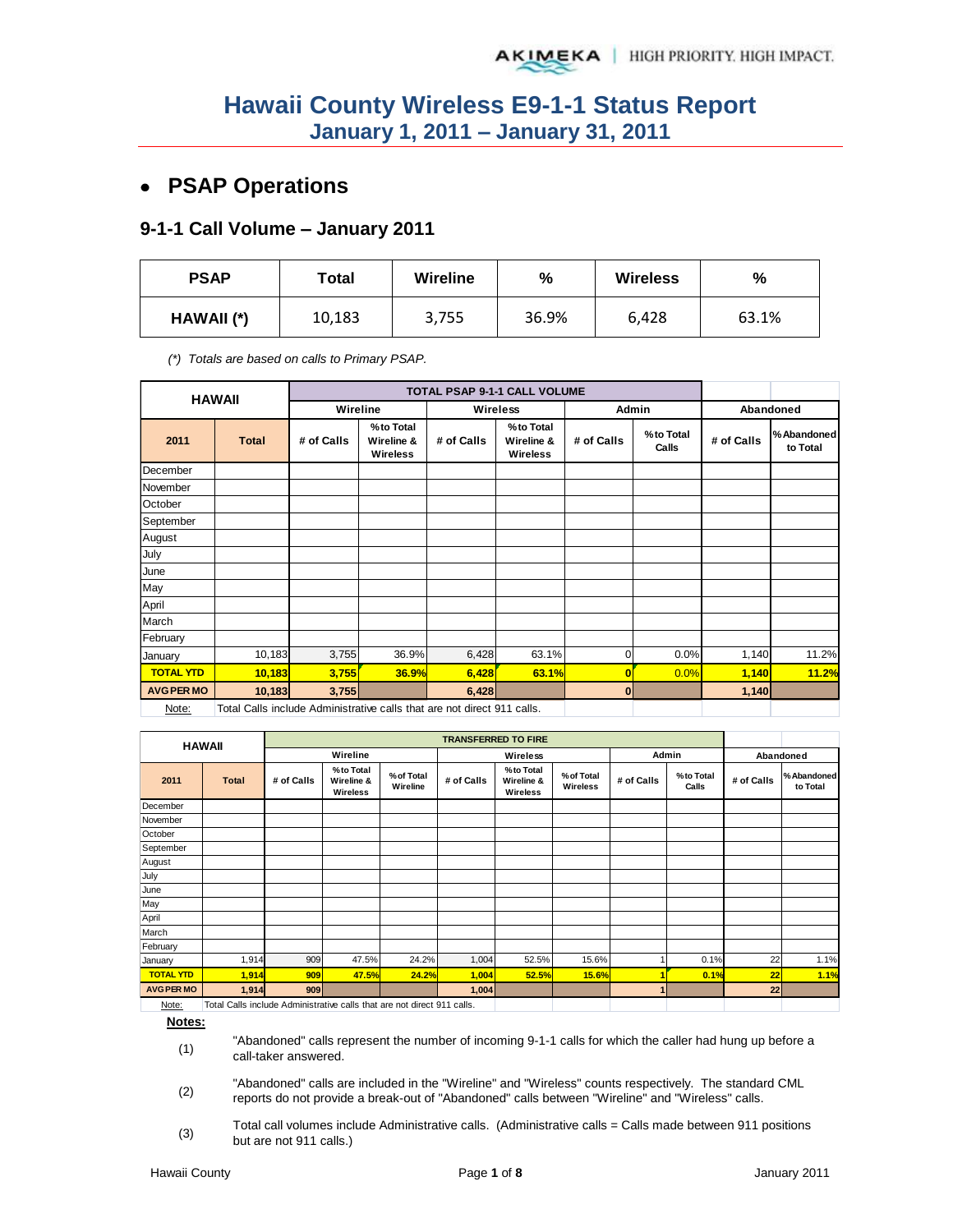### **PSAP Operations (continued)**

#### **Wireless Test – January 2011**

| Date                  | <b>WSP</b>    | <b>Sites</b><br><b>Tested</b> | <b>Sectors</b><br><b>Tested</b> | Tested By:                                    |
|-----------------------|---------------|-------------------------------|---------------------------------|-----------------------------------------------|
| $01/24/11 - 01/25/11$ | AT&T Mobility | 16                            | 47                              | Hawai'i PSAP/<br>Akimeka (on-site<br>support) |

#### **Current Month PSAP Operations Activities – January 2011**

- 01/06/11 Akimeka forwarded, at the request of the Hawai`i County PSAP, the published (via a news article) Molokai 9-1-1 call recording of the caller who lost control of his car. The recording provided an example of the ability of one Molokai dispatcher to effectively assist the 9-1-1 caller and radio at the same time. This recording can also be used as a Dispatcher training tool.
- $01/07/11 -$ Pending Akimeka prepared a 2011 Holiday Testing Schedule, which is currently under internal review. Once approval is received from the Hawai`i County PSAP, the schedule will be released to all Service Providers doing business in the State of Hawai`i.
- 01/10/11 Akimeka provided Sergeant Ing with an electronic copy of the 9-1-1 and Positron Mapping training materials.
- $01/12/11 -$ 01/25/11 Akimeka coordinated efforts to add and test sixteen (16) AT&T Mobility cell towers to the Hawai`i Wireless E9-1-1 database. All of the cell towers needed to be added to the Positron mapping system. A coordinated date and drive plan was approved by the Hawai`i County PSAP.

Akimeka provided on-site testing support to test all of the cell towers and sectors. This was done over two days -- January 24 - 25, 2011. All cell towers and sectors were tested and approved.

Note: While conducting testing on Kauai, the AT&T Mobility cell towers failed testing due to incorrect display of the street name field as validated on the CRS and TVW. The trouble, as identified by Intrado, was a result of duplicate Emergency Service Routing Numbers (ESRNs). This is an internal number between Intrado and AT&T Mobility. The duplicate ESRNs would prevent the street address from displaying properly.

It was discovered that this was not a Kauai specific problem but rather a nationwide issue regarding shared ESRNs when unique identifiers (street address) are required. The solution is to separate the ESRNs when establishing GSM and UMT networks. This trouble/issue is being addressed by AT&T Mobility.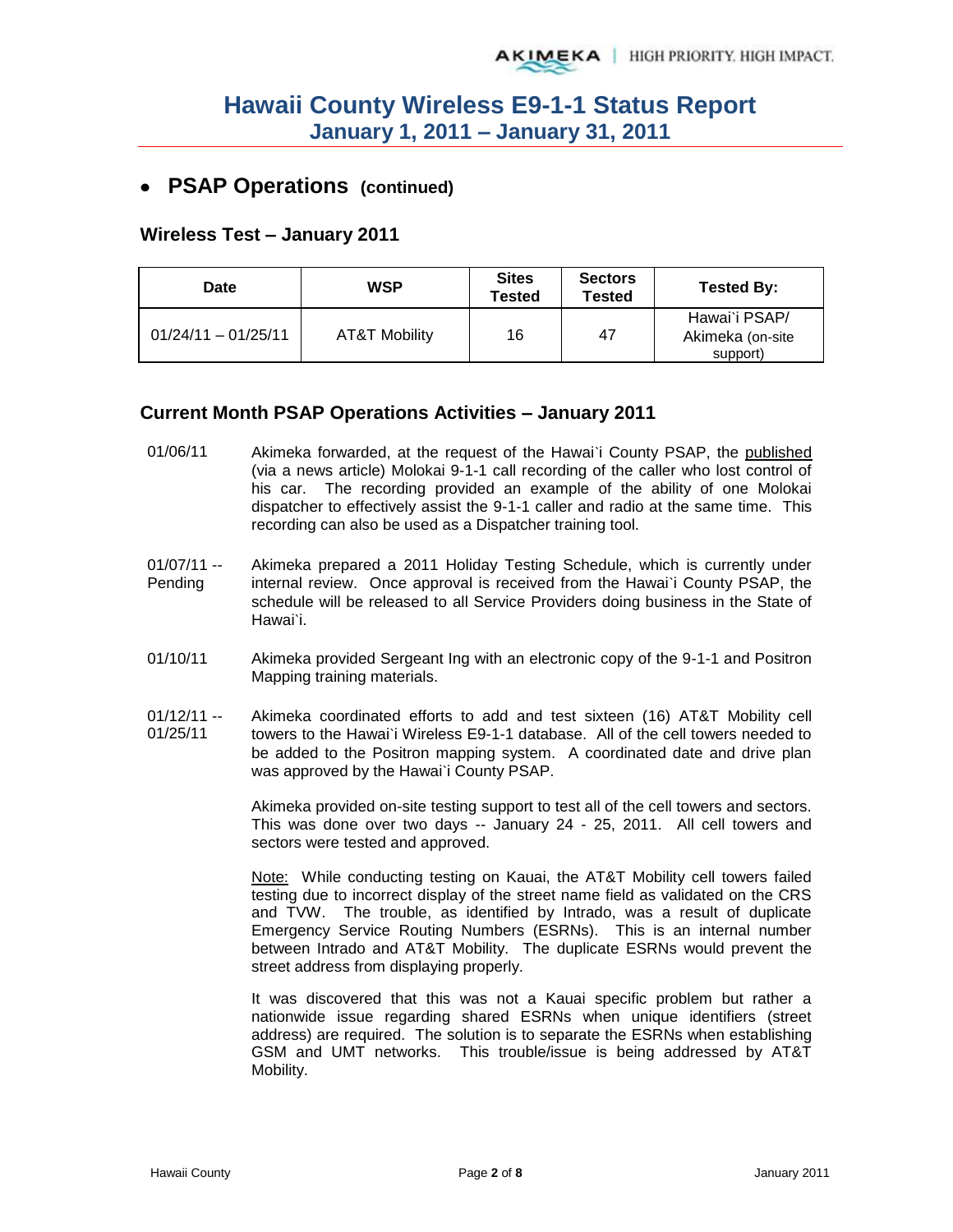## **PSAP Operations (continued)**

#### **Current Month PSAP Operations Activities – January 2011 (continued)**

01/14/11 At the request of the Hawai'i County PSAP, Akimeka received DEM (demographic) map data from the Hawai`i County GIS section to use for the development of a Police radio coverage map layer

#### **Open Issues (To be Monitored and Tracked by Akimeka)**

#### *No further updates as of January 31, 2011.*

11/21/09 Akimeka will continue to monitor and track AT&T Mobility's open trouble ticket (11/21/09) for missing house number (HN), street and community information when transferring a WPH2 call or rebidding a WPH2 call. This issue was escalated to the State of Hawaii Wireless Enhanced 9-1-1 Board for action (August 2010). There have been no updates received to date. Unfortunately, the trouble is still occurring.

> Akimeka will provide status updates via the Monthly Status Report (MSR) when there are significant changes or updates as provided by the State of Hawaii Wireless Enhanced 9-1-1 Board and/or AT&T Mobility.

01/14/10 Akimeka will continue to monitor and track the work with Telematics providers, OnStar, Hughes, and ATX. The Executive Director of the State of Hawaii Enhanced Wireless 9-1-1 Board volunteered to coordinate and chair implementation calls (August 2010). There have been no updates or further testing scheduled by the Telematics providers.

> Akimeka will provide status updates via the Monthly Status Report (MSR) when there are significant changes or updates as provided by the State of Hawaii Wireless Enhanced 9-1-1 Board and/or Telematics providers.

04/16/10 Akimeka personnel worked on a flowchart for the Neighbor Island PSAPs to document the flow of a Call Routing Spreadsheet (CRS) and Testing Validation Worksheet (TVW). It was discovered that different processes exist among the carriers.

> Akimeka created and submitted for review a DRAFT Call Routing Spreadsheet (CRS) and Testing Validation Worksheet (TVW) process flowchart to the Neighbor Island PSAPs on December 20, 2010.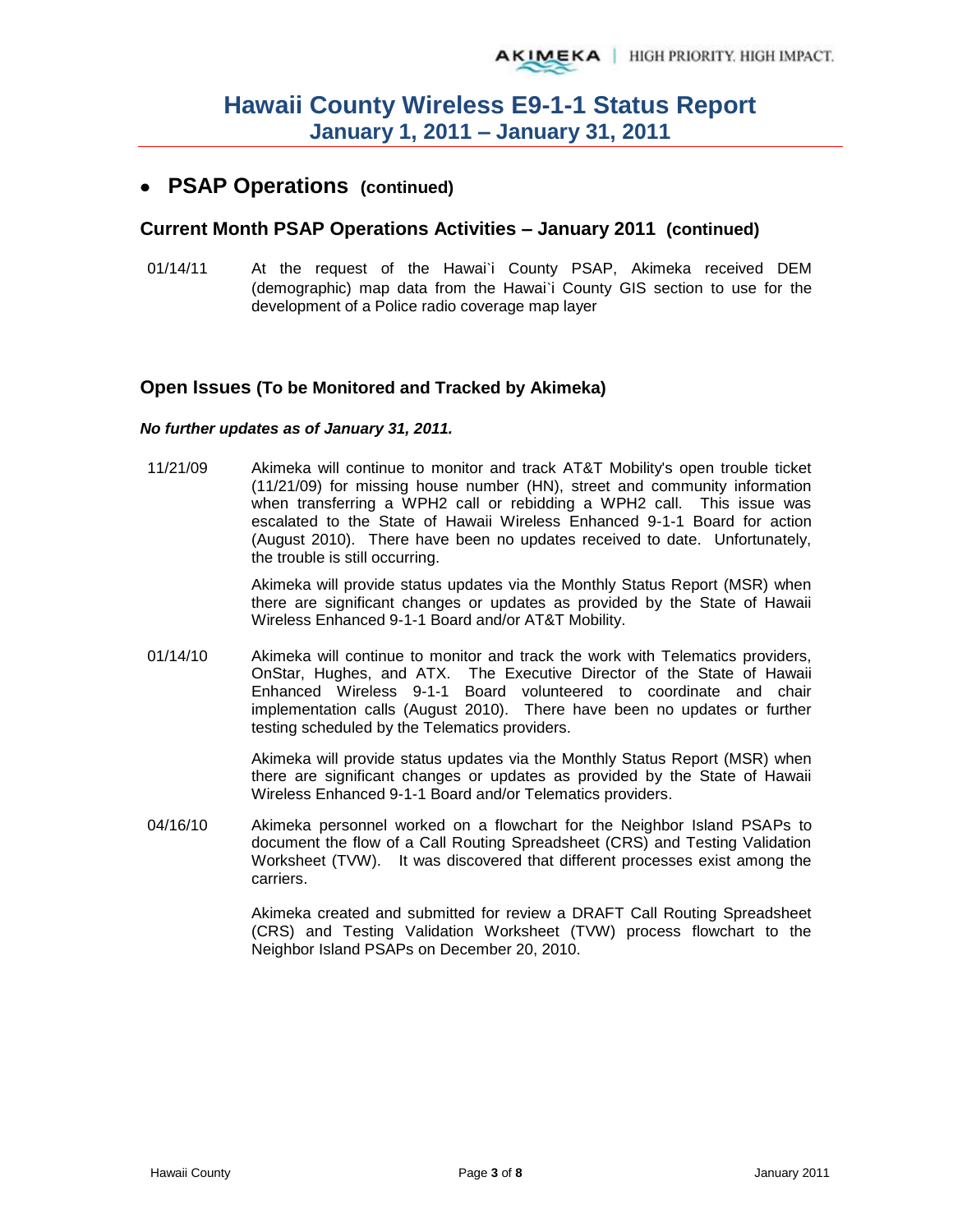## **MSAG**

#### **Current Month – January 2011**

|               |              |       |                                                                    |                   |                 |                     |       |                       | (a)                                                | (b)                    |                        |
|---------------|--------------|-------|--------------------------------------------------------------------|-------------------|-----------------|---------------------|-------|-----------------------|----------------------------------------------------|------------------------|------------------------|
| 2011          |              |       |                                                                    | 9-1-1NET REQUESTS | <b>Customer</b> | In Suspended Status |       |                       |                                                    |                        |                        |
|               |              |       |                                                                    |                   |                 |                     |       | <b>Customer</b>       | <b>Address</b><br>as of Report Month End<br>Change |                        |                        |
| <b>PSAP</b>   | <b>TOTAL</b> | Total | Change                                                             | <b>Combined</b>   | <b>Delete</b>   | Insert              | Split | Addresses<br>Affected | Requests<br>Submitted                              | # of<br>← Transactions | <b>TNs</b><br>Affected |
| <b>HAWAII</b> | 310          | 293   | 155<br>43<br>83<br>8<br>2.548<br>4                                 |                   |                 |                     |       |                       | 17                                                 | $\bf{0}$               | $\bf{0}$               |
|               |              |       | Revised categories and report format changes effective April 2009. |                   |                 |                     |       |                       |                                                    |                        |                        |

During the month of January 2011, 293 9-1-1Net requests were completed relating to the MSAG database, with 2,548 customer ANI/ALI records updated as a direct result. Seventeen (17) ALI discrepancy reports were submitted to 9-1-1Net for updates and corrections as needed, and monitored for completion. See attached spreadsheet for a detailed description of changes and additions.

There are no records in Suspended status as of January 31, 2011.

|                   |                                                     |       |        |          |                   |        |       |                                  | (a)                          | (b)                                           |                     |
|-------------------|-----------------------------------------------------|-------|--------|----------|-------------------|--------|-------|----------------------------------|------------------------------|-----------------------------------------------|---------------------|
|                   | <b>HAWAII</b>                                       |       |        |          | 9-1-1NET REQUESTS |        |       |                                  | <b>Customer</b>              | In Suspended Status<br>as of Report Month End |                     |
|                   |                                                     |       |        |          |                   |        |       | Customer                         | <b>Address</b><br>Change     |                                               |                     |
| 2011              | <b>TOTAL</b>                                        | Total | Change | Combined | <b>Delete</b>     | Insert | Split | <b>Addresses</b><br>Affected (*) | <b>Requests</b><br>Submitted | # of<br><b>Transactions</b>                   | <b>TNs Affected</b> |
| December          |                                                     |       |        |          |                   |        |       |                                  |                              |                                               |                     |
| November          |                                                     |       |        |          |                   |        |       |                                  |                              |                                               |                     |
| October           |                                                     |       |        |          |                   |        |       |                                  |                              |                                               |                     |
| September         |                                                     |       |        |          |                   |        |       |                                  |                              |                                               |                     |
| August            |                                                     |       |        |          |                   |        |       |                                  |                              |                                               |                     |
| July              |                                                     |       |        |          |                   |        |       |                                  |                              |                                               |                     |
| June              |                                                     |       |        |          |                   |        |       |                                  |                              |                                               |                     |
| May               |                                                     |       |        |          |                   |        |       |                                  |                              |                                               |                     |
| April             |                                                     |       |        |          |                   |        |       |                                  |                              |                                               |                     |
| March             |                                                     |       |        |          |                   |        |       |                                  |                              |                                               |                     |
| February          |                                                     |       |        |          |                   |        |       |                                  |                              |                                               |                     |
| January           | 310                                                 | 293   | 155    | 83       | 4                 | 8      | 43    | 2,548                            | 17                           | $\overline{0}$                                | $\Omega$            |
| <b>TOTAL YTD</b>  | 310                                                 | 293   | 155    | 83       | 4                 | 8      | 43    | 2,548                            | 17                           |                                               |                     |
| <b>AVG PER MO</b> | <b>310</b>                                          | 293   | 155    | 83       | 4                 | 8      | 43    | 2,548                            | 17                           |                                               |                     |
|                   | (*) Applies to Change, Delete and Insert categories |       |        |          |                   |        |       |                                  |                              |                                               |                     |

## **Year-to-Date (YTD) Summary – 2011**

**Note:** Revised categories and report format changes effective April 2009.

| <b>Definitions:</b> | (a) | Represents customer address change requests submitted to Intrado to correct customer ANI/ALI<br>records, including those identified by Akimeka. |
|---------------------|-----|-------------------------------------------------------------------------------------------------------------------------------------------------|
|                     | (b) | Represents what is in suspension status at the end of the report month -- awaiting further action<br>by County, Telco, or Akimeka.              |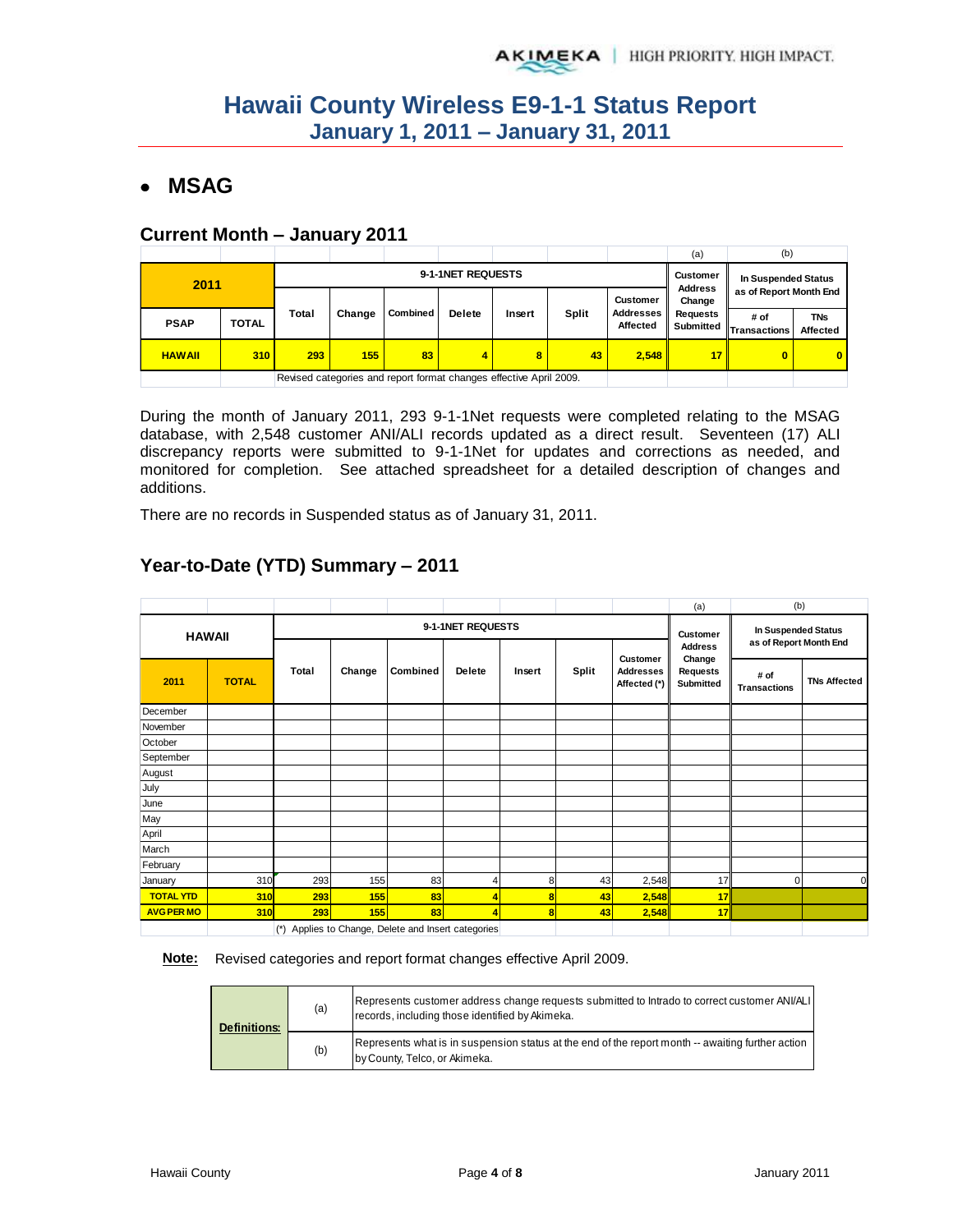## **MSAG**

### **Year-to-Date (YTD) Summary – 2010 Revised**

Discovered a formula error in the month of December 2010 which affected the "Totals" accordingly. See green highlighted cells with corrections.

A corrected 2010 Year End Summary is provided below and supersedes the chart previously included in the December 2010 Hawaii County Wireless E9-1-1 Status Report.

|                                    |              |       |                                                 |          |                |                |                |                                              | (a)                               | (b)                                           |                     |
|------------------------------------|--------------|-------|-------------------------------------------------|----------|----------------|----------------|----------------|----------------------------------------------|-----------------------------------|-----------------------------------------------|---------------------|
| 9-1-1NET REQUESTS<br><b>HAWAII</b> |              |       |                                                 |          |                |                |                |                                              | <b>Customer</b><br><b>Address</b> | In Suspended Status<br>as of Report Month End |                     |
| 2010                               | <b>TOTAL</b> | Total | Change                                          | Combined | <b>Delete</b>  | Insert         | <b>Split</b>   | Customer<br><b>Addresses</b><br>Affected (*) | Change<br>Requests<br>Submitted   | # of<br><b>Transactions</b>                   | <b>TNs Affected</b> |
| December                           | 374          | 369   | 201                                             | 106      | 11             | 8              | 43             | 4,339                                        | 5                                 |                                               |                     |
| November                           | 157          | 145   | 74                                              | 50       | 4              | $\Omega$       | 17             | 2,490                                        | 12                                | ი                                             |                     |
| October                            | 469          | 468   | 170                                             | 206      | 35             | $\overline{2}$ | 55             | 7,581                                        |                                   | 2                                             |                     |
| September                          | 183          | 152   | 91                                              | 8        | 11             | 20             | 22             | 2,828                                        | 31                                | በ                                             |                     |
| August                             | 245          | 240   | 15                                              | 187      | 5              | 29             | Δ              | 20                                           | 5                                 | $\Omega$                                      | r                   |
| July                               | 392          | 237   | 25                                              | 162      | $\overline{c}$ | 46             | $\overline{2}$ | 8                                            | 155                               | 0                                             |                     |
| June                               | 189          | 185   | 63                                              | 27       | 74             | 5              | 16             | 243                                          | 4                                 | O                                             |                     |
| May                                | 255          | 233   | 114                                             | 66       | 18             | 12             | 23             | 314                                          | 22                                | 0                                             | r                   |
| April                              | 196          | 161   | 30                                              | 69       | 25             | 18             | 19             | 509                                          | 35                                | O                                             | r                   |
| March                              | 182          | 177   | 86                                              | 37       | 26             | 9              | 19             | 4,058                                        | 5                                 | $\Omega$                                      | n                   |
| February                           | 126          | 105   | 47                                              | 13       | 15             | 17             | 13             | 118                                          | 21                                | በ                                             | r                   |
| January                            | 232          | 192   | 61                                              | 18       | 35             | 59             | 19             | 114                                          | 40                                | 0                                             | C                   |
| <b>TOTAL YTD</b>                   | 3,000        | 2,664 | 977                                             | 949      | 261            | 225            | 252            | 22,622                                       | <b>336</b>                        |                                               |                     |
| <b>AVG PER MO</b>                  | <b>250</b>   | 222   | 81                                              | 79       | 22             | 19             | 21             | 1,885                                        | 28                                |                                               |                     |
|                                    |              | (*)   | Applies to Change, Delete and Insert categories |          |                |                |                |                                              |                                   |                                               |                     |

**Note:** Revised categories and report format changes effective April 2009.

| <b>Definitions:</b> | (a) | Represents customer address change requests submitted to Intrado to correct customer ANI/ALI<br>records, including those identified by Akimeka. |
|---------------------|-----|-------------------------------------------------------------------------------------------------------------------------------------------------|
|                     | (b) | Represents what is in suspension status at the end of the report month -- awaiting further action<br>by County, Telco, or Akimeka.              |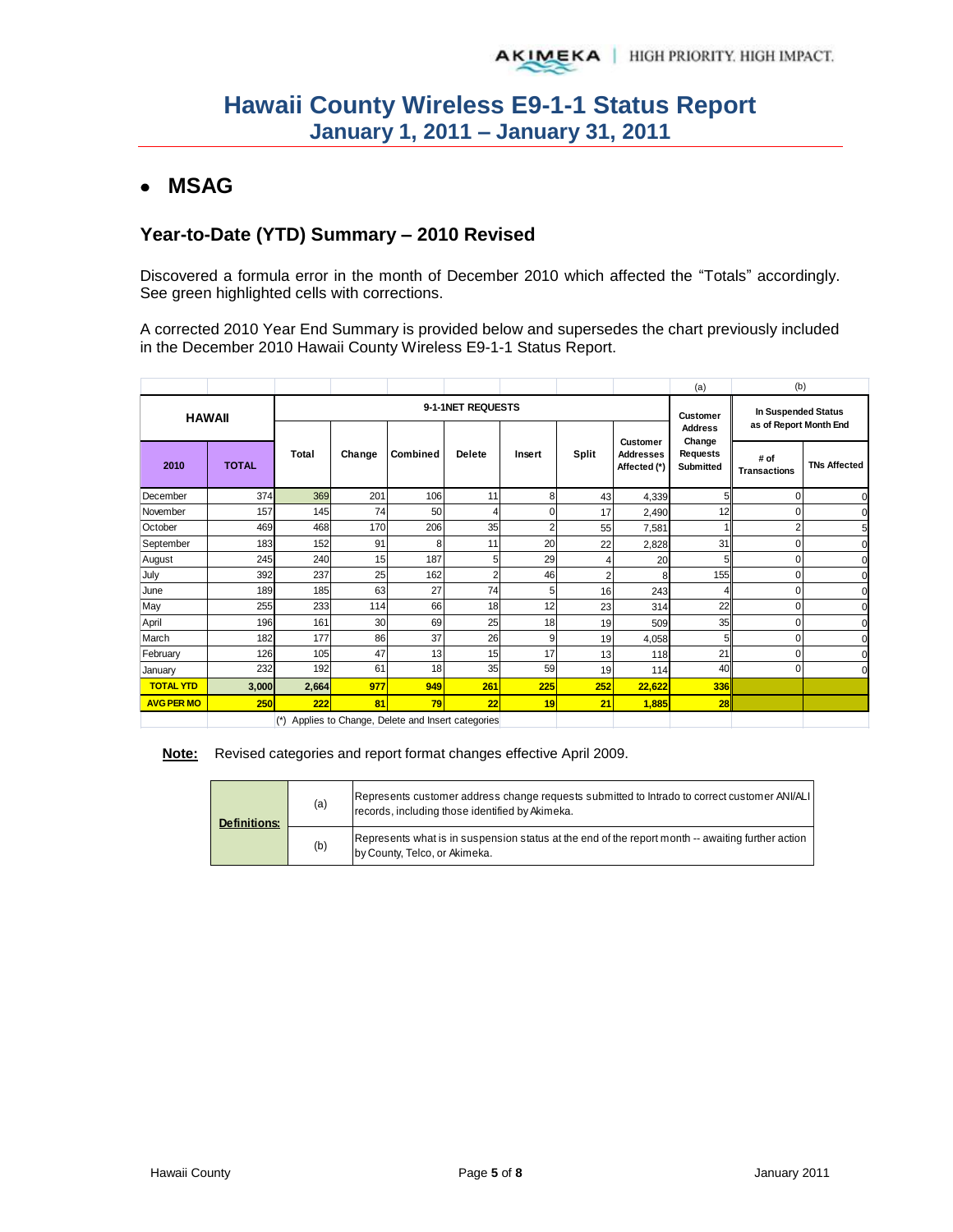#### **Mapping Layers Updated/Loaded Into GIS – January 2011**   $\bullet$

#### *9-1-1 GIS layers provided by Akimeka to the PSAP are designed for use on E9-1-1 systems.*

|                                              |                                         |                            | <b>HAWAII</b>                              |                                                                                                                                                              |
|----------------------------------------------|-----------------------------------------|----------------------------|--------------------------------------------|--------------------------------------------------------------------------------------------------------------------------------------------------------------|
|                                              | Akimeka GIS Server                      |                            |                                            |                                                                                                                                                              |
| <b>Type of Layer</b>                         | Date Created/<br><b>Edits Performed</b> | Date Uploaded<br>to Server | Date Loaded Into<br><b>PSAP GIS Server</b> | <b>Other/Remarks</b>                                                                                                                                         |
|                                              |                                         |                            |                                            |                                                                                                                                                              |
| <b>WSP Cell Towers</b>                       | 01/28/11                                |                            |                                            | Per Mobi PCS CRS                                                                                                                                             |
|                                              |                                         |                            | 01/24/11                                   |                                                                                                                                                              |
|                                              | 01/03/11                                |                            |                                            | Per VZW CRS                                                                                                                                                  |
|                                              |                                         |                            |                                            |                                                                                                                                                              |
|                                              |                                         |                            | 01/24/11                                   |                                                                                                                                                              |
| <b>Street Centerline</b>                     | 01/19/11 -- 01/20/11                    |                            |                                            | Reconciled and updated Akimeka's Street Centerline<br>layer based on Hawai'i County's updated Street<br>Centerline layer                                     |
|                                              | 01/19/11                                |                            |                                            | Ran a comparison between Hawai'i County's updated<br>Street Centerline layer and Akimeka's current Street<br>Centerline layer to identify any changes needed |
|                                              | 01/12/11                                |                            |                                            | Populated the ESN fields for all street centerlines                                                                                                          |
|                                              |                                         |                            |                                            |                                                                                                                                                              |
| <b>Address Points</b>                        |                                         |                            | 01/24/11                                   |                                                                                                                                                              |
|                                              | $01/19/11 - 01/20/11$                   |                            |                                            | Reconciled and updated Akimeka's Address Points<br>layer based on Hawai'i County's updated Address<br>Points layer                                           |
|                                              | 01/18/11                                |                            |                                            | Ran a comparison between Hawai'i County's updated<br>Address Points layer and Akimeka's current Address<br>Points layer to identify any changes needed       |
|                                              | 01/12/11                                |                            |                                            | Populated the MSAG Community and ESN fields for all<br>address points                                                                                        |
| <b>MSAG Address</b>                          |                                         |                            |                                            |                                                                                                                                                              |
| Points (aka Pseudo<br><b>Address Points)</b> | 01/10/11                                |                            |                                            | Corrected addresses for Puako Beach Drive in<br>Kamuela. Also in the process of verifying six digit<br>addresses for 157 locations.                          |
|                                              |                                         |                            |                                            |                                                                                                                                                              |
| <b>MSAG Communities</b>                      | 01/12/11                                |                            |                                            | Edited Hawaii Volcanoes National Park to read HVNP<br>to accommodate the CML's 10-character limitation                                                       |
| <b>Parcels</b>                               |                                         |                            |                                            |                                                                                                                                                              |
|                                              |                                         |                            |                                            |                                                                                                                                                              |
| <b>Churches</b>                              |                                         |                            |                                            |                                                                                                                                                              |
| <b>Coastal Names</b>                         |                                         |                            |                                            |                                                                                                                                                              |
| Critical<br>Infrastructure                   |                                         |                            |                                            |                                                                                                                                                              |
| Emergency                                    |                                         |                            |                                            |                                                                                                                                                              |
| <b>Callboxes</b>                             |                                         |                            |                                            |                                                                                                                                                              |
| <b>Fire Beats</b>                            |                                         |                            |                                            |                                                                                                                                                              |
| <b>Fire Districts</b>                        |                                         |                            |                                            |                                                                                                                                                              |
| <b>Fire ESZ</b>                              |                                         |                            | 01/24/11                                   |                                                                                                                                                              |
| <b>Fire Stations</b>                         |                                         |                            |                                            |                                                                                                                                                              |

(\*) *Every time the GIS Update tool is used, Indexes and Cache have to be built. The Positron system configurator is adjusted every time a layer is loaded in the PowerMap database. Each PSAP position is updated accordingly.*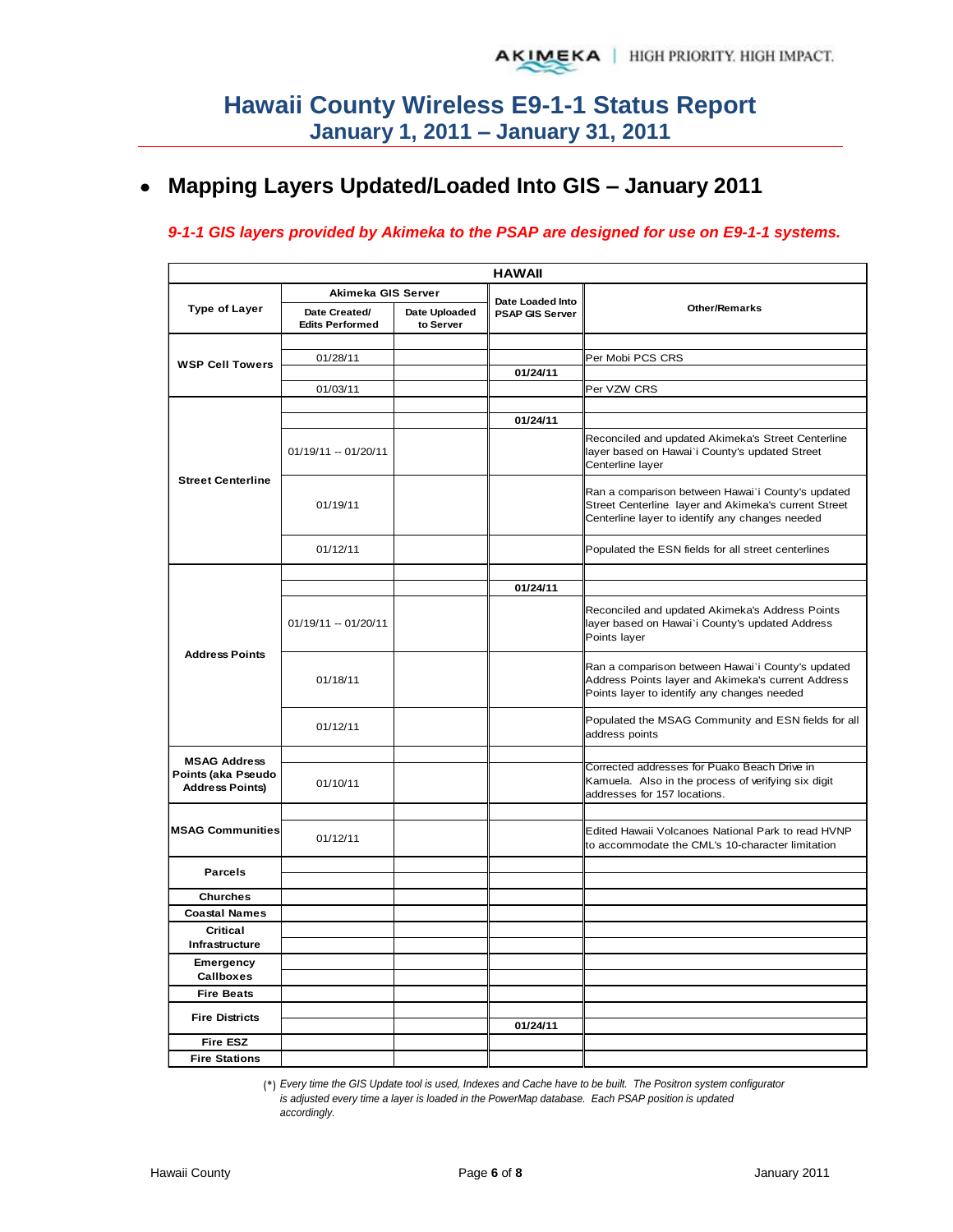## **Mapping Layers Updated/Loaded Into GIS – January 2011 (continued)**

#### *9-1-1 GIS layers provided by Akimeka to the PSAP are designed for use on E9-1-1 systems.*

| <b>HAWAII</b>                      |                                         |                            |                        |                      |  |  |  |  |  |
|------------------------------------|-----------------------------------------|----------------------------|------------------------|----------------------|--|--|--|--|--|
|                                    | Akimeka GIS Server                      |                            | Date Loaded Into       |                      |  |  |  |  |  |
| <b>Type of Layer</b>               | Date Created/<br><b>Edits Performed</b> | Date Uploaded<br>to Server | <b>PSAP GIS Server</b> | <b>Other/Remarks</b> |  |  |  |  |  |
| Food & Beverage                    |                                         |                            |                        |                      |  |  |  |  |  |
| Hospitals                          |                                         |                            |                        |                      |  |  |  |  |  |
| <b>Hotels</b>                      |                                         |                            |                        |                      |  |  |  |  |  |
| <b>Major Roads</b>                 |                                         |                            |                        |                      |  |  |  |  |  |
| <b>Medical Facilities</b>          |                                         |                            |                        |                      |  |  |  |  |  |
|                                    |                                         |                            |                        |                      |  |  |  |  |  |
| <b>Milepost Markers</b>            |                                         |                            |                        |                      |  |  |  |  |  |
|                                    |                                         |                            |                        |                      |  |  |  |  |  |
| <b>National and State</b><br>Parks |                                         |                            |                        |                      |  |  |  |  |  |
| Ocean Rescue                       |                                         |                            |                        |                      |  |  |  |  |  |
|                                    |                                         |                            |                        |                      |  |  |  |  |  |
| <b>Points of Interest</b>          |                                         |                            |                        |                      |  |  |  |  |  |
| <b>Police Beat</b>                 |                                         |                            |                        |                      |  |  |  |  |  |
| <b>Boundaries</b>                  |                                         |                            |                        |                      |  |  |  |  |  |
| <b>Police Districts</b>            |                                         |                            |                        |                      |  |  |  |  |  |
| <b>Police ESZ</b>                  |                                         |                            |                        |                      |  |  |  |  |  |
| <b>Police Stations</b>             |                                         |                            |                        |                      |  |  |  |  |  |
| <b>Post Office</b>                 |                                         |                            |                        |                      |  |  |  |  |  |
| <b>Schools</b>                     |                                         |                            |                        |                      |  |  |  |  |  |
| <b>Service Station</b>             |                                         |                            |                        |                      |  |  |  |  |  |
| <b>Subdivisions</b>                |                                         |                            |                        |                      |  |  |  |  |  |
| <b>Trails</b>                      |                                         |                            |                        |                      |  |  |  |  |  |
| Tsunami                            |                                         |                            |                        |                      |  |  |  |  |  |
| <b>Evacuation Zones</b>            |                                         |                            |                        |                      |  |  |  |  |  |
| Tsunami<br><b>Roadblocks</b>       |                                         |                            |                        |                      |  |  |  |  |  |

(\*) *Every time the GIS Update tool is used, Indexes and Cache have to be built. The Positron system configurator is adjusted every time a layer is loaded in the PowerMap database. Each PSAP position is updated accordingly.*

|       | Street Centerline, Address Points, and Parcels layers are provided by Hawaii County.                                                                                                                         |
|-------|--------------------------------------------------------------------------------------------------------------------------------------------------------------------------------------------------------------|
| Note: | Akimeka has been instructed to not perform any edits on the Parcels layers as provided.<br>Akimeka uploads the layer into the Akimeka GIS Server and PSAP GIS Server accordingly.                            |
|       | For the Street Centerline and Address Points layers, effective November 25, 2009, Akimeka<br>will compare and incorporate the County's changes into Akimeka's Street Centerline and<br>Address Points layer. |

### **Current Month GIS Activities – January 2011**

01/21/11 Akimeka sent an inquiry to the Hawai'i PSAP requesting assistance with the Critical Infrastructure layer. Better location information on 12 facilities is needed. Based on the initial information provided to Akimeka, these facilities could not be located.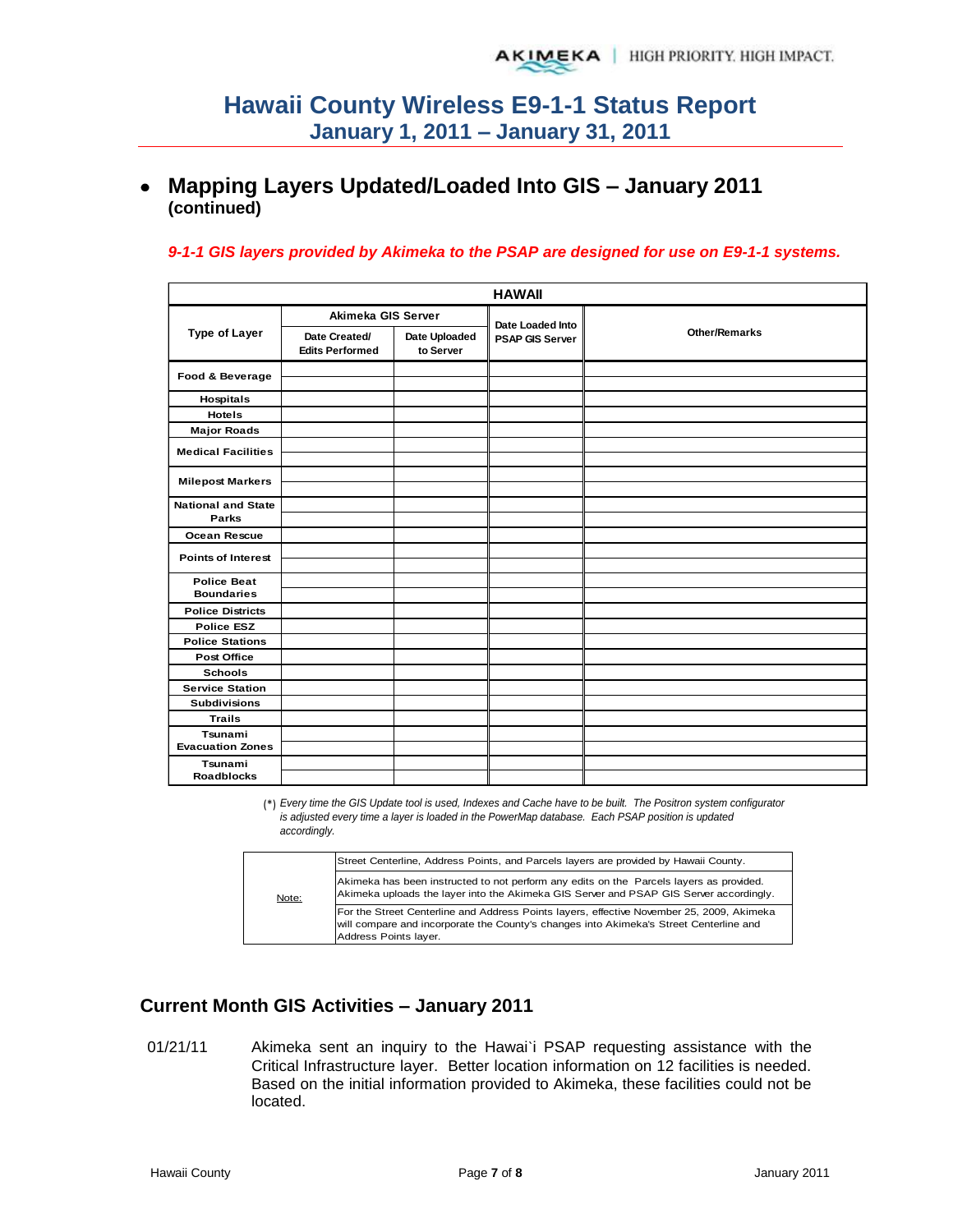## **Service Requests Transactions**

### **Open Service Requests – January 2011 (December 30, 2010 – January 27, 2011)**

| #              | Date     | Ticket# | <b>Description</b>                     | Category                                                | Urgency | <b>Comments</b>                                                                                                                                                                                                                                                       |
|----------------|----------|---------|----------------------------------------|---------------------------------------------------------|---------|-----------------------------------------------------------------------------------------------------------------------------------------------------------------------------------------------------------------------------------------------------------------------|
|                | 05/25/10 | 220     | <b>MSAG Community Layer</b>            | 911 Map -- Other                                        | Low     | Hawai'i County Police reviewed Akimeka's 2008<br>MSAG Community layer data and would like to<br>redefine them. New boundaries for West Hawai'i<br>was received on May 16, 2010.<br>Akimeka contacted the Hawai'i County PSAP to                                       |
|                |          |         |                                        |                                                         |         | set up a meeting to discuss, define and agree upon<br>the MSAG Communities to be used. The meeting<br>will be scheduled sometime in February 2011.                                                                                                                    |
| $\overline{2}$ | 06/03/10 | 225     | Verify addresses on Puako Beach Road   | <b>MSAG - ANI/ALI</b><br>Discrepancy                    | Normal  | Customer records were researched and update<br>requests were sent to Sprint via Intrado and<br>Hawaiian Telcom, Inc. (HTI).                                                                                                                                           |
|                |          |         |                                        |                                                         |         | Record pending with telcos.                                                                                                                                                                                                                                           |
| 3              | 11/12/10 | 270     | Incorrect Address: $TN = 808/968-6721$ | <b>MSAG - ANI/ALI</b><br>Discrepancy                    | Normal  | Customer records were researched and correction<br>request submitted on November 15, 2010.                                                                                                                                                                            |
| 4              | 01/21/11 | 296     | Incorrect Address: $TN = 808/974-4888$ | MSAG - ANI/ALI<br>Discrepancy                           | Normal  | MSAG database correction in progress.                                                                                                                                                                                                                                 |
|                |          |         |                                        | Documented Items Per April 9 Intergraph Conference Call |         |                                                                                                                                                                                                                                                                       |
| 5              | 04/21/10 | 192     | Police/Fire Districts                  | 911 Map -- Other                                        | High    | Akimeka received written descriptions of the police<br>and fire beats from the Hawaii County PSAPs.<br>Screenshots illustrating the changes were sent to<br>the Hawaii PSAPs and Akimeka is awaiting<br>approval of the modifications.<br>Pending since May 25, 2010. |

### **Year-to-Date (YTD) Summary – 2011**

There were seven (7) Service Requests carried over from 2010 – two 911 Map related and five MSAG related.

|                | <b>HAW AII</b> |               |                                                                                       |                | <b>SERVICE REQUEST CATEGORIES</b> |             |        |                |                         |                    |             |  |
|----------------|----------------|---------------|---------------------------------------------------------------------------------------|----------------|-----------------------------------|-------------|--------|----------------|-------------------------|--------------------|-------------|--|
|                |                | <b>TOTAL</b>  |                                                                                       | 911 Map        |                                   | <b>MSAG</b> |        |                | <b>Request Training</b> | <b>Suggestions</b> |             |  |
| 2011           | <b>Created</b> | <b>Closed</b> | Open                                                                                  | <b>Created</b> | Closed<br>Created                 |             | Closed | <b>Created</b> | Closed                  | <b>Created</b>     | Closed      |  |
| December       |                |               |                                                                                       |                |                                   |             |        |                |                         |                    |             |  |
| November       |                |               |                                                                                       |                |                                   |             |        |                |                         |                    |             |  |
| October        |                |               |                                                                                       |                |                                   |             |        |                |                         |                    |             |  |
| September      |                |               |                                                                                       |                |                                   |             |        |                |                         |                    |             |  |
| August         |                |               |                                                                                       |                |                                   |             |        |                |                         |                    |             |  |
| July           |                |               |                                                                                       |                |                                   |             |        |                |                         |                    |             |  |
| June           |                |               |                                                                                       |                |                                   |             |        |                |                         |                    |             |  |
| May            |                |               |                                                                                       |                |                                   |             |        |                |                         |                    |             |  |
| April          |                |               |                                                                                       |                |                                   |             |        |                |                         |                    |             |  |
| March          |                |               |                                                                                       |                |                                   |             |        |                |                         |                    |             |  |
| February       |                |               |                                                                                       |                |                                   |             |        |                |                         |                    |             |  |
| January        | 19             | 21            | 5                                                                                     |                | $\Omega$                          | 19          | 21     | $\Omega$       | 0                       | 0                  | $\mathbf 0$ |  |
| 2010 Carryover | 7              | n             |                                                                                       |                | O                                 | 5           | O      | $\Omega$       | 0                       | 0                  | $\mathbf 0$ |  |
| <b>TOTAL</b>   | 26             | 21            | 5                                                                                     | 2              | $\overline{\mathbf{0}}$           | 24          | 21     | $\overline{0}$ | $\bf{0}$                | $\overline{0}$     | $\bf{0}$    |  |
|                | N <sub>0</sub> |               | Open Senice Requests reflect what is in pending status at the end of the report menth |                |                                   |             |        |                |                         |                    |             |  |

Note: Open Service Requests reflect what is in pending status at the end of the report month.

|                     | Category                | <b>Description</b>                                      |  |  |  |  |
|---------------------|-------------------------|---------------------------------------------------------|--|--|--|--|
| <b>Definitions:</b> | 911 Map                 | Mapping computer not functioning or displaying properly |  |  |  |  |
|                     | <b>MSAG</b>             | Discrepancies with 9-1-1 MSAG addresses                 |  |  |  |  |
|                     | <b>Request Training</b> | E-911 Operations training needs                         |  |  |  |  |
|                     | Suggestions             | Vehicle to share suggestions                            |  |  |  |  |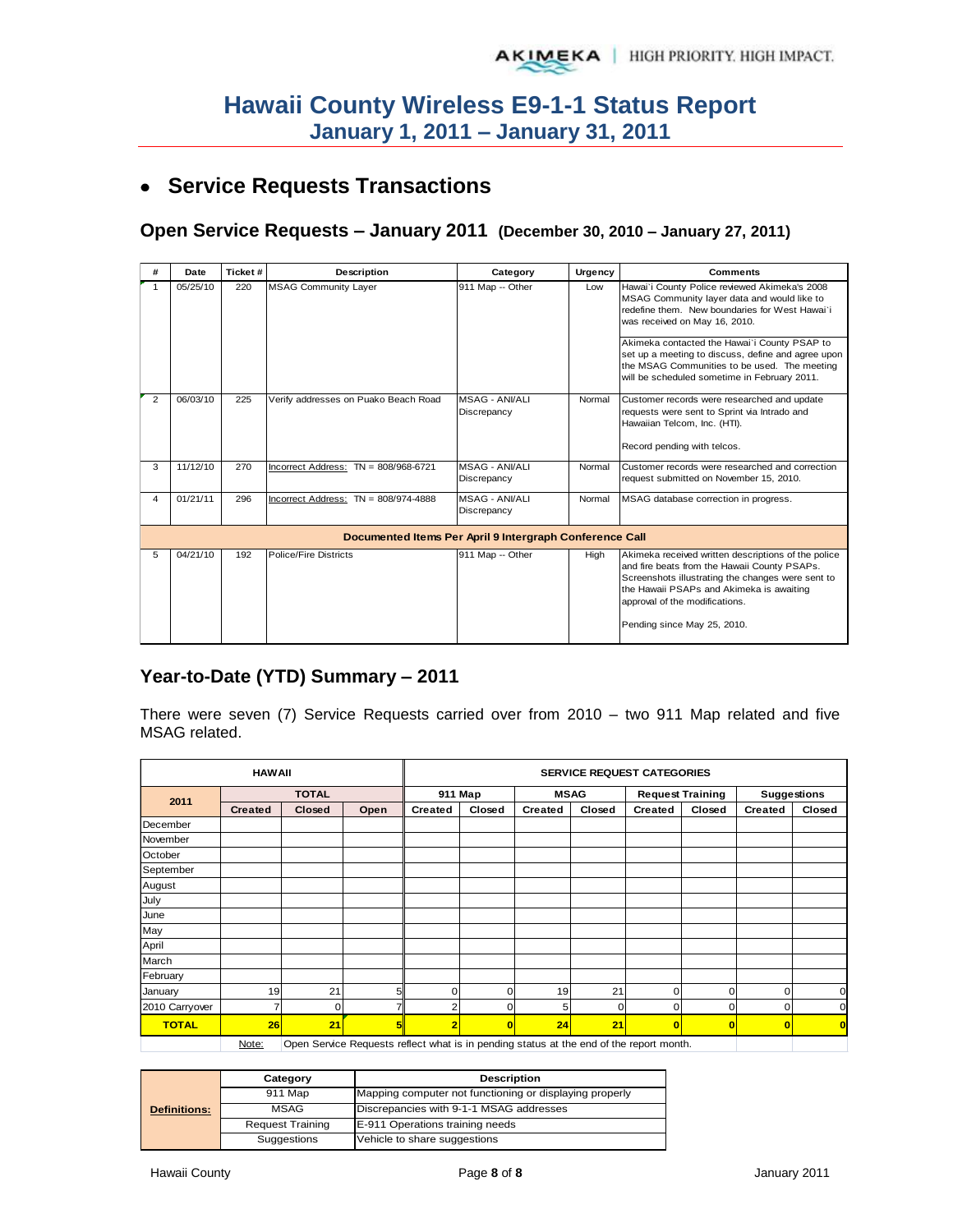## **PSAP Operations**

#### **9-1-1 Call Volume – January 2011**

| <b>PSAP</b>  | Total |       | %     | <b>Wireless</b> | $\frac{0}{0}$ |  |
|--------------|-------|-------|-------|-----------------|---------------|--|
| <b>KAUAI</b> | 2,907 | 1,018 | 35.0% | 1,889           | 65.0%         |  |

### **9-1-1 Call Volume – Calendar Year 2011**

|                                   | <b>KAUAI</b>                                                                                                           |            |                                     |            | TOTAL PSAP 9-1-1 CALL VOLUME        |            |                    |            |            |
|-----------------------------------|------------------------------------------------------------------------------------------------------------------------|------------|-------------------------------------|------------|-------------------------------------|------------|--------------------|------------|------------|
|                                   |                                                                                                                        | Wireline   |                                     | Wireless   |                                     | Admin      |                    |            | Abandoned  |
| 2011                              | <b>Total</b>                                                                                                           | # of Calls | %to Total<br>Wireline &<br>Wireless | # of Calls | %to Total<br>Wireline &<br>Wireless | # of Calls | %to Total<br>Calls | # of Calls | %Abandoned |
| December                          |                                                                                                                        |            |                                     |            |                                     |            |                    |            |            |
| November                          |                                                                                                                        |            |                                     |            |                                     |            |                    |            |            |
| October                           |                                                                                                                        |            |                                     |            |                                     |            |                    |            |            |
| September                         |                                                                                                                        |            |                                     |            |                                     |            |                    |            |            |
| August                            |                                                                                                                        |            |                                     |            |                                     |            |                    |            |            |
| July                              |                                                                                                                        |            |                                     |            |                                     |            |                    |            |            |
| June                              |                                                                                                                        |            |                                     |            |                                     |            |                    |            |            |
| May                               |                                                                                                                        |            |                                     |            |                                     |            |                    |            |            |
| April                             |                                                                                                                        |            |                                     |            |                                     |            |                    |            |            |
| March                             |                                                                                                                        |            |                                     |            |                                     |            |                    |            |            |
| February                          |                                                                                                                        |            |                                     |            |                                     |            |                    |            |            |
| <b>January</b>                    | 2,907                                                                                                                  | 1,018      | 35.0%                               | 1,889      | 65.0%                               | 0          | 0.0%               | 601        | 20.7%      |
| <b>TOTAL YTD</b>                  | 2,907                                                                                                                  | 1,018      | <b>35.0%</b>                        | 1,889      | 65.0%                               | 0          | 0.0%               | 601        | 20.7%      |
| <b>AVG PER MO</b><br>$81 - 6 - 1$ | 2,907<br>$\tau$ and $\Delta$ -the functional contract the second of the state of the second $\Delta A$ and $\tau$ -the | 1,018      |                                     | 1,889      |                                     | $\bf{0}$   |                    | 601        |            |

Note: Total Calls include Administrative calls that are not direct 911 calls.

#### **Notes:**

- (1) Total call volumes include Administrative calls. (Administrative calls = Calls made between 911 positions but are not 911 calls.)
- (2) "Abandoned" calls represent the number of incoming 9-1-1 calls for which the caller had hung up before a call-taker answered.
- (3) "Abandoned" calls are included in the "Wireline" and "Wireless" counts respectively. The standard CML reports do not provide a break-out of "Abandoned" calls between "Wireline" and "Wireless" calls.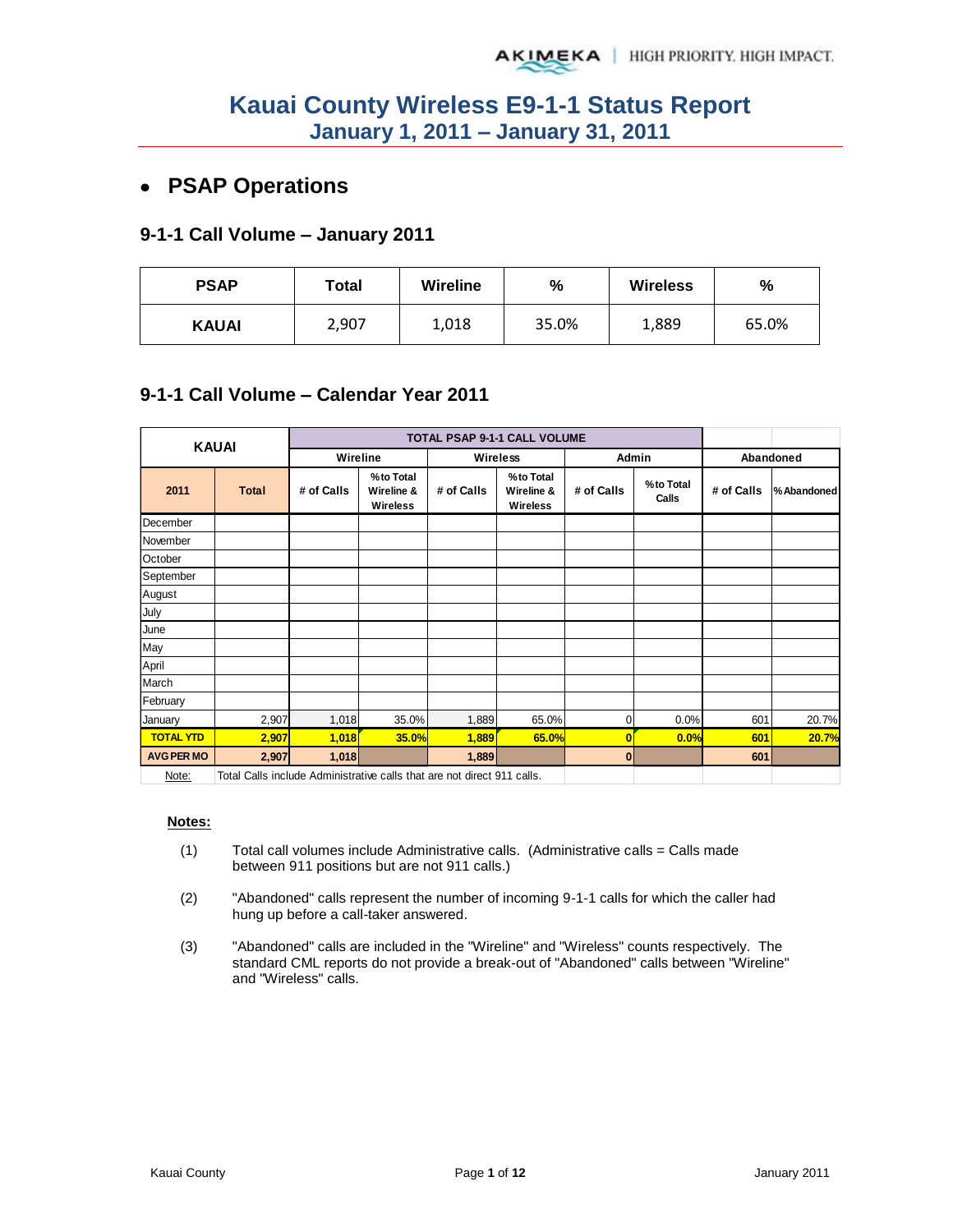## **PSAP Operations (continued)**

#### **Wireless Test – January 2011**

| Date     | <b>WSP</b>    | <b>Sites</b><br>Tested | <b>Sectors</b><br><b>Tested</b> | <b>Tested By:</b>  |  |
|----------|---------------|------------------------|---------------------------------|--------------------|--|
| 01/20/11 | AT&T Mobility |                        | 6                               | Kauai PSAP/Akimeka |  |

**Note:** Cell Sites/ Sectors Did Not Pass the Test – Failed Test

#### **Current Month PSAP Operations Activities – January 2011**

- 01/03/11 Akimeka delivered a 9-1-1 Center Evacuation/Relocations Guideline to the Kauai Dispatch Supervisor, Police Assistant Chief, and Kauai County IT personnel to facilitate with the organizing and completing of the Dispatch Evacuation project. The purpose of the document is to identify the essential equipment and resources needed when an evacuation of the 9-1-1 Center is declared. Fifteen (15) areas were identified as needing attention during an evacuation.
- 01/06/11 Akimeka shared the published (via a news article) Molokai 9-1-1 call recording of the caller who lost control of his car with the Kauai County PSAP. The recording provided an example of the ability of one Molokai dispatcher to effectively assist the 9-1-1 caller and radio at the same time. The recording can also be used as a Dispatcher training tool.
- $01/07/11 -$ Pending Akimeka prepared a 2011 Holiday Testing Schedule, which is currently under internal review. Once approval is received from the Kauai County PSAP, the schedule will be released to all Service Providers doing business in the State of Hawai`i.
- 01/10/11 Akimeka prepared a draft Standard Operating Procedure -- No. 107 for the 9-1-1 Center Evacuation plan. The draft document was delivered to the Kauai Dispatch Supervisor, Police Command, and Kauai County IT personnel. The procedure outlines the emergency evacuation and mobilization plan for the Police Communications section and includes a supervisor's evacuation checklist, notifications checklist, and radio stations checklist.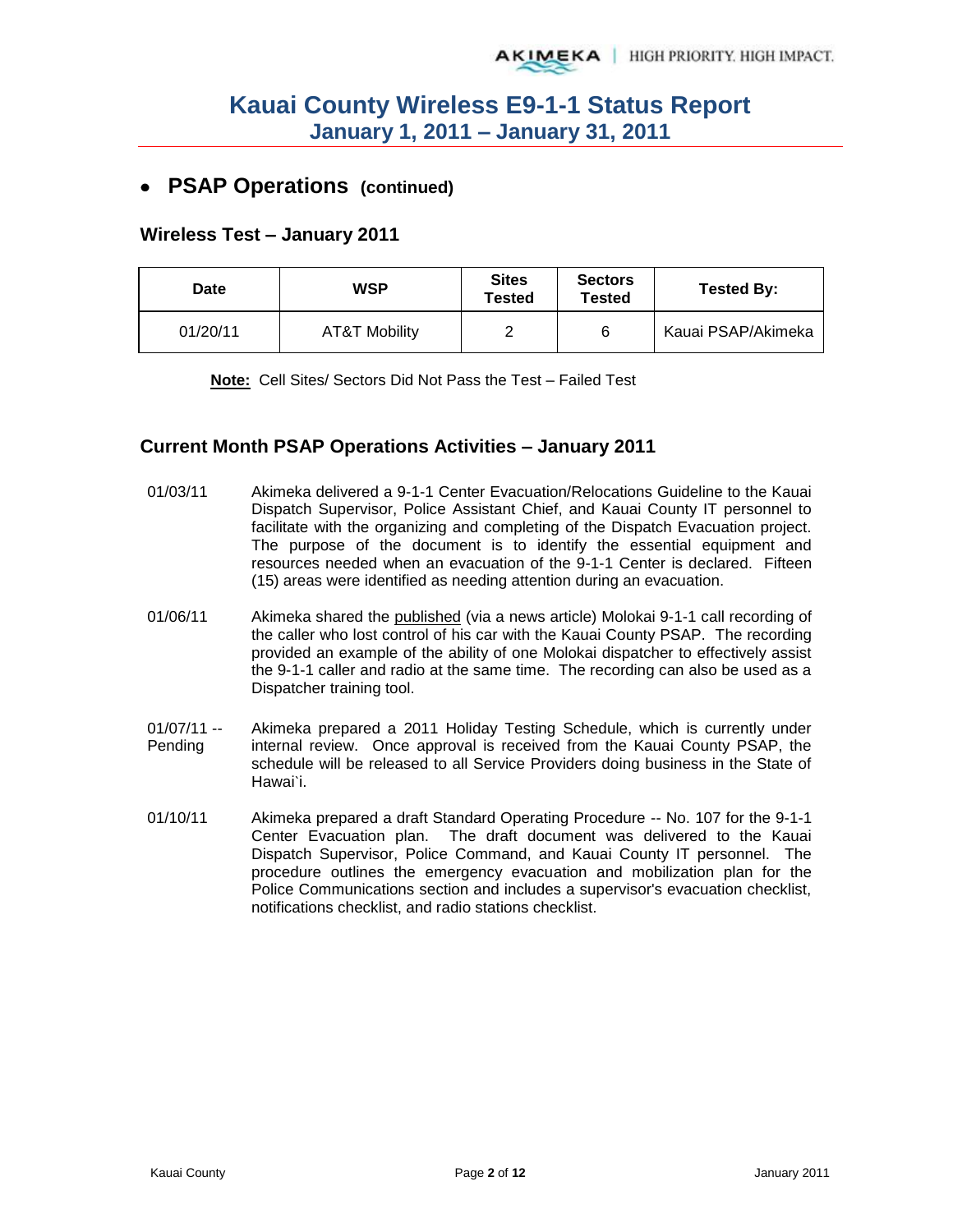## **PSAP Operations (continued)**

#### **Current Month PSAP Operations Activities – January 2011 (continued)**

01/12/11 Akimeka coordinated efforts to add and test two (2) AT&T Mobility cell towers to the Kauai Wireless E9-1-1 database. All of the cell towers needed to be added to the Positron mapping system. A coordinated date and drive plan was approved by the Kauai Dispatch Supervisor.

> Testing was scheduled and conducted on January 20, 2011. Both cell towers did not pass the test due to incorrect display of the street name field as validated on the CRS and TVW. The trouble, as identified by Intrado, was a result of duplicate Emergency Service Routing Numbers (ESRNs). This is an internal number between Intrado and AT&T Mobility. The duplicate ESRNs would prevent the street address from displaying properly.

> It was discovered that this was not a Kauai County specific problem but rather a nationwide issue regarding shared ESRNs when unique identifiers (street address) are required. The solution is to separate the ESRNs when establishing GSM and UMT networks.

> The CRS and TVW were referred back to AT&T Mobility and Intrado due to the failed test results. Corrective action will be taken by AT&T Mobility.

 $01/24/11 -$ 01/26/11 Akimeka personnel developed a Dispatcher training guide and presentation for PowerMap and Pictometry.

> Akimeka personnel provided on-site Dispatcher training for four (4) new Kauai dispatchers on January 26, 2011. Training included Plant/CML equipment, Wireless, Positron Mapping and Pictometry.

01/26/11 Akimeka personnel met with the Kauai Assistant Police Chief, Patrol Captain, Dispatch Supervisor, and Kauai County IT personnel to discuss and review the Dispatch Evacuation plan and procedures, including the draft Standard Operating Procedure (No. 107) document. The project is moving forward as scheduled.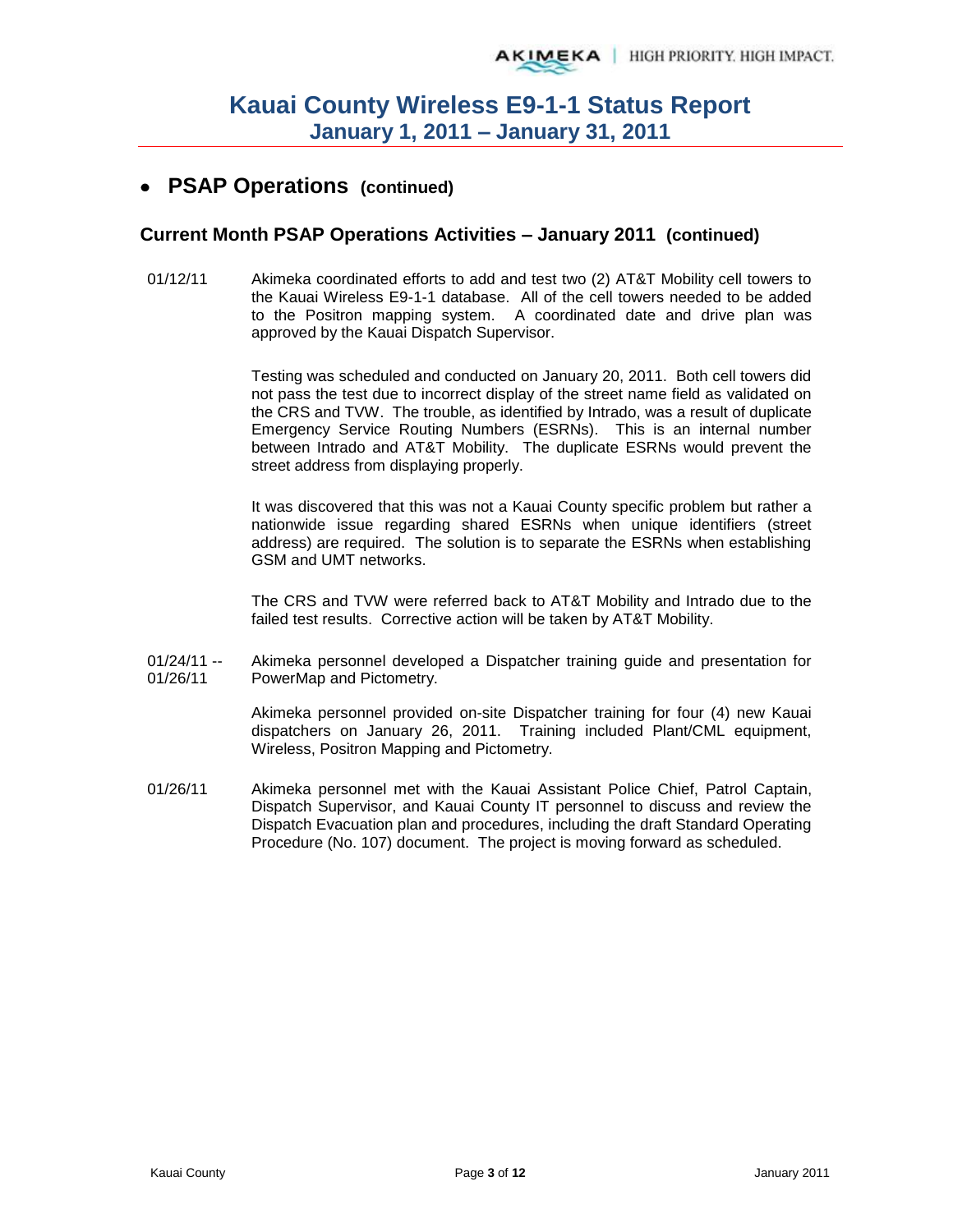## **PSAP Operations (continued)**

#### **Open Issues (To be Monitored and Tracked by Akimeka)**

#### *No further updates as of January 31, 2011.*

11/21/09 Akimeka will continue to monitor and track AT&T Mobility's open trouble ticket (11/21/09) for missing house number (HN), street and community information when transferring a WPH2 call or rebidding a WPH2 call. This issue was escalated to the State of Hawaii Wireless Enhanced 9-1-1 Board for action (August 2010). There have been no updates received to date. Unfortunately, the trouble is still occurring.

> Akimeka will provide status updates via the Monthly Status Report (MSR) when there are significant changes or updates as provided by the State of Hawaii Wireless Enhanced 9-1-1 Board and/or AT&T Mobility.

01/14/10 Akimeka will continue to monitor and track the work with Telematics providers, OnStar, Hughes, and ATX. The Executive Director of the State of Hawaii Enhanced Wireless 9-1-1 Board volunteered to coordinate and chair implementation calls (August 2010). There have been no updates or further testing scheduled by the Telematics providers.

> Akimeka will provide status updates via the Monthly Status Report (MSR) when there are significant changes or updates as provided by the State of Hawaii Wireless Enhanced 9-1-1 Board and/or Telematics providers.

04/16/10 Akimeka personnel worked on a flowchart for the Neighbor Island PSAPs to document the flow of a Call Routing Spreadsheet (CRS) and Testing Validation Worksheet (TVW). It was discovered that different processes exist among the carriers.

> Akimeka created and submitted for review a DRAFT Call Routing Spreadsheet (CRS) and Testing Validation Worksheet (TVW) process flowchart to the Neighbor Island PSAPs on December 20, 2010.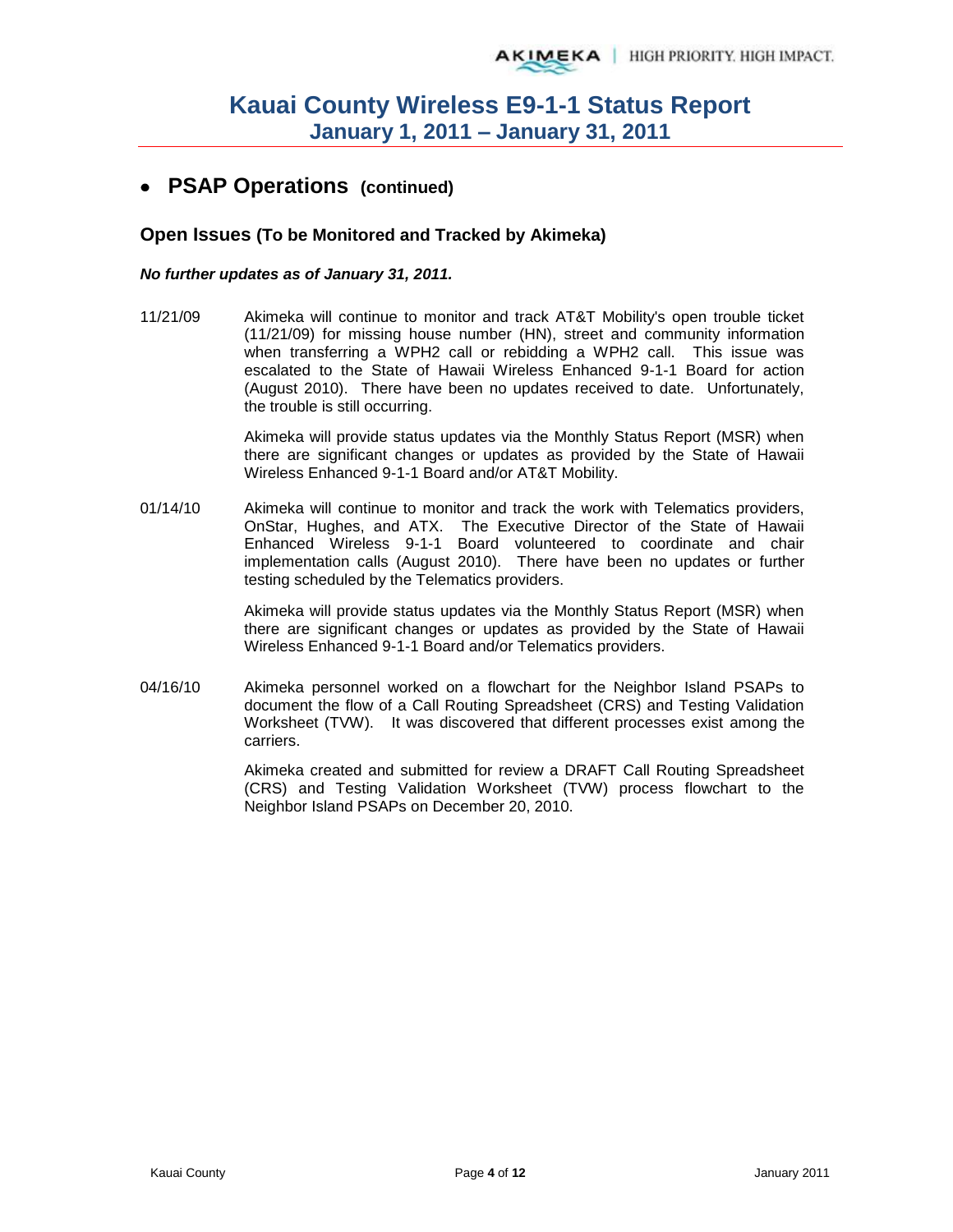## **MSAG**

### **Current Month – January 2011**

|              |              |                   |        |                                                                    |               |        |       |                         | (a)                          | (b)                    |                        |
|--------------|--------------|-------------------|--------|--------------------------------------------------------------------|---------------|--------|-------|-------------------------|------------------------------|------------------------|------------------------|
| 2011         |              | 9-1-1NET REQUESTS |        |                                                                    |               |        |       |                         |                              | In Suspended Status    |                        |
|              |              |                   |        |                                                                    |               |        |       | <b>Customer</b>         | <b>Address</b><br>Change     | as of Report Month End |                        |
| <b>PSAP</b>  | <b>TOTAL</b> | Total             | Change | Combined                                                           | <b>Delete</b> | Insert | Split | Addresses I<br>Affected | <b>Requests</b><br>Submitted | # of<br>ITransactions  | <b>TNs</b><br>Affected |
| <b>KAUAI</b> | 137          | 136               | 103    | 16                                                                 |               | 5      | 11    | 1.840                   |                              | $\bf{0}$               | $\bf{0}$               |
|              |              |                   |        | Revised categories and report format changes effective April 2009. |               |        |       |                         |                              |                        |                        |

During the month of January 2011, 136 9-1-1Net requests were completed relating to the MSAG database, with 1,840 customer ANI/ALI records updated as a direct result. One (1) ALI discrepancy report was submitted to 9-1-1Net for updates and corrections as needed, and monitored for completion. See attached spreadsheet for a detailed description of changes and additions.

There are no records in Suspended status as of January 31, 2011.

### **Year-to-Date (YTD) Summary – 2011**

|                   |              |             |        |                                                 |                            |                     |       |                                  | (a)                   | (b)                         |                     |
|-------------------|--------------|-------------|--------|-------------------------------------------------|----------------------------|---------------------|-------|----------------------------------|-----------------------|-----------------------------|---------------------|
| <b>KAUAI</b>      |              |             |        | 9-1-1NET REQUESTS                               | Customer<br><b>Address</b> | In Suspended Status |       |                                  |                       |                             |                     |
|                   |              |             |        |                                                 |                            |                     |       | Customer                         | Change                | as of Report Month End      |                     |
| 2011              | <b>TOTAL</b> | Total       | Change | Combined                                        | <b>Delete</b>              | Insert              | Split | <b>Addresses</b><br>Affected (*) | Requests<br>Submitted | # of<br><b>Transactions</b> | <b>TNs Affected</b> |
| December          |              |             |        |                                                 |                            |                     |       |                                  |                       |                             |                     |
| November          |              |             |        |                                                 |                            |                     |       |                                  |                       |                             |                     |
| October           |              |             |        |                                                 |                            |                     |       |                                  |                       |                             |                     |
| September         |              |             |        |                                                 |                            |                     |       |                                  |                       |                             |                     |
| August            |              |             |        |                                                 |                            |                     |       |                                  |                       |                             |                     |
| July              |              |             |        |                                                 |                            |                     |       |                                  |                       |                             |                     |
| June              |              |             |        |                                                 |                            |                     |       |                                  |                       |                             |                     |
| May               |              |             |        |                                                 |                            |                     |       |                                  |                       |                             |                     |
| April             |              |             |        |                                                 |                            |                     |       |                                  |                       |                             |                     |
| March             |              |             |        |                                                 |                            |                     |       |                                  |                       |                             |                     |
| February          |              |             |        |                                                 |                            |                     |       |                                  |                       |                             |                     |
| January           | 137          | 136         | 103    | 16                                              |                            | 5                   | 11    | 1,840                            | 1                     | 0                           | $\Omega$            |
| <b>TOTAL YTD</b>  | 137          | 136         | 103    | 16                                              |                            | 5                   | 11    | 1,840                            |                       |                             |                     |
| <b>AVG PER MO</b> | 137          | 136         | 103    | 16                                              |                            | 5                   | 11    | 1,840                            | 4                     |                             |                     |
|                   |              | $(\dot{z})$ |        | Applies to Change, Delete and Insert categories |                            |                     |       |                                  |                       |                             |                     |

**Note:** Revised categories and report format changes effective April 2009.

| <b>Definitions:</b> | (a) | Represents customer address change requests submitted to Intrado to correct customer ANI/ALI<br>records, including those identified by Akimeka. |
|---------------------|-----|-------------------------------------------------------------------------------------------------------------------------------------------------|
|                     | (b) | Represents what is in suspension status at the end of the report month -- awaiting further action<br>by County, Telco, or Akimeka.              |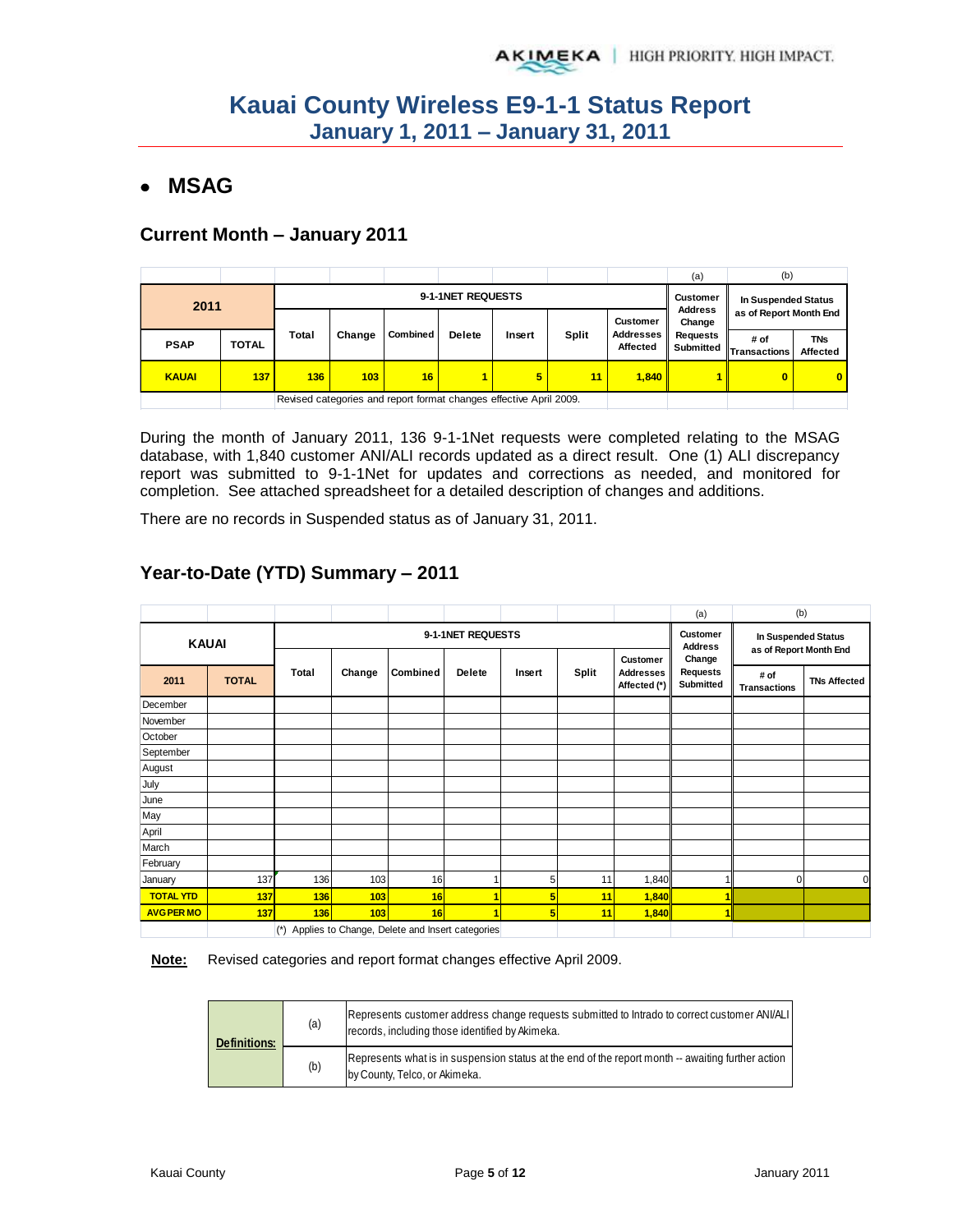## **MSAG**

### **Year-to-Date (YTD) Summary – 2010 Revised**

Discovered a formula error in the month of August 2010 which affected the Totals accordingly. See green highlighted cells with corrections.

A corrected 2010 Year End Summary is provided below and supersedes the chart previously included in the December 2010 Wireless E9-1-1 Status Report.

|                   |              |          |        |                                                 |                |                                   |                                               |                                                     | (a)                                    | (b)                         |                     |
|-------------------|--------------|----------|--------|-------------------------------------------------|----------------|-----------------------------------|-----------------------------------------------|-----------------------------------------------------|----------------------------------------|-----------------------------|---------------------|
| <b>KAUAI</b>      |              |          |        | 9-1-1NET REQUESTS                               |                | <b>Customer</b><br><b>Address</b> | In Suspended Status<br>as of Report Month End |                                                     |                                        |                             |                     |
| 2010              | <b>TOTAL</b> |          | Change | Combined                                        | <b>Delete</b>  | Insert                            | Split                                         | <b>Customer</b><br><b>Addresses</b><br>Affected (*) | Change<br><b>Requests</b><br>Submitted | # of<br><b>Transactions</b> | <b>TNs Affected</b> |
| December          |              | $\Omega$ | 0      | $\Omega$                                        | $\overline{0}$ | 0                                 | 0                                             |                                                     |                                        |                             |                     |
| November          |              | 2        | 2      | $\mathbf 0$                                     | 0              | 0                                 | O                                             |                                                     | $\Omega$                               |                             |                     |
| October           |              | 5        | 5      | $\mathbf 0$                                     | $\mathbf{0}$   | 0                                 | 0                                             | 0                                                   | $\Omega$                               |                             |                     |
| September         |              | C        | O      | $\mathbf 0$                                     | $\overline{0}$ | 0                                 | 0                                             |                                                     |                                        |                             |                     |
| August            | 44           | 42       | 39     | $\Omega$                                        | 0              | $\overline{c}$                    |                                               |                                                     | $\overline{2}$                         |                             |                     |
| July              | 96           | 95       | 75     | $\mathbf 0$                                     | 3 <sup>1</sup> |                                   | 16                                            | 13                                                  |                                        | በ                           |                     |
| June              | 47           | 47       | 27     | $\mathbf 0$                                     | $\overline{0}$ | 20                                | 0                                             | 0                                                   | $\Omega$                               | 0                           |                     |
| May               | 50           | 49       | 38     | 2                                               | 4              | 0                                 | 5                                             | 170                                                 |                                        |                             |                     |
| April             | 42           | 40       | 18     | $\Omega$                                        | 4              | 6                                 | 12                                            | 40                                                  | $\overline{2}$                         |                             |                     |
| March             | 67           | 65       | 30     | $\Omega$                                        | 18             | 14                                | 3                                             | 162                                                 | $\overline{2}$                         |                             |                     |
| February          | 39           | 38       | 17     | 2                                               | 11             |                                   |                                               | 66                                                  |                                        |                             |                     |
| January           | 37           | 37       | 26     |                                                 | $\overline{2}$ | 5                                 | 3                                             | 129                                                 | $\Omega$                               | 3                           |                     |
| <b>TOTAL YTD</b>  | <b>430</b>   | 420      | 277    | 5                                               | 42             | 55                                | 41                                            | 580                                                 | 10 <sup>1</sup>                        |                             |                     |
| <b>AVG PER MO</b> | 36           | 35       | 23     | O                                               | 4              | 5                                 | 3                                             | 48                                                  | $\blacktriangleleft$                   |                             |                     |
|                   |              | $(*)$    |        | Applies to Change, Delete and Insert categories |                |                                   |                                               |                                                     |                                        |                             |                     |

**Note:** Revised categories and report format changes effective April 2009.

| <b>Definitions:</b> | (a) | Represents customer address change requests submitted to Intrado to correct customer ANI/ALI<br>records, including those identified by Akimeka. |
|---------------------|-----|-------------------------------------------------------------------------------------------------------------------------------------------------|
|                     | (b) | Represents what is in suspension status at the end of the report month -- awaiting further action<br>by County, Telco, or Akimeka.              |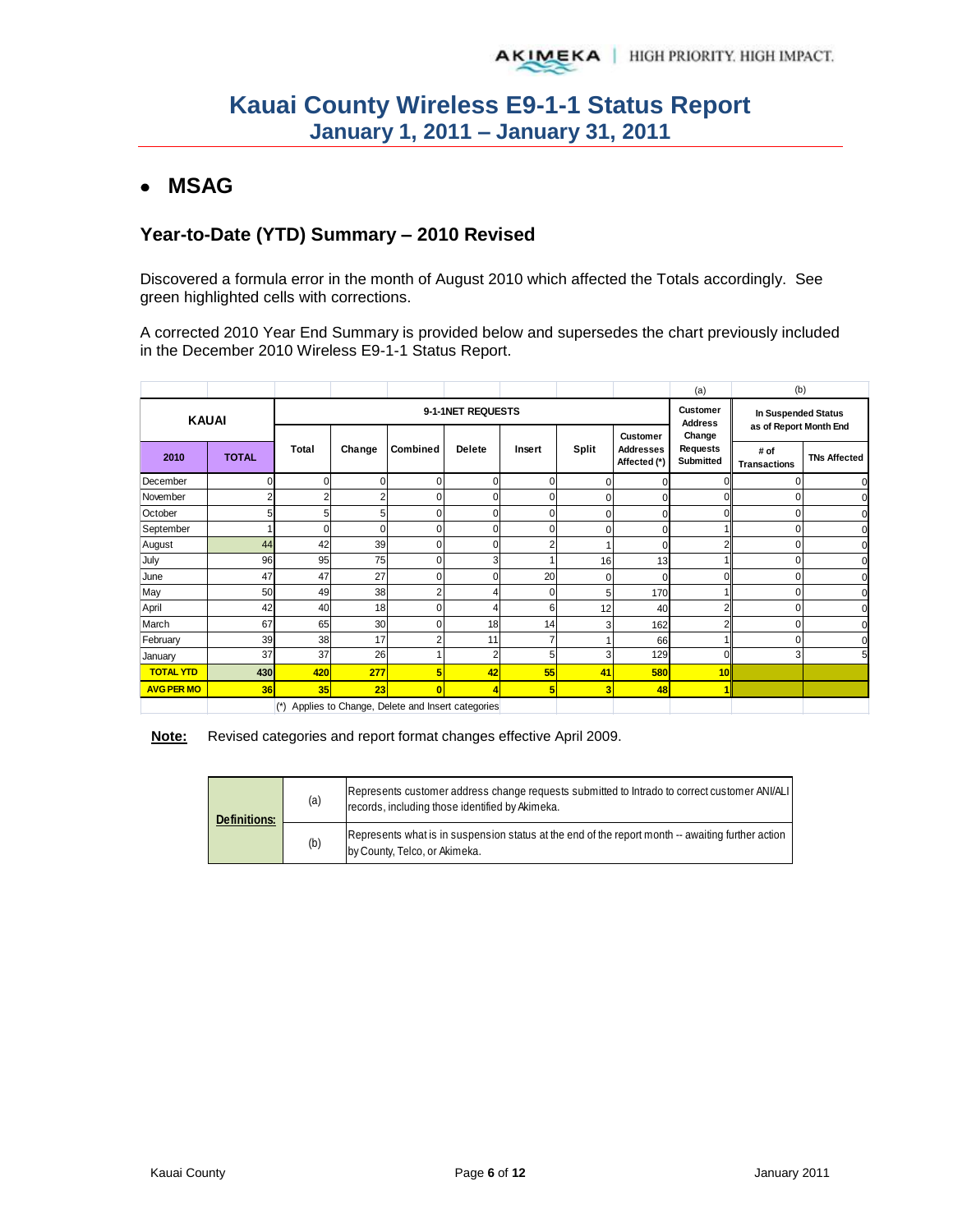#### **Mapping Layers Updated/Loaded Into GIS – January 2011**  $\bullet$

#### *9-1-1 GIS layers provided by Akimeka to the PSAP are designed for use on E9-1-1 systems.*

|                                              |                                         |                            | <b>KAUAI</b>                                      |                                                                                                        |
|----------------------------------------------|-----------------------------------------|----------------------------|---------------------------------------------------|--------------------------------------------------------------------------------------------------------|
|                                              | Akimeka GIS Server                      |                            |                                                   |                                                                                                        |
| <b>Type of Layer</b>                         | Date Created/<br><b>Edits Performed</b> | Date Uploaded<br>to Server | <b>Date Loaded Into</b><br><b>PSAP GIS Server</b> | <b>Other/Remarks</b>                                                                                   |
| <b>WSP Cell Towers</b>                       |                                         |                            |                                                   |                                                                                                        |
|                                              |                                         |                            | 01/26/11                                          |                                                                                                        |
|                                              |                                         |                            |                                                   |                                                                                                        |
|                                              | 01/26/11                                |                            | 01/26/11                                          | Continued work to validate Street Centerlines                                                          |
|                                              | 01/25/11                                |                            |                                                   | Extended range for Kealoha Road and Nuilani Road in<br>Kapaa and Kilauea Road in Kilauea               |
| <b>Street Centerlines</b>                    | 01/12/11                                |                            |                                                   | Populated the ESN fields for all Street Centerlines                                                    |
|                                              | 01/04/11 -- 01/07/11                    |                            |                                                   | Verified and corrected Street Centerline direction<br>according to the address ranges                  |
|                                              | 01/03/11                                |                            |                                                   | Identified errors in the Street Centerline ranges                                                      |
|                                              |                                         |                            | 01/26/11                                          |                                                                                                        |
| <b>Address Points</b>                        | 01/26/11 -- 01/31/11                    |                            |                                                   | Corrected address point attributes as part of the<br>database synchronization process                  |
|                                              | 01/25/11                                |                            |                                                   | Added a common name                                                                                    |
|                                              | 01/12/11                                |                            |                                                   | Populated the ESN field for all address points                                                         |
| <b>MSAG Address</b>                          |                                         |                            |                                                   |                                                                                                        |
| Points (aka Pseudo<br><b>Address Points)</b> |                                         |                            |                                                   |                                                                                                        |
|                                              |                                         |                            |                                                   |                                                                                                        |
| <b>MSAG Communities</b>                      | 01/25/11                                |                            |                                                   | Made adjustments in support of the database<br>synchronization process. Adjusted the Kokee<br>polygon. |
| <b>Parcels</b>                               |                                         |                            |                                                   |                                                                                                        |
| <b>Coastal Names</b>                         |                                         |                            |                                                   |                                                                                                        |
| Coastline                                    |                                         |                            |                                                   |                                                                                                        |
| <b>Common Places</b>                         |                                         |                            |                                                   |                                                                                                        |
| <b>Communications</b>                        |                                         |                            |                                                   |                                                                                                        |
| <b>Emergency</b><br><b>Callboxes</b>         |                                         |                            |                                                   |                                                                                                        |
| <b>EMS Zones</b>                             |                                         |                            |                                                   |                                                                                                        |
| <b>Fire ESZ</b>                              |                                         |                            |                                                   |                                                                                                        |
| <b>Fire Stations</b>                         |                                         |                            |                                                   |                                                                                                        |
| Food & Beverage                              |                                         |                            |                                                   | Renamed Restaurant layer to Food & Beverage layer<br>to include bakeries, cafes, food factories, etc.  |
| Hotels                                       |                                         |                            |                                                   |                                                                                                        |
| <b>Medic Beat</b><br><b>Boundaries</b>       |                                         |                            |                                                   |                                                                                                        |
| <b>Medical Facilities</b>                    |                                         |                            |                                                   |                                                                                                        |
| <b>Milepost Markers</b>                      |                                         |                            |                                                   |                                                                                                        |

(\*) *Every time the GIS Update tool is used, Indexes and Cache have to be built. The Positron system configurator is adjusted every time a layer is loaded in the PowerMap database. Each PSAP position is updated accordingly.*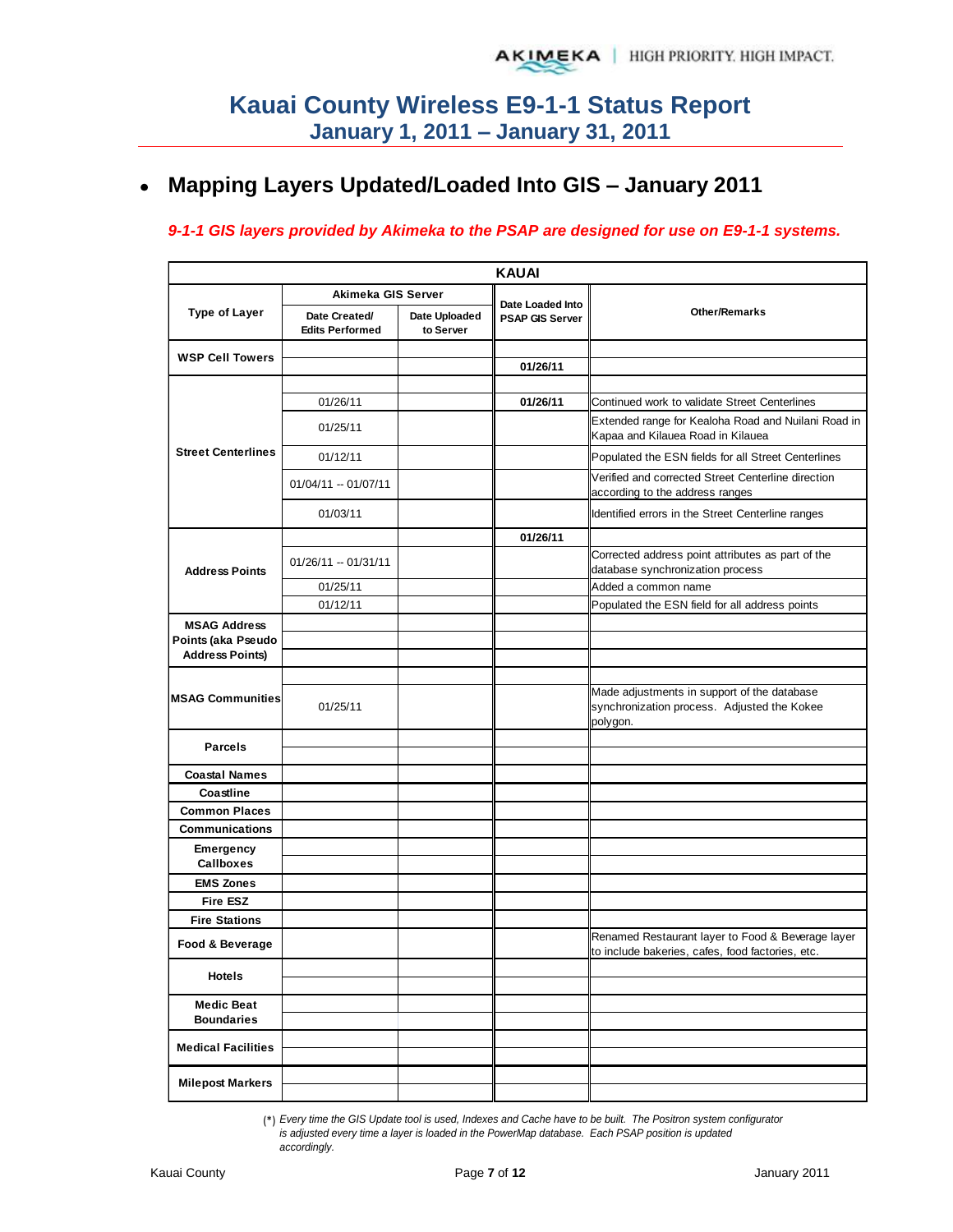## **Mapping Layers Updated/Loaded Into GIS – January 2011**

#### *9-1-1 GIS layers provided by Akimeka to the PSAP are designed for use on E9-1-1 systems.*

|                                             | <b>KAUAI</b>                            |                            |                        |                      |  |  |  |  |  |  |  |  |
|---------------------------------------------|-----------------------------------------|----------------------------|------------------------|----------------------|--|--|--|--|--|--|--|--|
|                                             | Akimeka GIS Server                      |                            | Date Loaded Into       |                      |  |  |  |  |  |  |  |  |
| <b>Type of Layer</b>                        | Date Created/<br><b>Edits Performed</b> | Date Uploaded<br>to Server | <b>PSAP GIS Server</b> | <b>Other/Remarks</b> |  |  |  |  |  |  |  |  |
| <b>National and State</b><br>Parks          |                                         |                            |                        |                      |  |  |  |  |  |  |  |  |
| <b>Plat Maps</b>                            |                                         |                            |                        |                      |  |  |  |  |  |  |  |  |
| <b>Points of Interest</b>                   |                                         |                            |                        |                      |  |  |  |  |  |  |  |  |
| <b>Police Beats</b>                         |                                         |                            |                        |                      |  |  |  |  |  |  |  |  |
| <b>Police District</b><br><b>Boundaries</b> |                                         |                            |                        |                      |  |  |  |  |  |  |  |  |
| <b>Post Offices</b>                         |                                         |                            |                        |                      |  |  |  |  |  |  |  |  |
| <b>Radio Towers</b>                         |                                         |                            |                        |                      |  |  |  |  |  |  |  |  |
| <b>Schools</b>                              |                                         |                            |                        |                      |  |  |  |  |  |  |  |  |
| <b>Subdivisions</b>                         |                                         |                            |                        |                      |  |  |  |  |  |  |  |  |
| Tsunami<br><b>Evacuation Zones</b>          |                                         |                            |                        |                      |  |  |  |  |  |  |  |  |
| <b>WiFi Sites</b>                           |                                         |                            |                        |                      |  |  |  |  |  |  |  |  |

(\*) *Every time the GIS Update tool is used, Indexes and Cache have to be built. The Positron system configurator is adjusted every time a layer is loaded in the PowerMap database. Each PSAP position is updated accordingly.*

**Note:** The Parcels layer is provided by Kauai County. Akimeka performs edits on the spatial information of the layer for 9-1-1 purposes. Changes to the attribute table are made when needed. The Parcels layer uploaded to the PSAP GIS Server is intended for 9-1-1 purposes only and should not be disseminated to other county agencies.

### **Current Month GIS Activities – January 2011**

01/19/11 Akimeka worked on creating a reference map book for the Kauai County PSAP.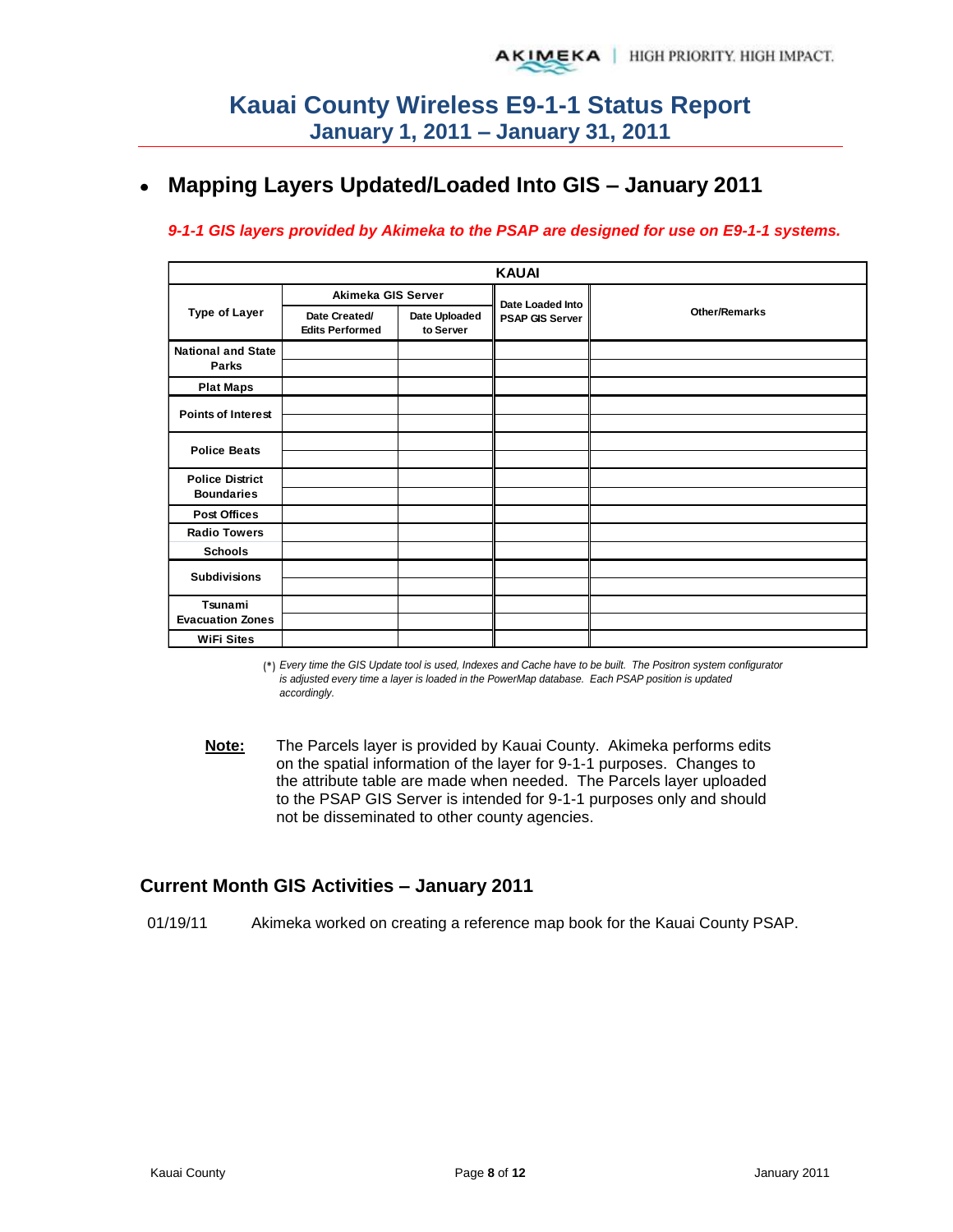## **Service Requests Transactions**

## **Open Service Requests – January 2011 (December 30, 2010 – January 27, 2011)**

| $\boldsymbol{\mu}$<br>$\boldsymbol{\pi}$ | Date | Ticket# | <b>Description</b> | Category | Urgency | <b>Comments</b> |
|------------------------------------------|------|---------|--------------------|----------|---------|-----------------|
|                                          |      |         | <b>NONE</b>        |          |         |                 |
|                                          |      |         |                    |          |         |                 |

### **Year-to-Date (YTD) Summary – 2011**

|              | <b>KAUAI</b>   |               |                                                                                         | <b>SERVICE REQUEST CATEGORIES</b> |              |                |          |                         |              |                    |          |
|--------------|----------------|---------------|-----------------------------------------------------------------------------------------|-----------------------------------|--------------|----------------|----------|-------------------------|--------------|--------------------|----------|
| 2011         |                | <b>TOTAL</b>  |                                                                                         | 911 Map                           |              | <b>MSAG</b>    |          | <b>Request Training</b> |              | <b>Suggestions</b> |          |
|              | <b>Created</b> | <b>Closed</b> | Open                                                                                    | <b>Created</b>                    | Closed       | <b>Created</b> | Closed   | <b>Created</b>          | Closed       | <b>Created</b>     | Closed   |
| December     |                |               |                                                                                         |                                   |              |                |          |                         |              |                    |          |
| November     |                |               |                                                                                         |                                   |              |                |          |                         |              |                    |          |
| October      |                |               |                                                                                         |                                   |              |                |          |                         |              |                    |          |
| September    |                |               |                                                                                         |                                   |              |                |          |                         |              |                    |          |
| August       |                |               |                                                                                         |                                   |              |                |          |                         |              |                    |          |
| July         |                |               |                                                                                         |                                   |              |                |          |                         |              |                    |          |
| June         |                |               |                                                                                         |                                   |              |                |          |                         |              |                    |          |
| May          |                |               |                                                                                         |                                   |              |                |          |                         |              |                    |          |
| April        |                |               |                                                                                         |                                   |              |                |          |                         |              |                    |          |
| March        |                |               |                                                                                         |                                   |              |                |          |                         |              |                    |          |
| February     |                |               |                                                                                         |                                   |              |                |          |                         |              |                    |          |
| January      |                | 0             | U                                                                                       | $\Omega$                          | O            | $\Omega$       | 0        | 0                       | $\mathbf{0}$ | 0                  | 0        |
| <b>TOTAL</b> | $\bf{0}$       | $\mathbf{0}$  | $\bf{0}$                                                                                | $\bf{0}$                          | $\mathbf{0}$ | $\mathbf{0}$   | $\bf{0}$ | $\bf{0}$                | $\mathbf{0}$ | $\bf{0}$           | $\bf{0}$ |
|              | Note:          |               | Open Service Requests reflect what is in pending status at the end of the report month. |                                   |              |                |          |                         |              |                    |          |

|                     | Category                | <b>Description</b>                                      |  |  |  |  |  |
|---------------------|-------------------------|---------------------------------------------------------|--|--|--|--|--|
|                     | 911 Map                 | Mapping computer not functioning or displaying properly |  |  |  |  |  |
| <b>Definitions:</b> | MSAG                    | Discrepancies with 9-1-1 MSAG addresses                 |  |  |  |  |  |
|                     | <b>Request Training</b> | E-911 Operations training needs                         |  |  |  |  |  |
|                     | Suggestions             | Vehicle to share suggestions                            |  |  |  |  |  |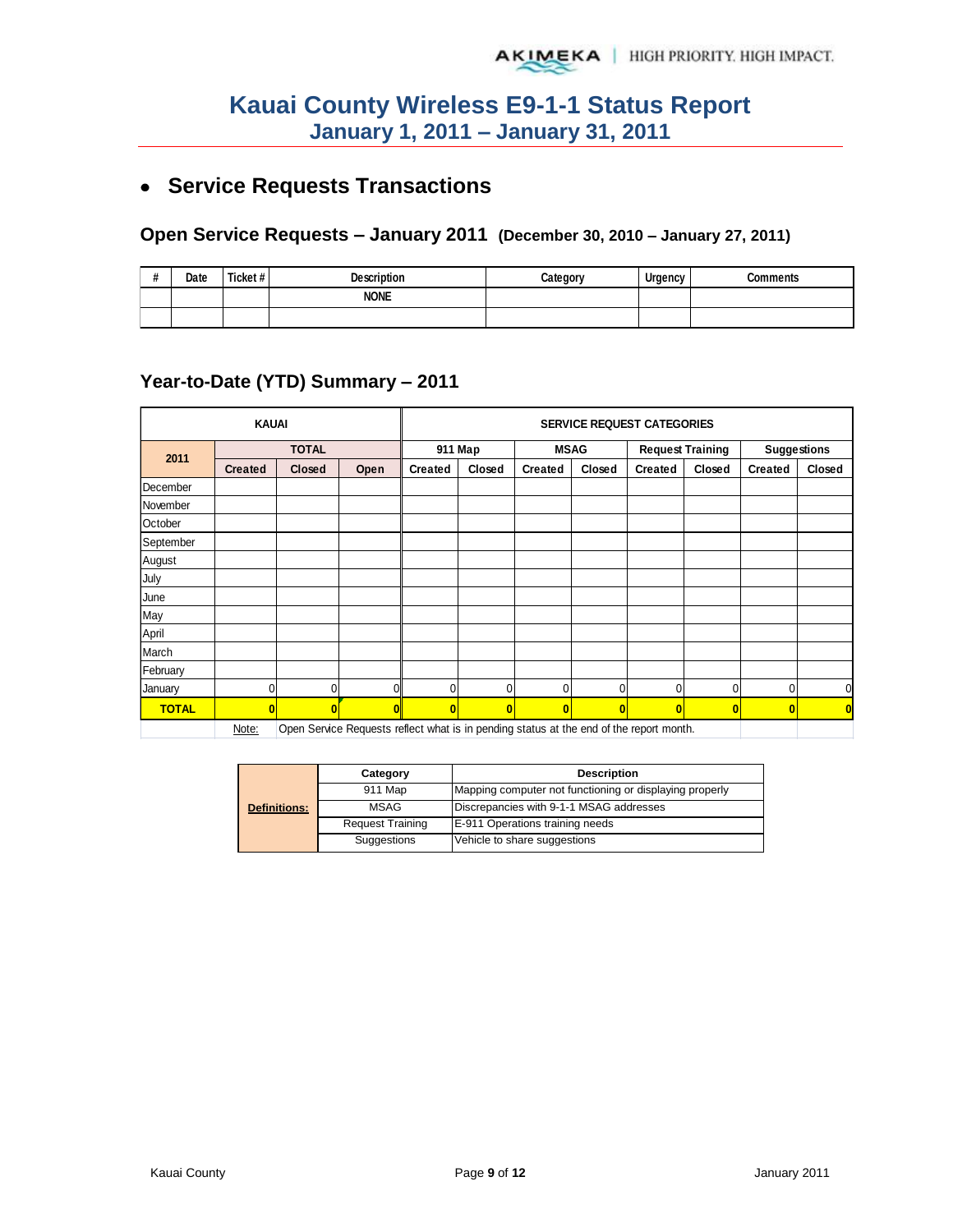#### **E9-1-1 Database Synchronization (Reference: NENA 71-501, Version 1.1 – NENA Information Document for Synchronizing Geographic Information System databases with MSAG & ALI)**

As part of Akimeka's value added services, Akimeka conducted a database synchronization audit for Kauai County in January 2011. Kauai County was selected as the pilot test site based on the 9-1-1 MSAG work that had been completed thus far by Akimeka and the size of Kauai County's 9-1-1 MSAG.

The database synchronization effort included comparing Kauai County's 9-1-1 MSAG against its GIS Street Centerline data. A total number of 1,200 9-1-1 MSAG records were reviewed in the audit and analyzed. Results of the database synchronization audit completed on January 13, 2011 for Kauai County is reported below.

Database synchronization should be part of an ongoing and continuous process to ensure that the databases remain current and synchronized. Since neither database is static in nature, the synchronization process will never yield a 100 percent match rate. As such, NENA's recommended minimum match rate is 98%.

The database synchronization process is essential to monitor and ensure the level of accuracy of the E9-1-1 databases and prepare for Next Generation 9-1-1 (NG9-1-1). As such, Akimeka will perform database sychronization audits on a quarterly basis as part of its ongoing maintenance process. Results of the database synchronization audit will be included and reported in the Monthly Status Report (MSR) accordingly.





### **Audit Summary Results – 2008 vs. 2011**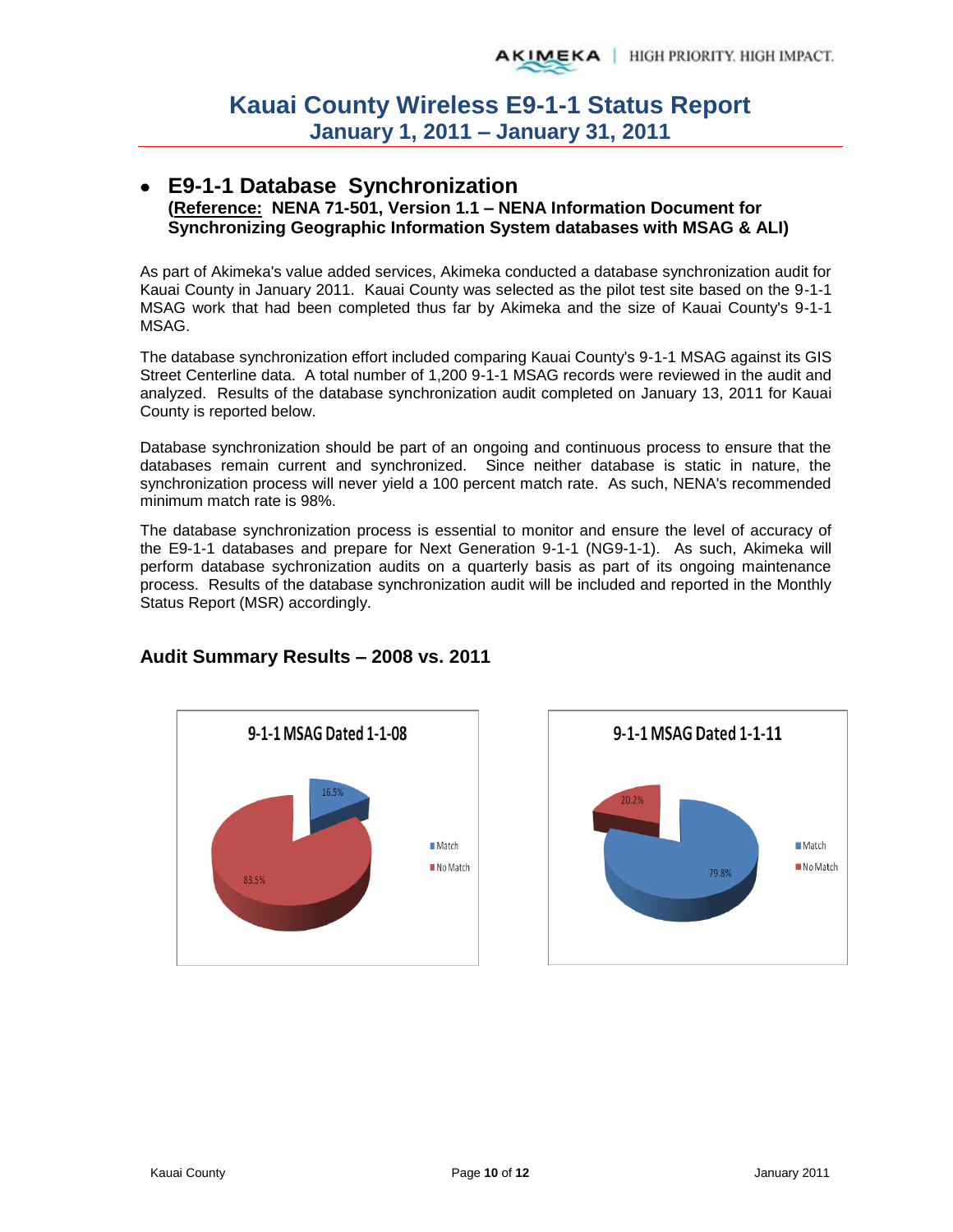**E9-1-1 Database Synchronization (continued) (Reference: NENA 71-501, Version 1.1 – NENA Information Document for Synchronizing Geographic Information System databases with MSAG & ALI)** 

### **Audit Summary Results – 2008 vs. 2011 (continued)**

|                                                                                               |              |                        | As of January 1, 2008   | As of January 13, 2011  |         |  |
|-----------------------------------------------------------------------------------------------|--------------|------------------------|-------------------------|-------------------------|---------|--|
| 9-1-1 MSAG TO GIS STREET CENTERLINE<br><b>AUDIT COMPARISON RESULTS</b>                        | <b>Notes</b> |                        | 9-1-1 MSAG Dated 1-1-08 | 9-1-1 MSAG Dated 1-1-11 |         |  |
|                                                                                               |              | # of<br><b>Records</b> | %                       | # of<br><b>Records</b>  | %       |  |
| <b>Total 9-1-1 MSAG Records Reviewed</b>                                                      |              | 938                    |                         | 1,200                   |         |  |
| Less: 9-1-1 MSAG Exception Records                                                            | (1)          |                        |                         | 57                      | 4.8%    |  |
| Net 9-1-1 MSAG Records Eligible for Comparison                                                |              | 938                    |                         | 1,143                   |         |  |
| <b>Total 9-1-1 MSAG Records Match</b><br>(9-1-1 MSAG -- GIS Match -- No Corrections Required) |              | 155                    | 16.5%                   | 912                     | 79.8%   |  |
| 9-1-1 MSAG -- GIS No Match - Minor Correction Required                                        | (2)          |                        |                         | 222                     | 19.4%   |  |
| 9-1-1 MSAG -- GIS No Match - Major Correction Required                                        | (3)          |                        |                         | $\Omega$                | $0.0\%$ |  |
| 9-1-1 MSAG Record With No GIS Record                                                          | (4)          |                        |                         | 9                       | 0.8%    |  |
| <b>Total 9-1-1 MSAG Records No Match</b>                                                      |              | 783                    | 83.5%                   | 231                     | 20.2%   |  |

*Objective: NENA Recommended Match Rate = 98%* 

#### **Notes:**

- (1) An MSAG Record that will not have a corresponding GIS Street Centerline Record but is required for the routing of E9-1-1 calls (i.e., Emergency Call Box, Foreign Exchange Records, Wireless Shell Records, etc.). No further action is required.
- (2) An MSAG Record that requires minor MSAG attention in 9-1-1Net to correct MSAG Records (i.e., Reassignment of an MSAG Community, modification of the House Number Range, assignement of an ESN, performing a combine or insert of an existing MSAG Record, etc.).
- (3) A Major Correction is one in which the correction will/or has resulted in an ALI fallout (Orphan ALI Record) and will require additional work effort to correct the problem.
- (4) An MSAG Record that does not have a corresponding GIS Record and will require additional research and validation. The GIS Section will assist with this effort.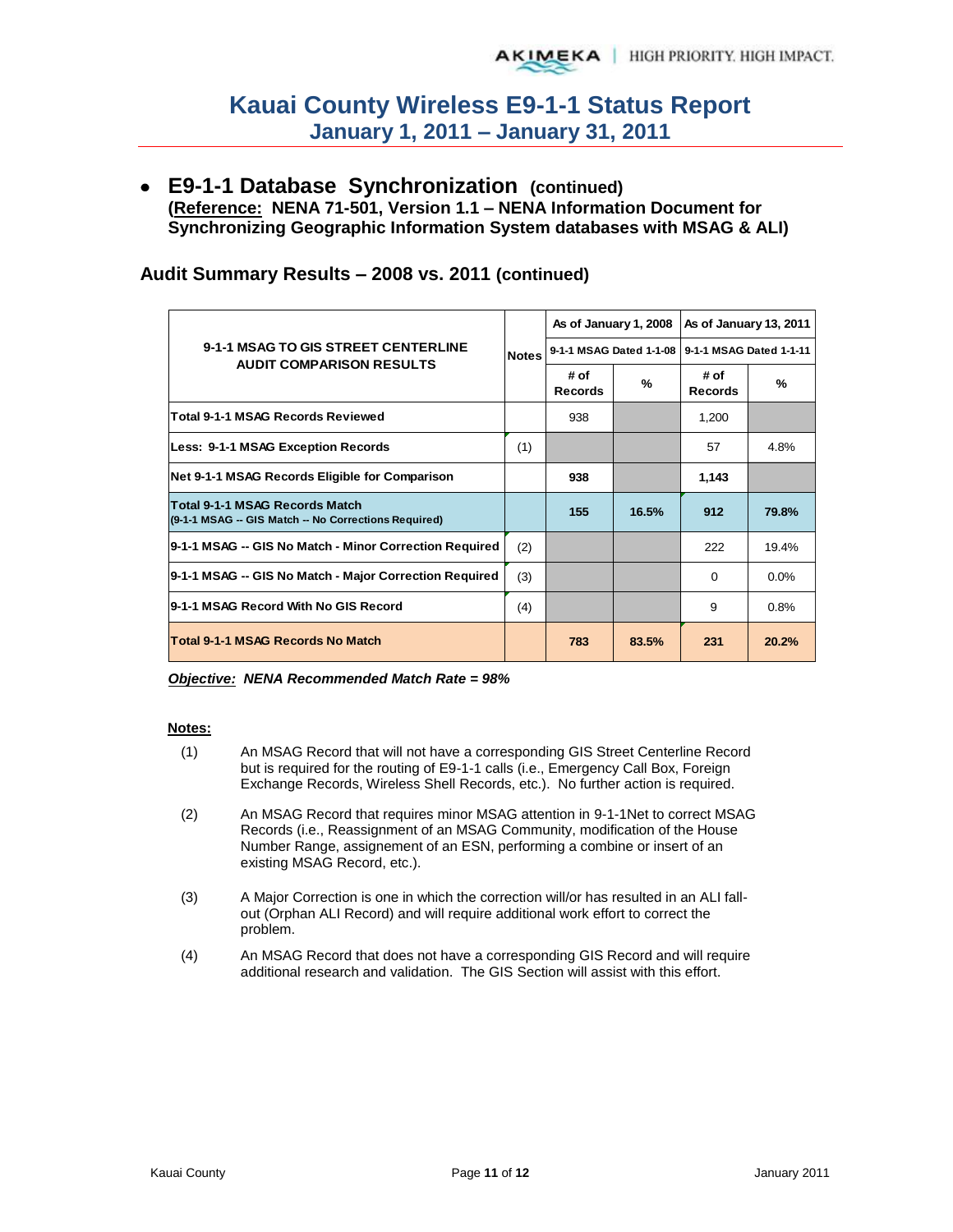**E9-1-1 Database Synchronization (continued) (Reference: NENA 71-501, Version 1.1 – NENA Information Document for Synchronizing Geographic Information System databases with MSAG & ALI)** 

#### **Audit Summary Results – 2008 vs. 2011 (continued)**

- The total number of 9-1-1 MSAG Records increased by 27.9% (from 938 to 1,200 records) covering the period from January 1, 2008 to January 1, 2011.
- 9-1-1Net MSAG Requests processed by Akimeka since January 1, 2008 are as follows:

| <b>KAUAI</b><br>9-1-1NET REQUESTS |              |                                                                    |        |                 |               |        |              |                                              |                                 |  |  |
|-----------------------------------|--------------|--------------------------------------------------------------------|--------|-----------------|---------------|--------|--------------|----------------------------------------------|---------------------------------|--|--|
| <b>YEAR</b>                       | <b>TOTAL</b> | Total                                                              | Change | Combined        | <b>Delete</b> | Insert | <b>Split</b> | Customer<br><b>Addresses</b><br>Affected (*) | Change<br>Requests<br>Submitted |  |  |
| 2008                              | 582          | 483                                                                | 383    |                 | 29            | 71     |              |                                              | 99                              |  |  |
| 2009                              | 953          | 876                                                                | 610    | 25              | 94            | 130    | 17           | 5.226                                        | 77                              |  |  |
| 2010                              | 430          | 420                                                                | 277    | 5               | 42            | 55     | 41           | 580                                          | 10                              |  |  |
| <b>TOTAL</b>                      | 1.965        | 1,779                                                              | 1.270  | 30 <sup>l</sup> | 165           | 256    | 58           | 5.806                                        | 186                             |  |  |
| Notes:                            |              | Revised categories and report format changes effective April 2009. |        |                 |               |        |              |                                              |                                 |  |  |

 Akimeka also cleaned up Kauai County's MSAG Communities. As of January 1, 2008, there were 262 MSAG Communities as compared to 42 MSAG Communities as of January 20, 2011 -- a decrease of 84.0% (220 less MSAG Communities).

By establishing defined MSAG Communities that are aligned with 9-1-1 call routing, the PSAP is able to quickly identify the location of the 9-1-1 caller thereby reducing the time involved with searching and processing a 9-1-1 call while simultaneously improving dispatch and response time.

- As a result of Akimeka's work effort on the 9-1-1 MSAG and MSAG Communities, Kauai County's the level of accuracy or 9-1-1 MSAG Match percentage improved from 16.5% as of January 1, 2008 to 79.8% as of January 1, 2011 -- which represents a 63.3 percentage point improvement and/or 488% improvement in address accuracy.
- Additional work is needed to investigate and correct the identified No Match opportunities and database synchronization efforts will continue.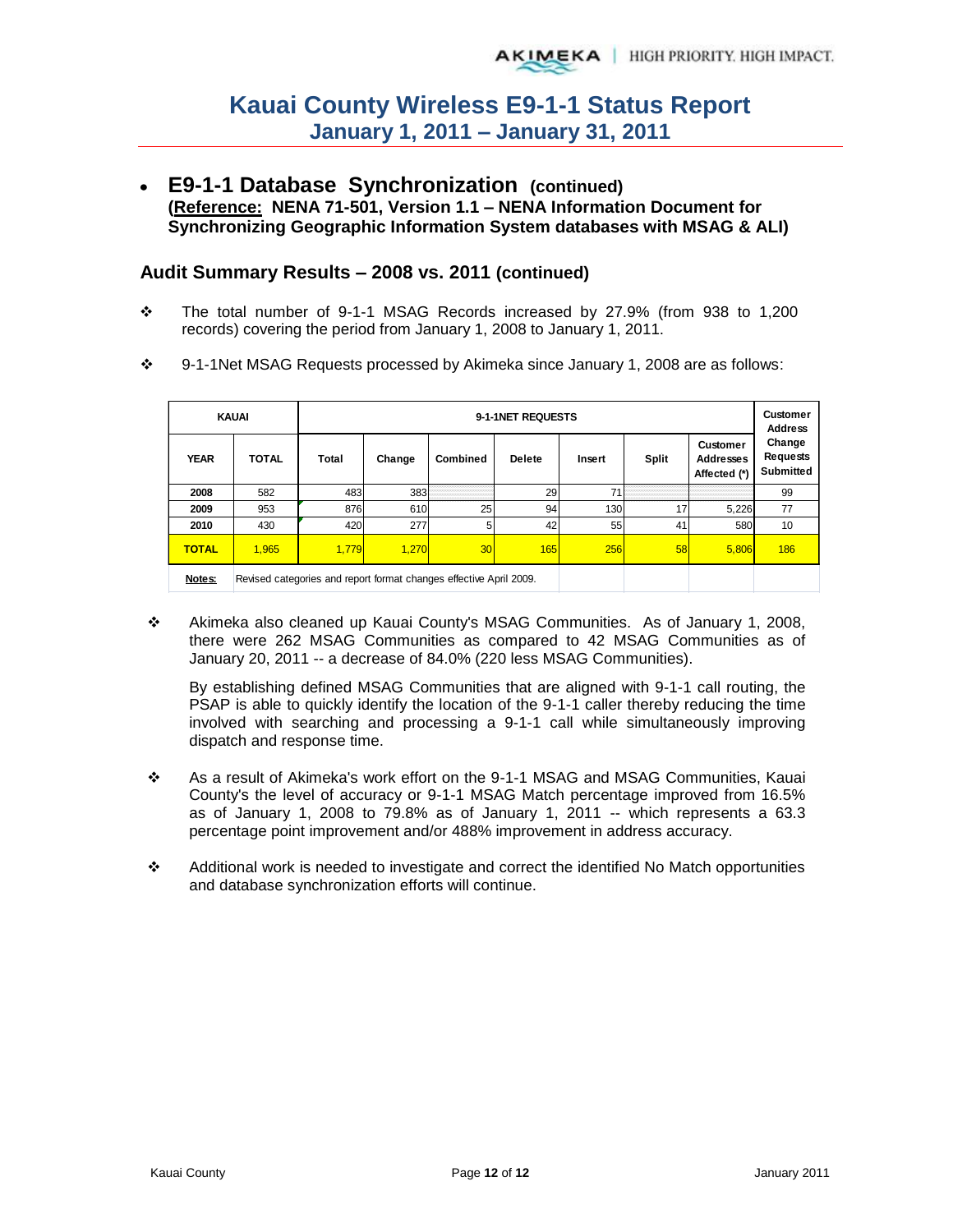## **PSAP Operations**

### **9-1-1 Call Volume – January 2011**

| <b>PSAP</b> | Total | Wireline | %     | <b>Wireless</b> | %     |
|-------------|-------|----------|-------|-----------------|-------|
| MAUI (*)    | 8,025 | 2,757    | 34.4% | 5,268           | 65.6% |
| MOLOKAI     | 289   | 178      | 61.6% | 111             | 38.4% |

*(\*) Totals are based on calls to Primary PSAP.* 

### **9-1-1 Call Volume – Calendar Year 2011**

|                   | <b>MAUI PSAP</b>                                                        |            |                                     |            | <b>TOTAL PSAP 9-1-1 CALL VOLUME</b> |            |                    |            |                        |
|-------------------|-------------------------------------------------------------------------|------------|-------------------------------------|------------|-------------------------------------|------------|--------------------|------------|------------------------|
|                   |                                                                         | Wireline   |                                     | Wireless   |                                     | Admin      |                    | Abandoned  |                        |
| 2011              | <b>Total</b>                                                            | # of Calls | %to Total<br>Wireline &<br>Wireless | # of Calls | %to Total<br>Wireline &<br>Wireless | # of Calls | %to Total<br>Calls | # of Calls | %Abandoned<br>of Total |
| December          |                                                                         |            |                                     |            |                                     |            |                    |            |                        |
| November          |                                                                         |            |                                     |            |                                     |            |                    |            |                        |
| October           |                                                                         |            |                                     |            |                                     |            |                    |            |                        |
| September         |                                                                         |            |                                     |            |                                     |            |                    |            |                        |
| August            |                                                                         |            |                                     |            |                                     |            |                    |            |                        |
| July              |                                                                         |            |                                     |            |                                     |            |                    |            |                        |
| June              |                                                                         |            |                                     |            |                                     |            |                    |            |                        |
| May               |                                                                         |            |                                     |            |                                     |            |                    |            |                        |
| April             |                                                                         |            |                                     |            |                                     |            |                    |            |                        |
| March             |                                                                         |            |                                     |            |                                     |            |                    |            |                        |
| February          |                                                                         |            |                                     |            |                                     |            |                    |            |                        |
| January           | 8,025                                                                   | 2,757      | 34.4%                               | 5,268      | 65.6%                               | 0          | 0.0%               | 1,290      | 16.1%                  |
| <b>TOTAL YTD</b>  | 8,025                                                                   | 2,757      | 34.4%                               | 5,268      | 65.6%                               | O          | 0.0%               | 1,290      | <b>16.1%</b>           |
| <b>AVG PER MO</b> | 8,025                                                                   | 2,757      |                                     | 5,268      |                                     | 0          |                    | 1,290      |                        |
| Note:             | Total Calls include Administrative calls that are not direct 911 calls. |            |                                     |            |                                     |            |                    |            |                        |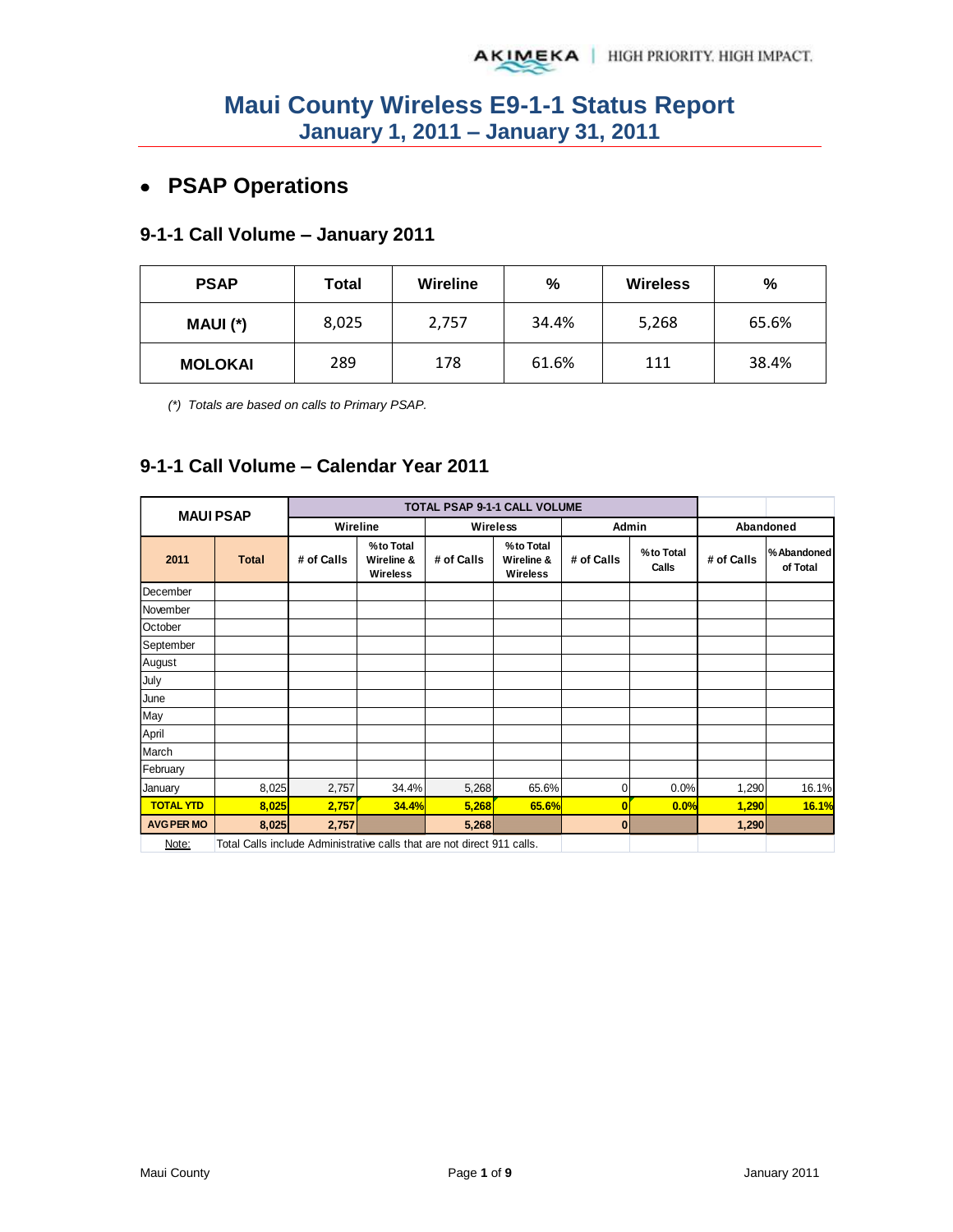#### **PSAP Operations (continued)**   $\bullet$

### **9-1-1 Call Volume – Calendar Year 2011 (continued)**

|                   | <b>MOLOKAI PSAP</b>                                                     |            |                                            |            | <b>TOTAL PSAP 9-1-1 CALL VOLUME</b> |                |                    |            |                         |
|-------------------|-------------------------------------------------------------------------|------------|--------------------------------------------|------------|-------------------------------------|----------------|--------------------|------------|-------------------------|
|                   |                                                                         | Wireline   |                                            | Wireless   |                                     | Admin          |                    |            | Abandoned               |
| 2011              | <b>Total</b>                                                            | # of Calls | %to Total<br>Wireline &<br><b>Wireless</b> | # of Calls | %to Total<br>Wireline &<br>Wireless | # of Calls     | %to Total<br>Calls | # of Calls | % Abandoned<br>of Total |
| December          |                                                                         |            |                                            |            |                                     |                |                    |            |                         |
| November          |                                                                         |            |                                            |            |                                     |                |                    |            |                         |
| October           |                                                                         |            |                                            |            |                                     |                |                    |            |                         |
| September         |                                                                         |            |                                            |            |                                     |                |                    |            |                         |
| August            |                                                                         |            |                                            |            |                                     |                |                    |            |                         |
| July              |                                                                         |            |                                            |            |                                     |                |                    |            |                         |
| June              |                                                                         |            |                                            |            |                                     |                |                    |            |                         |
| May               |                                                                         |            |                                            |            |                                     |                |                    |            |                         |
| April             |                                                                         |            |                                            |            |                                     |                |                    |            |                         |
| March             |                                                                         |            |                                            |            |                                     |                |                    |            |                         |
| February          |                                                                         |            |                                            |            |                                     |                |                    |            |                         |
| January           | 289                                                                     | 178        | 61.6%                                      | 111        | 38.4%                               | $\mathbf 0$    | 0.0%               | 47         | 16.3%                   |
| <b>TOTAL YTD</b>  | 289                                                                     | 178        | 61.6%                                      | 111        | 38.4%                               | 0              | 0.0%               | 47         | 16.3%                   |
| <b>AVG PER MO</b> | 289                                                                     | 178        |                                            | 111        |                                     | $\overline{0}$ |                    | 47         |                         |
| Note:             | Total Calls include Administrative calls that are not direct 911 calls. |            |                                            |            |                                     |                |                    |            |                         |

#### **Notes:**

- $(1)$  Total call volumes include Administrative calls. (Administrative calls = Calls made between 911 positions but are not 911 calls.)
- (2) "Abandoned" calls represent the number of incoming 9-1-1 calls for which the caller had hung up before a call-taker answered.
- (3) "Abandoned" calls are included in the "Wireline" and "Wireless" counts respectively. The standard CML reports do not provide a break-out of "Abandoned" calls between "Wireline" and "Wireless" calls.

| Date     | <b>WSP</b>               | <b>Island</b> | <b>Sites</b><br><b>Tested</b> | <b>Sectors</b><br><b>Tested</b> | <b>Tested By:</b>        |
|----------|--------------------------|---------------|-------------------------------|---------------------------------|--------------------------|
| 01/18/11 | Mobi PCS                 | Molokai       |                               | 3                               | Molokai PSAP/<br>Akimeka |
| 01/28/11 | <b>AT&amp;T Mobility</b> | Maui          |                               | 21                              | Maui PSAP/<br>Akimeka    |

#### **Wireless Test – January 2011**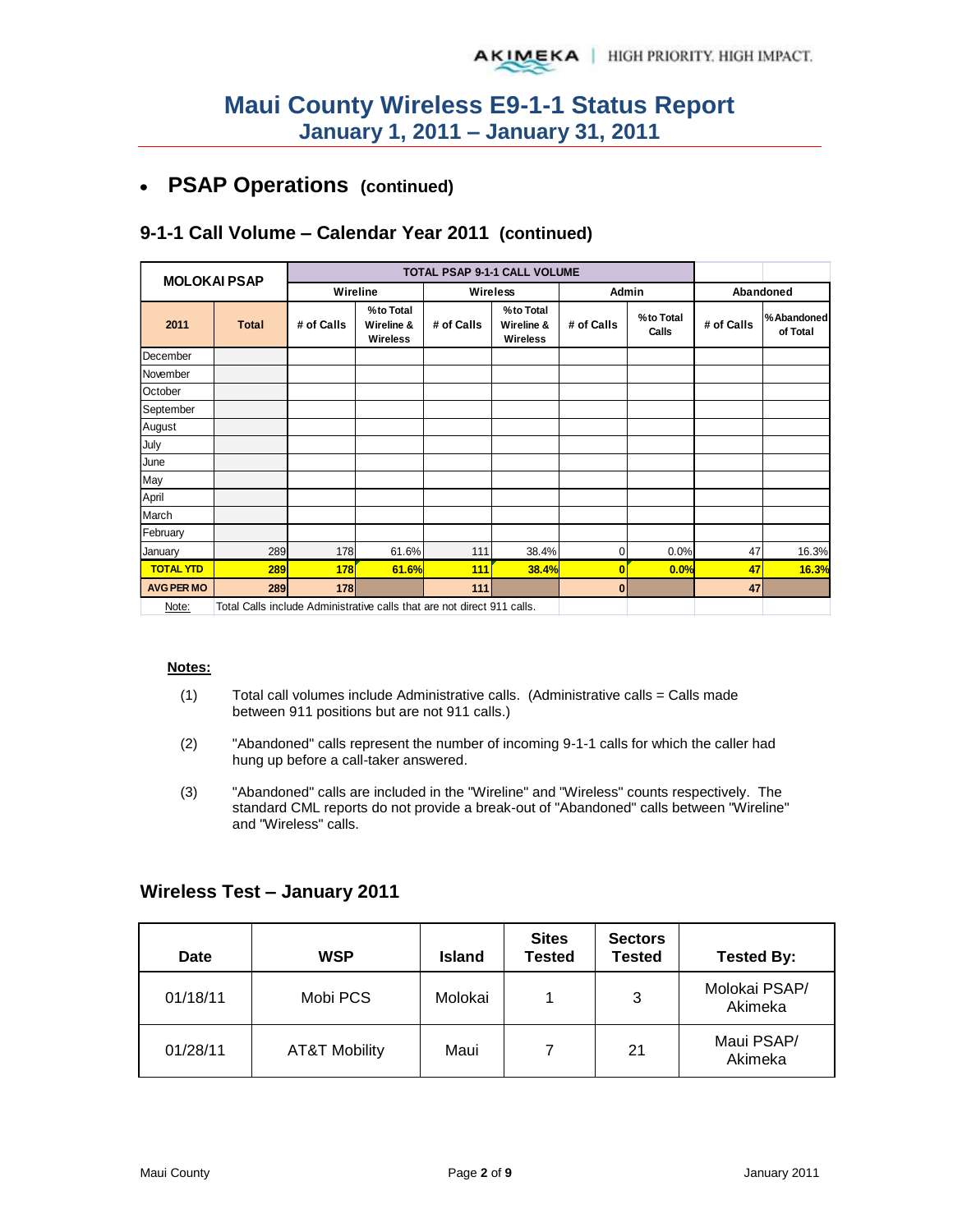## **PSAP Operations (continued)**

#### **Current Month PSAP Operations Activities – January 2011**

- 01/06/11 Akimeka shared the published (via a news article) Molokai 9-1-1 call recording of the caller who lost control of his car with the Maui PSAP. The recording provided an example of the ability of one Molokai dispatcher to effectively assist the 9-1-1 caller and radio at the same time. The recording can also be used as a Dispatcher training tool.
- $01/07/11 -$ Pending Akimeka prepared a 2011 Holiday Testing Schedule, which is currently under internal review. Once approval is received from the Maui County PSAPs, the schedule will be released to all Service Providers doing business in the State of Hawai`i.
- $01/12/11 -$ 01/28/11 Akimeka coordinated efforts to add and test seven (7) AT&T Mobility cell towers to the Maui Wireless E9-1-1 database. All of the cell towers needed to be added to the Positron mapping system. A coordinated date and drive plan was approved by the Maui PSAP.

Akimeka provided on-site testing support to test all of the cell towers and sectors. All cell towers and sectors were tested and approved on January 28, 2011.

Note: While conducting testing on Kauai, the AT&T Mobility cell towers failed testing due to incorrect display of the street name field as validated on the CRS and TVW. The trouble, as identified by Intrado, was a result of duplicate Emergency Service Routing Numbers (ESRNs). This is an internal number between Intrado and AT&T Mobility. The duplicate ESRNs would prevent the street address from displaying properly.

It was discovered that this was not a Kauai specific problem but rather a nationwide issue regarding shared ESRNs when unique identifiers (street address) are required. The solution is to separate the ESRNs when establishing GSM and UMT networks. This trouble/issue is being addressed by AT&T Mobility.

- 01/21/11 Akimeka personnel attended a meeting requested by Assistant Chief of Police Hudson. The purpose of the meeting was to meet Captain Klingman who is replacing Assistant Chief of Police Hudson due to a promotion. Akimeka also shared the contractual duties that Akimeka performs in support of Maui County PSAP's Wireless E9-1-1 mission.
- 01/28/11 Akimeka personnel met with Assistant Chief of Police Hudson to discuss roles and responsibilities relative to providing updated mapping layers for the Maui Police Department's Computer Aided Dispatch (CAD) system. It was agreed that the Maui Police Department (MPD) Information Technology (IT) personnel and Akimeka will work together to establish a process to properly update the CAD mapping system in a live environment that provides Continuous Continuity of Communications (CCC) with minimal disruptions to E9-1-1 operations.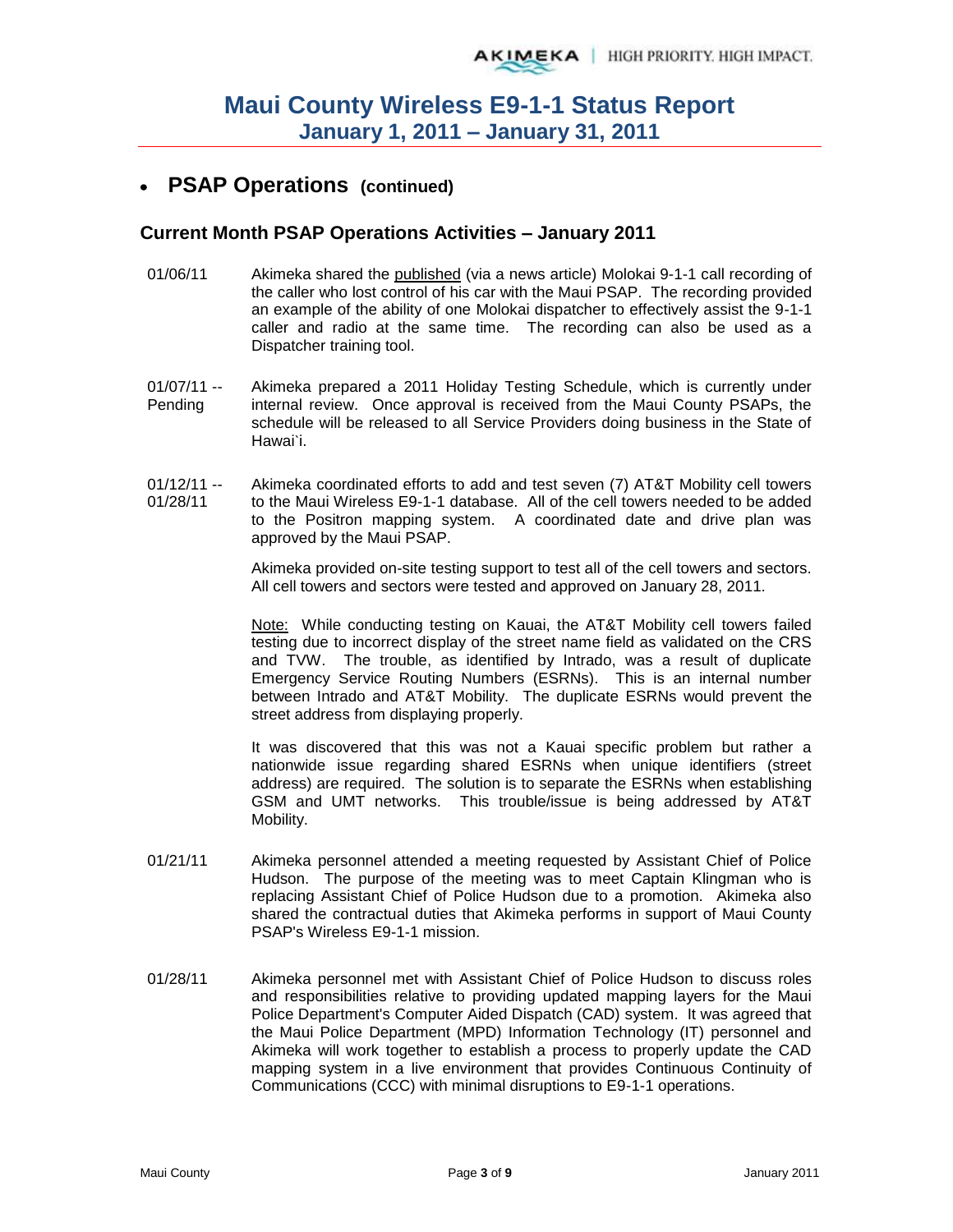### **PSAP Operations (continued)**

#### **Open Issues (To be Monitored and Tracked by Akimeka)**

#### *No further updates as of January 31, 2011.*

11/21/09 Akimeka will continue to monitor and track AT&T Mobility's open trouble ticket (11/21/09) for missing house number (HN), street and community information when transferring a WPH2 call or rebidding a WPH2 call. This issue was escalated to the State of Hawaii Wireless Enhanced 9-1-1 Board for action (August 2010). There have been no updates received to date. Unfortunately, the trouble is still occurring.

> Akimeka will provide status updates via the Monthly Status Report (MSR) when there are significant changes or updates as provided by the State of Hawaii Wireless Enhanced 9-1-1 Board and/or AT&T Mobility.

01/14/10 Akimeka will continue to monitor and track the work with Telematics providers, OnStar, Hughes, and ATX. The Executive Director of the State of Hawaii Enhanced Wireless 9-1-1 Board volunteered to coordinate and chair implementation calls (August 2010). There have been no updates or further testing scheduled by the Telematics providers.

> Akimeka will provide status updates via the Monthly Status Report (MSR) when there are significant changes or updates as provided by the State of Hawaii Wireless Enhanced 9-1-1 Board and/or Telematics providers.

04/16/10 Akimeka personnel worked on a flowchart for the Neighbor Island PSAPs to document the flow of a Call Routing Spreadsheet (CRS) and Testing Validation Worksheet (TVW). It was discovered that different processes exist among the carriers.

> Akimeka created and submitted for review a DRAFT Call Routing Spreadsheet (CRS) and Testing Validation Worksheet (TVW) process flowchart to the Neighbor Island PSAPs on December 20, 2010.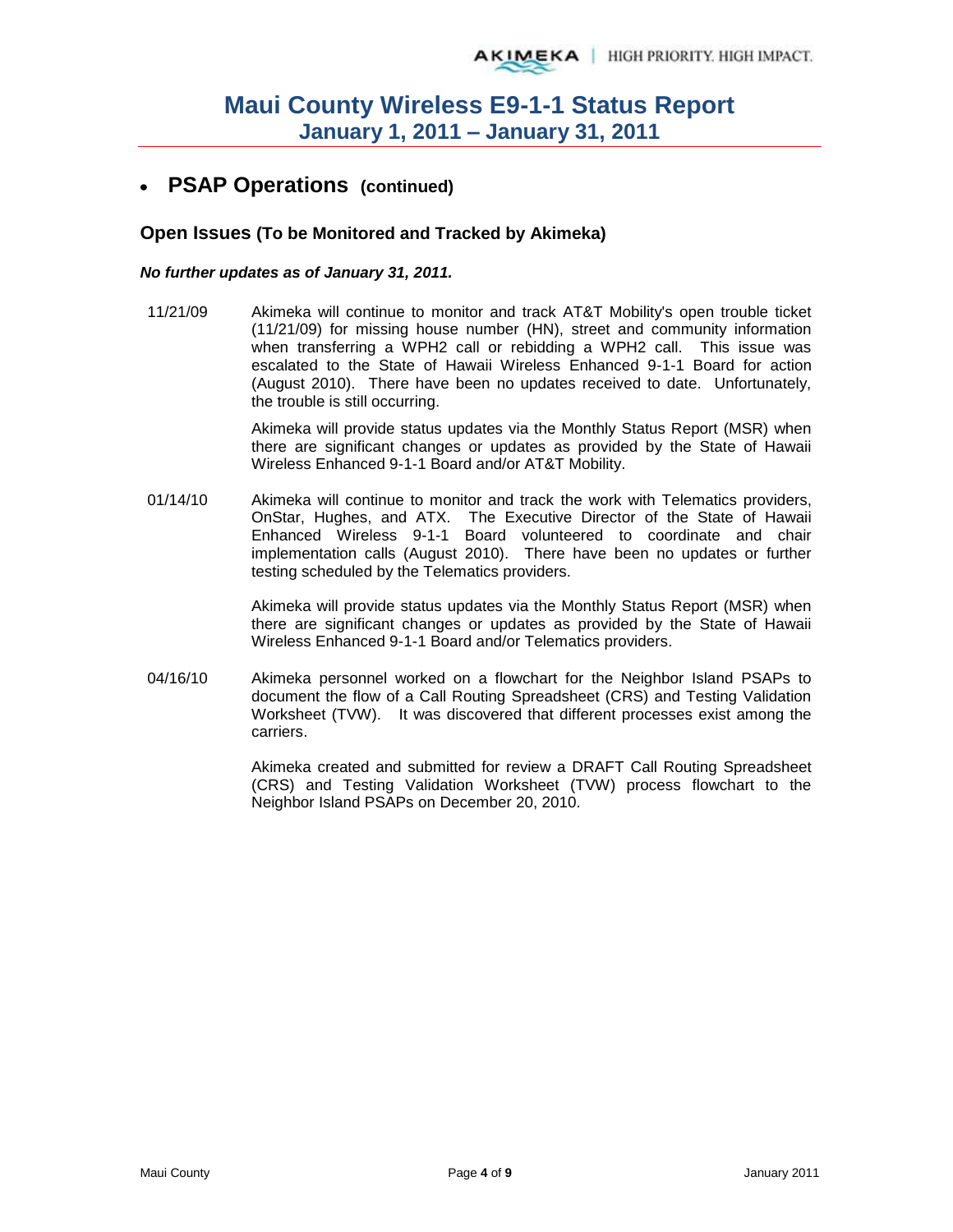## **MSAG**

#### **Current Month – January 2011**

|                    |       |                   |                                                                    |          |               |        |              |                              | (a)                          | (b)                         |                        |  |                          |                        |  |
|--------------------|-------|-------------------|--------------------------------------------------------------------|----------|---------------|--------|--------------|------------------------------|------------------------------|-----------------------------|------------------------|--|--------------------------|------------------------|--|
| 2011               |       | 9-1-1NET REQUESTS |                                                                    |          |               |        |              |                              |                              | In Suspended Status         |                        |  |                          |                        |  |
|                    |       |                   |                                                                    |          |               |        |              |                              |                              |                             | <b>Customer</b>        |  | <b>Address</b><br>Change | as of Report Month End |  |
| <b>PSAP</b>        | TOTAL | <b>Total</b>      | Change                                                             | Combined | <b>Delete</b> | Insert | <b>Split</b> | <b>Addresses</b><br>Affected | <b>Requests</b><br>Submitted | # of<br><b>Transactions</b> | <b>TNs</b><br>Affected |  |                          |                        |  |
| <b>MAUI COUNTY</b> | 365   | 365               | 153                                                                | 145      | 9             | 4      | 54           | 1.348                        | $\mathbf{0}$                 | $\bf{0}$                    | $\overline{0}$         |  |                          |                        |  |
|                    |       |                   | Revised categories and report format changes effective April 2009. |          |               |        |              |                              |                              |                             |                        |  |                          |                        |  |

During the month of January 2011, 365 change requests were completed relating to the Maui County MSAG database, with 1,348 customer ANI/ALI records updated as a direct result. No ALI discrepancy reports were submitted to 9-1-1Net for updates and corrections as needed See attached spreadsheet for a detailed description of changes and additions.

There is currently one request in Suspended status as of January 31, 2011.

|                    |              |       |        |                                                 |               |                                               |              |                                                     | (a)                                                      | (b)                         |                     |
|--------------------|--------------|-------|--------|-------------------------------------------------|---------------|-----------------------------------------------|--------------|-----------------------------------------------------|----------------------------------------------------------|-----------------------------|---------------------|
| <b>MAUI COUNTY</b> |              |       |        | 9-1-1NET REQUESTS                               | Customer      | In Suspended Status<br>as of Report Month End |              |                                                     |                                                          |                             |                     |
| 2011               | <b>TOTAL</b> | Total | Change | Combined                                        | <b>Delete</b> | Insert                                        | <b>Split</b> | <b>Customer</b><br><b>Addresses</b><br>Affected (*) | <b>Address</b><br>Change<br><b>Requests</b><br>Submitted | # of<br><b>Transactions</b> | <b>TNs Affected</b> |
| December           |              |       |        |                                                 |               |                                               |              |                                                     |                                                          |                             |                     |
| November           |              |       |        |                                                 |               |                                               |              |                                                     |                                                          |                             |                     |
| October            |              |       |        |                                                 |               |                                               |              |                                                     |                                                          |                             |                     |
| September          |              |       |        |                                                 |               |                                               |              |                                                     |                                                          |                             |                     |
| August             |              |       |        |                                                 |               |                                               |              |                                                     |                                                          |                             |                     |
| July               |              |       |        |                                                 |               |                                               |              |                                                     |                                                          |                             |                     |
| June               |              |       |        |                                                 |               |                                               |              |                                                     |                                                          |                             |                     |
| May                |              |       |        |                                                 |               |                                               |              |                                                     |                                                          |                             |                     |
| April              |              |       |        |                                                 |               |                                               |              |                                                     |                                                          |                             |                     |
| March              |              |       |        |                                                 |               |                                               |              |                                                     |                                                          |                             |                     |
| February           |              |       |        |                                                 |               |                                               |              |                                                     |                                                          |                             |                     |
| January            | 365          | 365   | 153    | 145                                             | 9             | 4                                             | 54           | 1,348                                               | U                                                        | $\mathbf 0$                 | n                   |
| <b>TOTAL YTD</b>   | 365          | 365   | 153    | 145                                             | 9             | 4                                             | 54           | 1,348                                               |                                                          |                             |                     |
| <b>AVG PER MO</b>  | 365          | 365   | 153    | 145                                             | 9             | 4                                             | 54           | 1,348                                               | $\overline{0}$                                           |                             |                     |
|                    |              | $(*)$ |        | Applies to Change, Delete and Insert categories |               |                                               |              |                                                     |                                                          |                             |                     |

## **Year-to-Date (YTD) – 2011**

**Note:** Revised categories and report format changes effective April 2009.

| <b>Definitions:</b> | (a) | Represents customer address change requests submitted to Intrado to correct customer ANI/ALI<br>records, including those identified by Akimeka. |
|---------------------|-----|-------------------------------------------------------------------------------------------------------------------------------------------------|
|                     | (b) | Represents what is in suspension status at the end of the report month -- awaiting further action<br>by County, Telco, or Akimeka.              |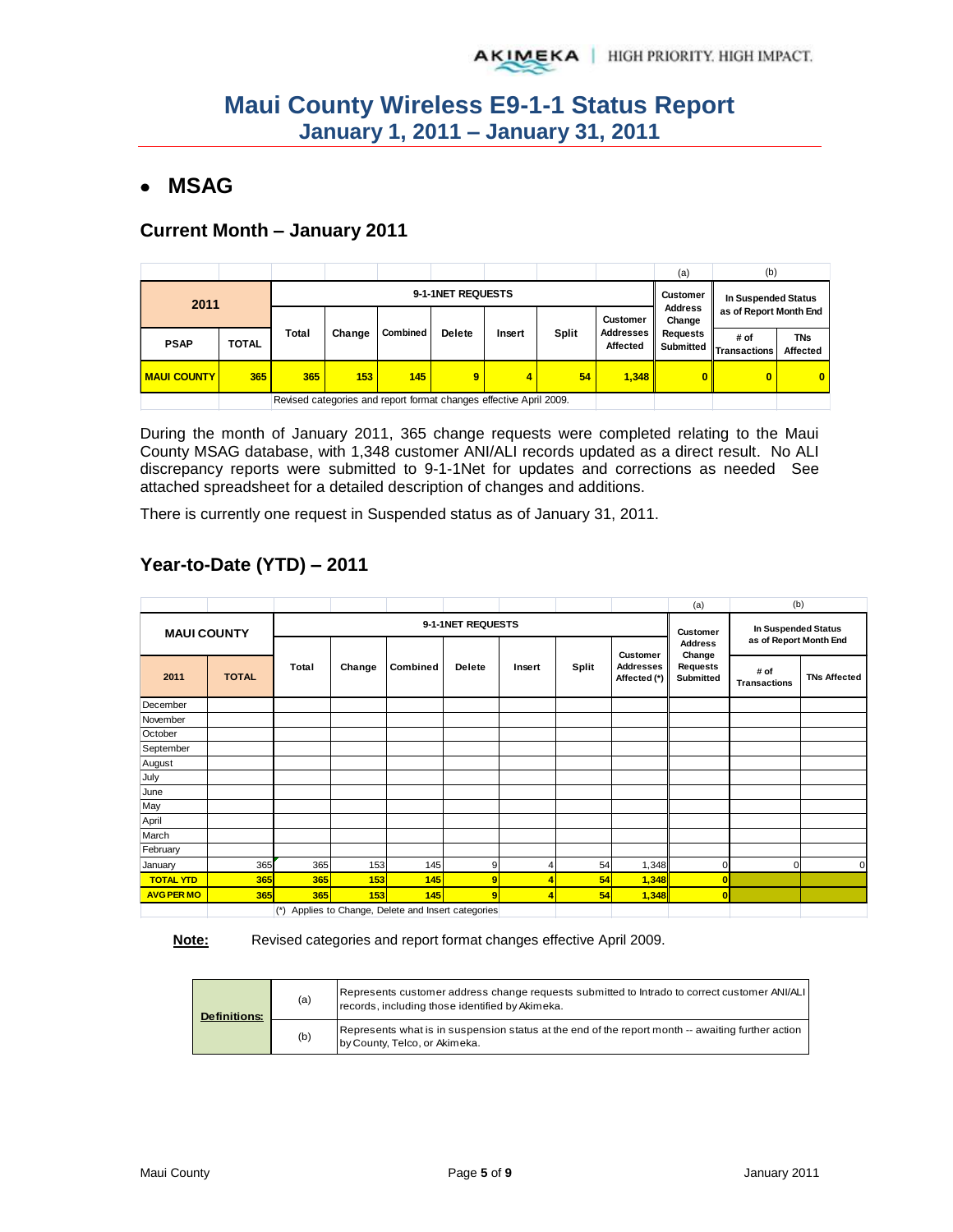#### **Mapping Layers Updated/Loaded Into GIS – January 2011**   $\bullet$

#### *9-1-1 GIS layers provided by Akimeka to the PSAP are designed for use on E9-1-1 systems.*

| <b>MAUI COUNTY</b>                        |              |                                         |                            |                                     |                                                                                                |  |  |  |  |  |  |
|-------------------------------------------|--------------|-----------------------------------------|----------------------------|-------------------------------------|------------------------------------------------------------------------------------------------|--|--|--|--|--|--|
|                                           |              | Akimeka GIS Server                      |                            |                                     |                                                                                                |  |  |  |  |  |  |
| Type of Layer                             | Island       | Date Created/<br><b>Edits Performed</b> | Date Uploaded<br>to Server | Date Loaded Into<br>PSAP GIS Server | <b>Other/Remarks</b>                                                                           |  |  |  |  |  |  |
|                                           |              |                                         |                            |                                     |                                                                                                |  |  |  |  |  |  |
| <b>WSP Cell Towers</b>                    | Molokai      | 01/28/11                                |                            |                                     | Per Mobi PCS CRS                                                                               |  |  |  |  |  |  |
|                                           | Maui         |                                         |                            | 01/27/11                            |                                                                                                |  |  |  |  |  |  |
|                                           | Maui         | 01/21/11                                |                            |                                     | Per AT&T Mobility CRS                                                                          |  |  |  |  |  |  |
|                                           |              |                                         |                            |                                     |                                                                                                |  |  |  |  |  |  |
|                                           | Maui         |                                         |                            | 01/27/11                            |                                                                                                |  |  |  |  |  |  |
|                                           | Maui         | 01/25/11                                |                            |                                     | Extended range for Aleo Place in Kahului                                                       |  |  |  |  |  |  |
| <b>Street Centerlines</b>                 | Maui         | 01/24/11                                |                            |                                     | Extended range for Kalaihi Place in Kaanapali                                                  |  |  |  |  |  |  |
|                                           | Molokai      | 01/21/11                                |                            |                                     | Edited two street ranges and one street name                                                   |  |  |  |  |  |  |
|                                           | Maui         |                                         |                            |                                     | Extended range for Amakihi Way                                                                 |  |  |  |  |  |  |
|                                           | Maui         | 01/10/11                                |                            |                                     | Corrected range for a street centerline in Lahaina                                             |  |  |  |  |  |  |
|                                           |              |                                         |                            |                                     |                                                                                                |  |  |  |  |  |  |
|                                           | Maui         |                                         |                            | 01/27/11                            |                                                                                                |  |  |  |  |  |  |
| <b>Address Points</b>                     | Maui         | 01/14/11                                |                            |                                     | Corrected eleven (11) address point attributes to meet<br>Intergraph CAD standards             |  |  |  |  |  |  |
|                                           | Maui/Molokai | 01/12/11                                |                            |                                     | Populated the MSAG Community field for all address<br>points                                   |  |  |  |  |  |  |
|                                           | Maui/Molokai | 01/12/11                                |                            |                                     | Modified Common Place Names and added address<br>points according to modifications made in the |  |  |  |  |  |  |
|                                           |              | 01/10/11                                |                            |                                     | Intergraph CADDBM by the PSAP                                                                  |  |  |  |  |  |  |
|                                           | Maui         | 01/06/11                                |                            |                                     | Spatially corrected 200 Address Points using<br>Pictometry imagery                             |  |  |  |  |  |  |
|                                           | Maui         | 01/04/11                                |                            |                                     | Spatially corrected 300 Address Points using<br>Pictometry imagery                             |  |  |  |  |  |  |
|                                           |              |                                         |                            |                                     |                                                                                                |  |  |  |  |  |  |
| <b>MSAG Address</b><br>Points (aka Pseudo |              |                                         |                            |                                     |                                                                                                |  |  |  |  |  |  |
| <b>Address Points)</b>                    |              |                                         |                            |                                     |                                                                                                |  |  |  |  |  |  |
|                                           |              |                                         |                            |                                     |                                                                                                |  |  |  |  |  |  |
| <b>MSAG Communities</b>                   |              |                                         |                            |                                     |                                                                                                |  |  |  |  |  |  |
|                                           |              |                                         |                            |                                     |                                                                                                |  |  |  |  |  |  |
| <b>Parcels</b>                            |              |                                         |                            |                                     |                                                                                                |  |  |  |  |  |  |
|                                           | Maui         |                                         |                            | 01/27/11                            |                                                                                                |  |  |  |  |  |  |
| <b>Airports</b>                           |              |                                         |                            |                                     |                                                                                                |  |  |  |  |  |  |
| <b>Bridges</b>                            |              |                                         |                            |                                     |                                                                                                |  |  |  |  |  |  |
| <b>Cane Fields</b>                        |              |                                         |                            |                                     |                                                                                                |  |  |  |  |  |  |
|                                           |              |                                         |                            |                                     |                                                                                                |  |  |  |  |  |  |
| <b>Coastal Names</b>                      |              |                                         |                            |                                     |                                                                                                |  |  |  |  |  |  |
|                                           |              |                                         |                            |                                     |                                                                                                |  |  |  |  |  |  |
| <b>Common Places</b>                      |              |                                         |                            |                                     |                                                                                                |  |  |  |  |  |  |
| Emergency<br>Callboxes                    |              |                                         |                            |                                     |                                                                                                |  |  |  |  |  |  |
| <b>EMS Zones</b>                          |              |                                         |                            |                                     |                                                                                                |  |  |  |  |  |  |
|                                           |              |                                         |                            |                                     |                                                                                                |  |  |  |  |  |  |
| <b>ESZ/ESN</b>                            |              |                                         |                            |                                     |                                                                                                |  |  |  |  |  |  |

(\*) *Every time the GIS Update tool is used, Indexes and Cache have to be built. The Positron system configurator is adjusted every time a layer is loaded in the PowerMap database. Each PSAP position is updated accordingly.*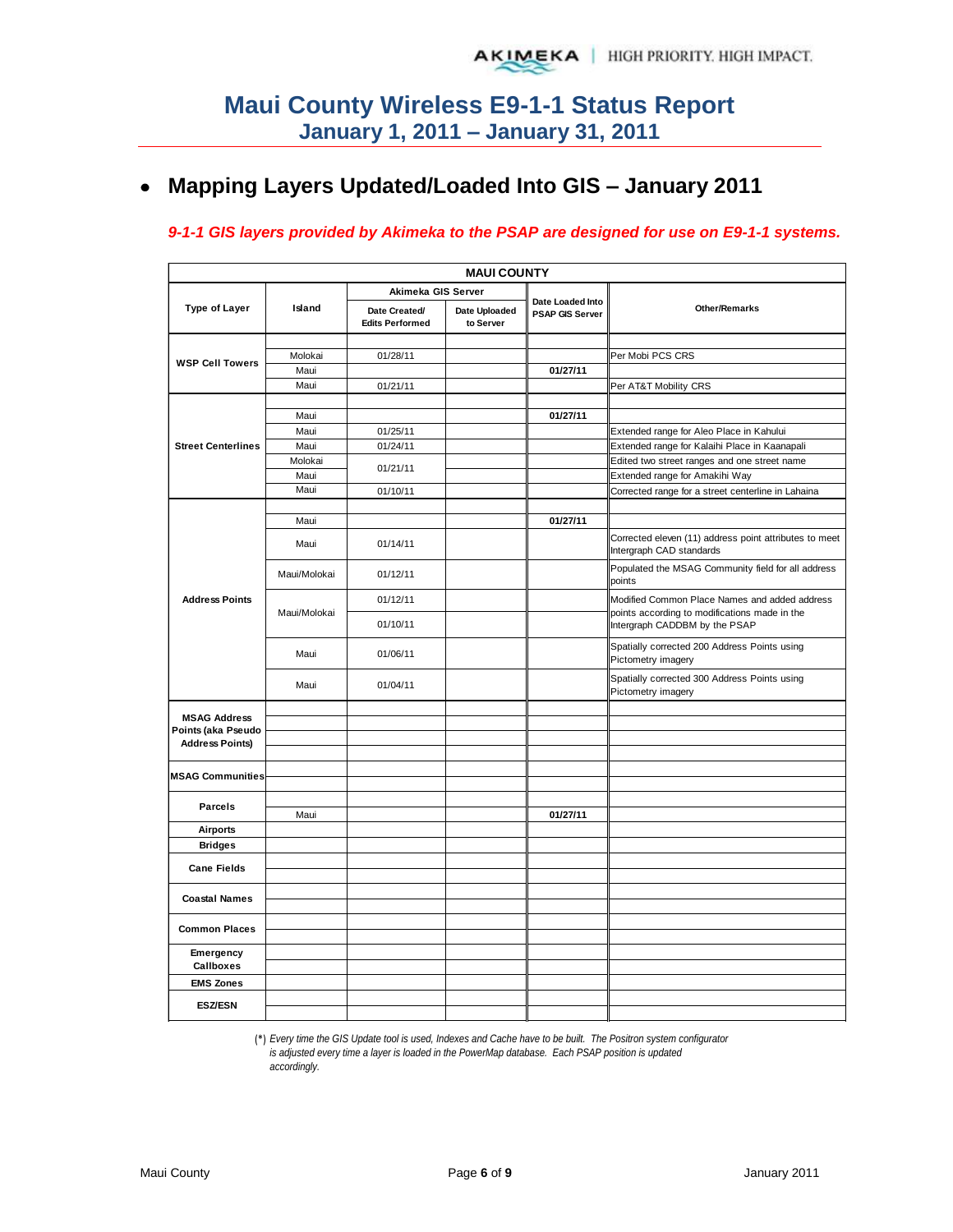## **Mapping Layers Updated/Loaded Into GIS – January 2011 (continued)**

#### *9-1-1 GIS layers provided by Akimeka to the PSAP are designed for use on E9-1-1 systems.*

| <b>MAUI COUNTY</b>                      |        |                                         |                            |                                     |                                                                                                       |  |  |  |  |  |
|-----------------------------------------|--------|-----------------------------------------|----------------------------|-------------------------------------|-------------------------------------------------------------------------------------------------------|--|--|--|--|--|
|                                         |        | Akimeka GIS Server                      |                            |                                     |                                                                                                       |  |  |  |  |  |
| <b>Type of Layer</b>                    | Island | Date Created/<br><b>Edits Performed</b> | Date Uploaded<br>to Server | Date Loaded Into<br>PSAP GIS Server | Other/Remarks                                                                                         |  |  |  |  |  |
| <b>Fire Beat</b>                        |        |                                         |                            |                                     |                                                                                                       |  |  |  |  |  |
| <b>Boundaries</b>                       |        |                                         |                            |                                     |                                                                                                       |  |  |  |  |  |
| Fire ESZ                                |        |                                         |                            |                                     |                                                                                                       |  |  |  |  |  |
| <b>Fire Stations</b>                    |        |                                         |                            |                                     |                                                                                                       |  |  |  |  |  |
| <b>Fire Sub Zones</b>                   |        |                                         |                            |                                     |                                                                                                       |  |  |  |  |  |
| <b>Fire Zones</b>                       |        |                                         |                            |                                     |                                                                                                       |  |  |  |  |  |
| Food & Beverage                         |        |                                         |                            |                                     | Renamed Restaurant layer to Food & Beverage layer<br>to include bakeries, cafes, food factories, etc. |  |  |  |  |  |
| <b>Gate Codes</b>                       |        |                                         |                            |                                     |                                                                                                       |  |  |  |  |  |
| <b>High Resolution</b><br>Imagery       |        |                                         |                            |                                     |                                                                                                       |  |  |  |  |  |
|                                         |        |                                         |                            |                                     |                                                                                                       |  |  |  |  |  |
| <b>Hospitals</b>                        |        |                                         |                            |                                     |                                                                                                       |  |  |  |  |  |
| <b>Hotels</b>                           |        |                                         |                            |                                     |                                                                                                       |  |  |  |  |  |
| <b>Major Roads</b>                      |        |                                         |                            |                                     |                                                                                                       |  |  |  |  |  |
| <b>Medic Beat</b><br><b>Boundaries</b>  |        |                                         |                            |                                     |                                                                                                       |  |  |  |  |  |
|                                         |        |                                         |                            |                                     |                                                                                                       |  |  |  |  |  |
| <b>Medic Stations</b>                   |        |                                         |                            |                                     |                                                                                                       |  |  |  |  |  |
| <b>Medical Facilities</b>               |        |                                         |                            |                                     |                                                                                                       |  |  |  |  |  |
| <b>Milepost Markers</b>                 |        |                                         |                            |                                     |                                                                                                       |  |  |  |  |  |
| <b>National and State</b><br>Parks      |        |                                         |                            |                                     |                                                                                                       |  |  |  |  |  |
| Ocean Rescue                            |        |                                         |                            |                                     |                                                                                                       |  |  |  |  |  |
| <b>Boundaries</b>                       |        |                                         |                            |                                     |                                                                                                       |  |  |  |  |  |
| Park Polygon                            |        |                                         |                            |                                     |                                                                                                       |  |  |  |  |  |
| <b>Points of Interest</b>               |        |                                         |                            |                                     |                                                                                                       |  |  |  |  |  |
| <b>Police Beat</b><br><b>Boundaries</b> |        |                                         |                            |                                     |                                                                                                       |  |  |  |  |  |
| <b>Police Dispatch</b>                  |        |                                         |                            |                                     |                                                                                                       |  |  |  |  |  |
| <b>Group (District)</b>                 |        |                                         |                            |                                     |                                                                                                       |  |  |  |  |  |
| <b>Police ESZ</b>                       |        |                                         |                            |                                     |                                                                                                       |  |  |  |  |  |
|                                         | Maui   | $01/11/11 - 01/25/11$                   |                            |                                     | Edited Police ESZ to match the spatially correct<br>parcels. This is an ongoing project.              |  |  |  |  |  |
| <b>Police Reporting</b><br>Areas        |        |                                         |                            |                                     |                                                                                                       |  |  |  |  |  |
| <b>Police Stations</b>                  |        |                                         |                            |                                     |                                                                                                       |  |  |  |  |  |

(\*) *Every time the GIS Update tool is used, Indexes and Cache have to be built. The Positron system configurator is adjusted every time a layer is loaded in the PowerMap database. Each PSAP position is updated accordingly.*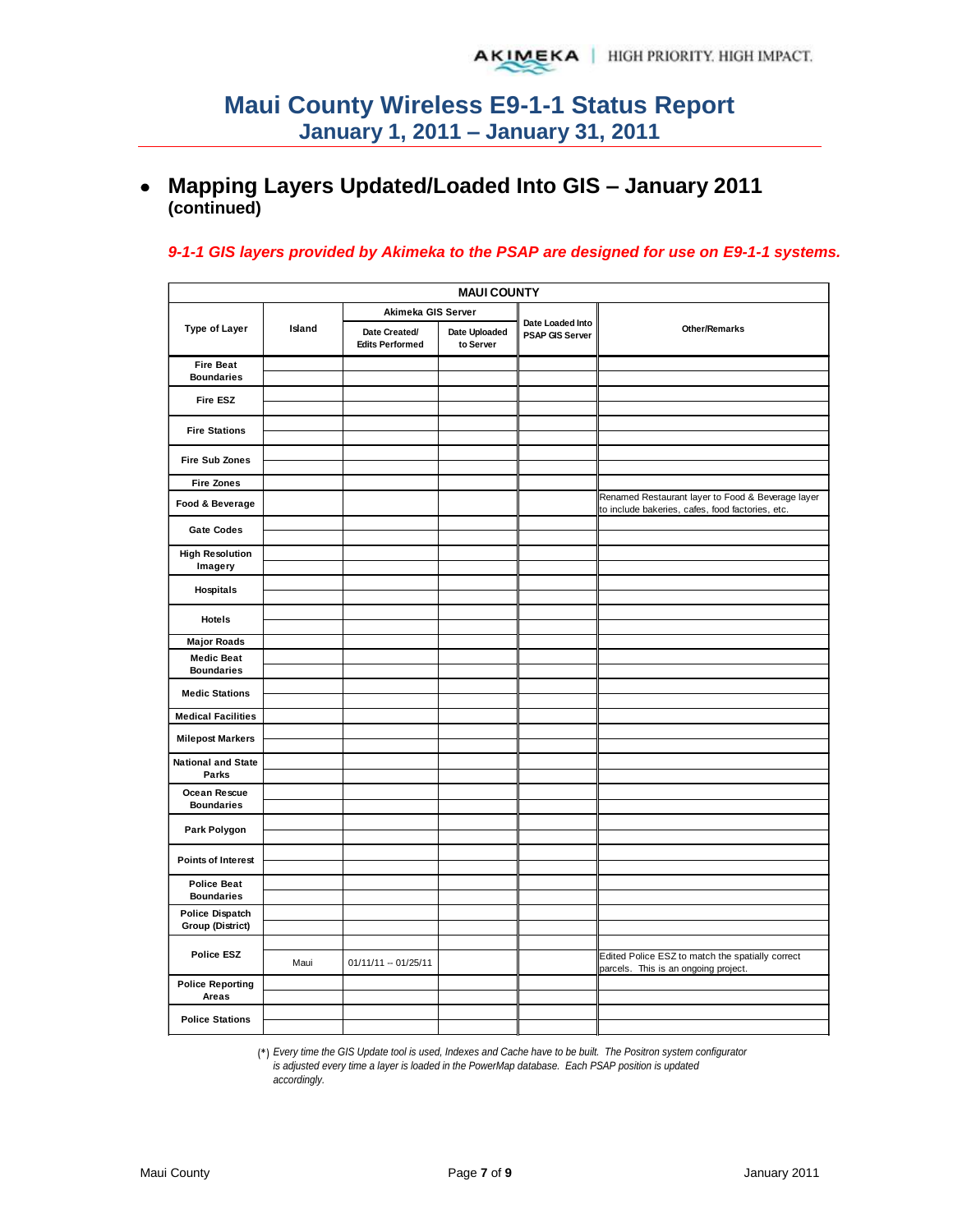## **Mapping Layers Updated/Loaded Into GIS – January 2011 (continued)**

#### *9-1-1 GIS layers provided by Akimeka to the PSAP are designed for use on E9-1-1 systems.*

| <b>MAUI COUNTY</b>         |                                                                                                       |                        |                      |                  |                                                                                        |  |  |  |
|----------------------------|-------------------------------------------------------------------------------------------------------|------------------------|----------------------|------------------|----------------------------------------------------------------------------------------|--|--|--|
|                            | Akimeka GIS Server<br>Island<br>Date Uploaded<br>Date Created/<br><b>Edits Performed</b><br>to Server |                        |                      | Date Loaded Into |                                                                                        |  |  |  |
| <b>Type of Layer</b>       |                                                                                                       | <b>PSAP GIS Server</b> | <b>Other/Remarks</b> |                  |                                                                                        |  |  |  |
| Ponds                      |                                                                                                       |                        |                      |                  |                                                                                        |  |  |  |
|                            |                                                                                                       |                        |                      | 01/27/11         |                                                                                        |  |  |  |
| <b>Post Offices</b>        | Maui/Molokai                                                                                          | 01/03/11               |                      |                  | Updated the existing Post Offices layer with data from<br>the Points of Interest layer |  |  |  |
| <b>Radio Towers</b>        |                                                                                                       |                        |                      |                  |                                                                                        |  |  |  |
| <b>Radius - Two Mile</b>   |                                                                                                       |                        |                      |                  |                                                                                        |  |  |  |
|                            |                                                                                                       |                        |                      |                  |                                                                                        |  |  |  |
| <b>Radius - Three Mile</b> |                                                                                                       |                        |                      |                  |                                                                                        |  |  |  |
| <b>Schools</b>             |                                                                                                       |                        |                      |                  |                                                                                        |  |  |  |
| <b>Subdivisions</b>        |                                                                                                       |                        |                      |                  |                                                                                        |  |  |  |
| <b>Tow Truck</b>           |                                                                                                       |                        |                      |                  |                                                                                        |  |  |  |
|                            |                                                                                                       |                        |                      |                  |                                                                                        |  |  |  |
| <b>Towns</b>               |                                                                                                       |                        |                      |                  |                                                                                        |  |  |  |
| <b>Trails</b>              |                                                                                                       |                        |                      |                  |                                                                                        |  |  |  |
| Tsunami                    |                                                                                                       |                        |                      |                  |                                                                                        |  |  |  |
| <b>Evacuation Zones</b>    |                                                                                                       |                        |                      |                  |                                                                                        |  |  |  |

(\*) *Every time the GIS Update tool is used, Indexes and Cache have to be built. The Positron system configurator is adjusted every time a layer is loaded in the PowerMap database. Each PSAP position is updated accordingly.*

**Note:** The Parcels layer is provided by Maui County. Akimeka performs edits on the spatial information of the layer for 9-1-1 purposes. Changes to the attribute table are made when needed. The Parcels layer uploaded to the PSAP GIS server is intended for 9-1-1 purposes only and should not be disseminated to other county agencies.

## **Service Requests Transactions**

#### **Open Service Requests – January 2011 (December 30, 2010 – January 27, 2011)**

|   | <b>MAUI PSAP</b> |          |                    |          |         |                 |
|---|------------------|----------|--------------------|----------|---------|-----------------|
| # | Date             | Ticket # | <b>Description</b> | Category | Urgency | <b>Comments</b> |
|   |                  |          | <b>NONE</b>        |          |         |                 |
|   |                  |          |                    |          |         |                 |

| <b>MOLOKAI PSAP</b> |         |                    |          |                |                 |
|---------------------|---------|--------------------|----------|----------------|-----------------|
| Date                | Ticket# | <b>Description</b> | Categorv | <b>Urgency</b> | <b>Comments</b> |
|                     |         | <b>NONE</b>        |          |                |                 |
|                     |         |                    |          |                |                 |